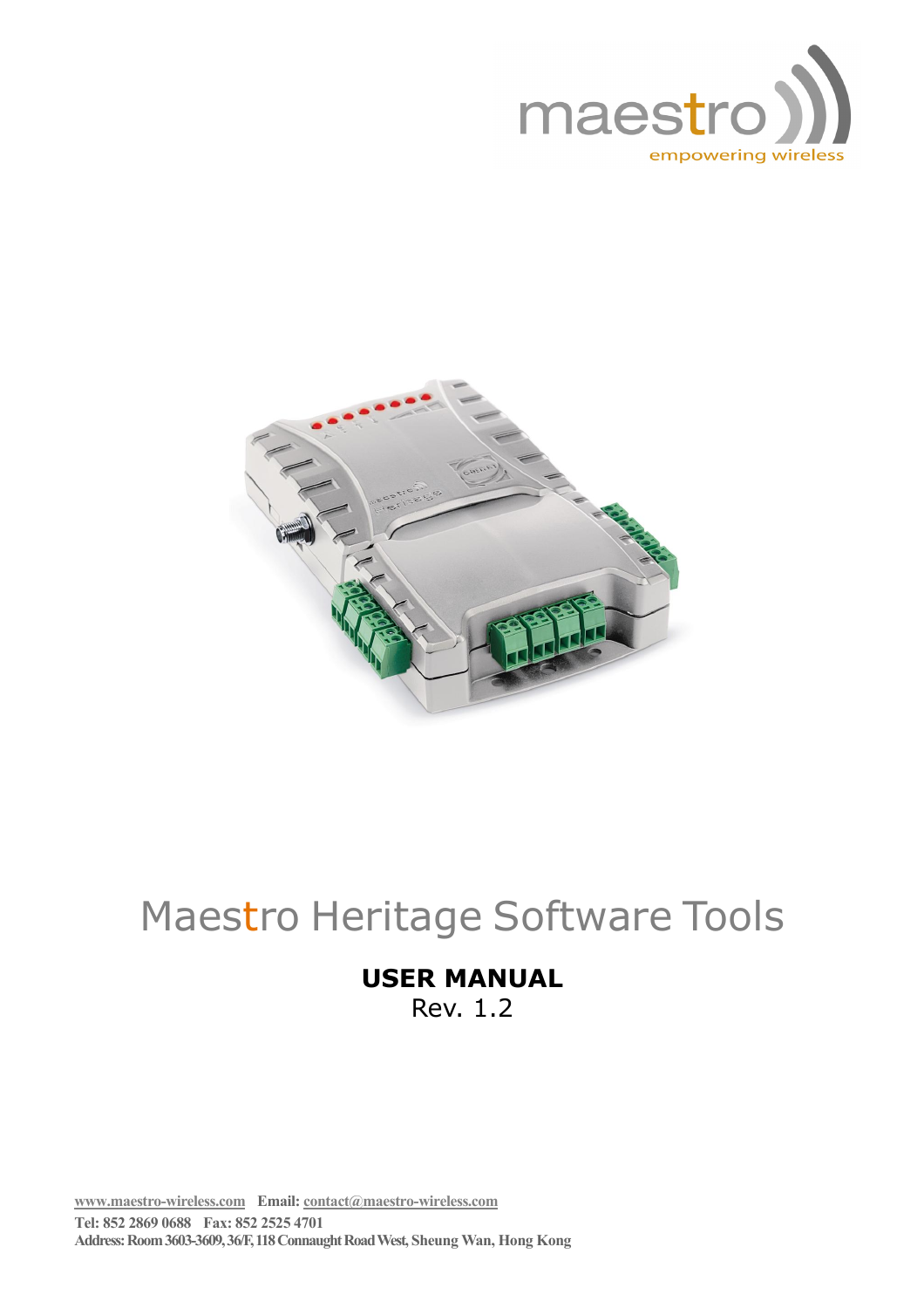

# **REVISION HISTORY**

| Rev. | <b>Date</b> | <b>Details</b>                                 | <b>Originated by</b> |
|------|-------------|------------------------------------------------|----------------------|
| 1.0  | 1 Mar2008   | First release                                  | <b>Wallace Lee</b>   |
| 1.1  | 22Sep2008   | Update for software ver.   Wallace Lee<br>091d |                      |
| 1.2  | 18MAY2009   | Update for software ver.   Wallace Lee<br>092  |                      |

This manual is written without any warranty.

**Maestro Wireless Solutions Ltd**. reserves the right to modify or improve the product and its accessories which can also be withdrawn without prior notice.

Besides, our company stresses the fact that the performance of the product as well as accessories depends not only on the proper conditions of use, but also on the environment around the places of use.

**Maestro Wireless Solutions Ltd**. assumes no liability for damage incurred directly or indirectly from errors, omissions or discrepancies between the modem and the manual.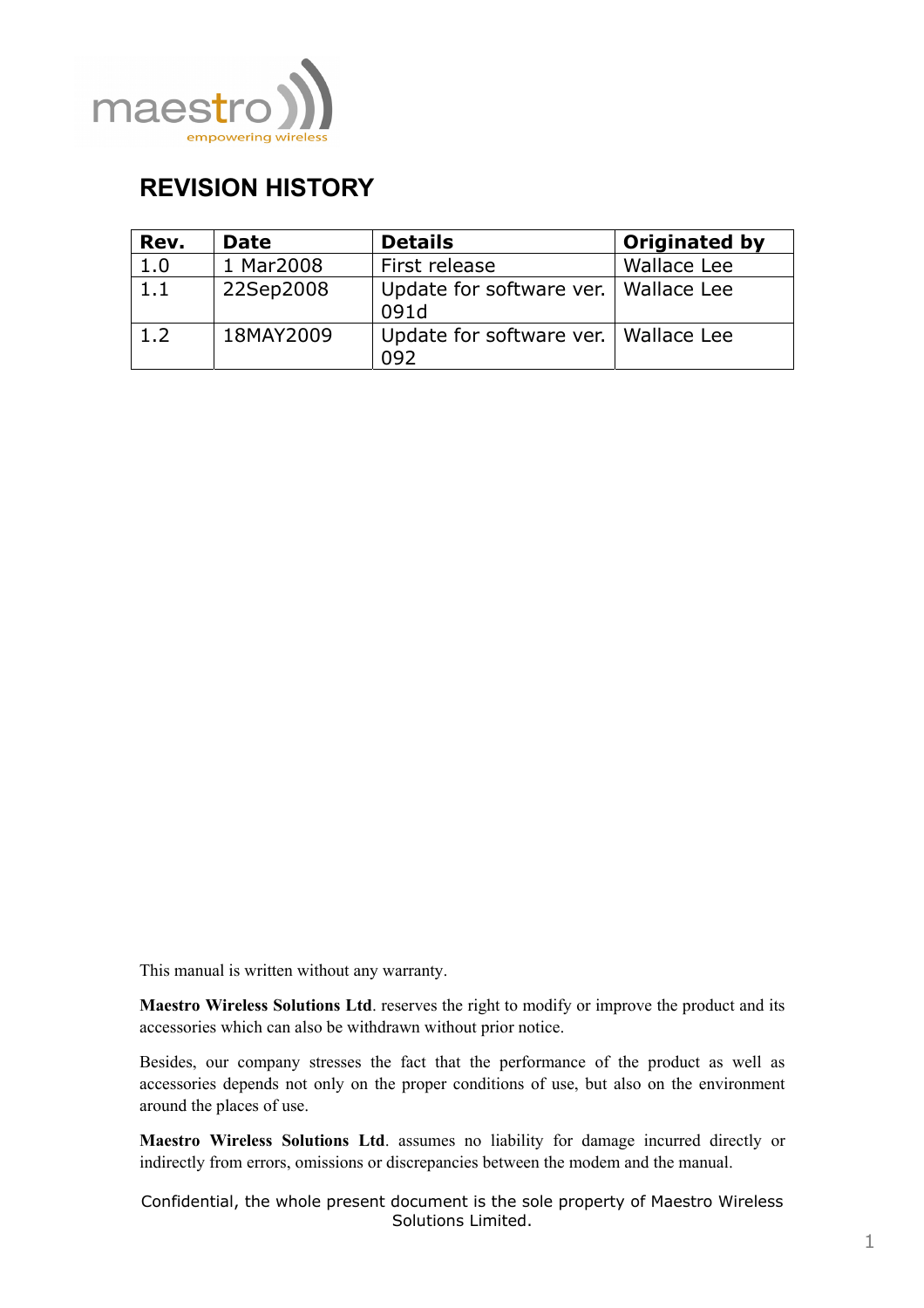

# **TABLE OF CONTENTS**

| CHAPTER 2: HERITAGE PLUGIN SETUP AND COMMANDS                        |  |
|----------------------------------------------------------------------|--|
|                                                                      |  |
|                                                                      |  |
|                                                                      |  |
|                                                                      |  |
|                                                                      |  |
|                                                                      |  |
|                                                                      |  |
|                                                                      |  |
|                                                                      |  |
|                                                                      |  |
|                                                                      |  |
| CHAPTER 3: GPRS AND TCP/UDP PARAMETERS SETUP 13                      |  |
|                                                                      |  |
|                                                                      |  |
|                                                                      |  |
|                                                                      |  |
|                                                                      |  |
|                                                                      |  |
|                                                                      |  |
|                                                                      |  |
|                                                                      |  |
| <b>CHAPTER 4: AUTOMATIC AND SELF-RECOVERY TCP/UDP CONNECTION. 20</b> |  |
| 1. Flow diagram of Auto TCP/UDP connection function 21               |  |
| 2. AT commands for Auto TCP/UDP connection 22                        |  |
|                                                                      |  |
|                                                                      |  |
| 3. AT commands for tuning Auto TCP/UDP connection  24                |  |
| CHAPTER 5: AT COMMAND DRIVEN TCP/UDP CONNECTION 25                   |  |
| 1. AT commands for Auto TCP/UDP connection 25                        |  |
|                                                                      |  |
|                                                                      |  |
|                                                                      |  |
|                                                                      |  |
| 1. AT command for setting up and execute ping  28                    |  |
|                                                                      |  |
| 2. AT command for configuring Dynamic DNS 31                         |  |
|                                                                      |  |
|                                                                      |  |
|                                                                      |  |
|                                                                      |  |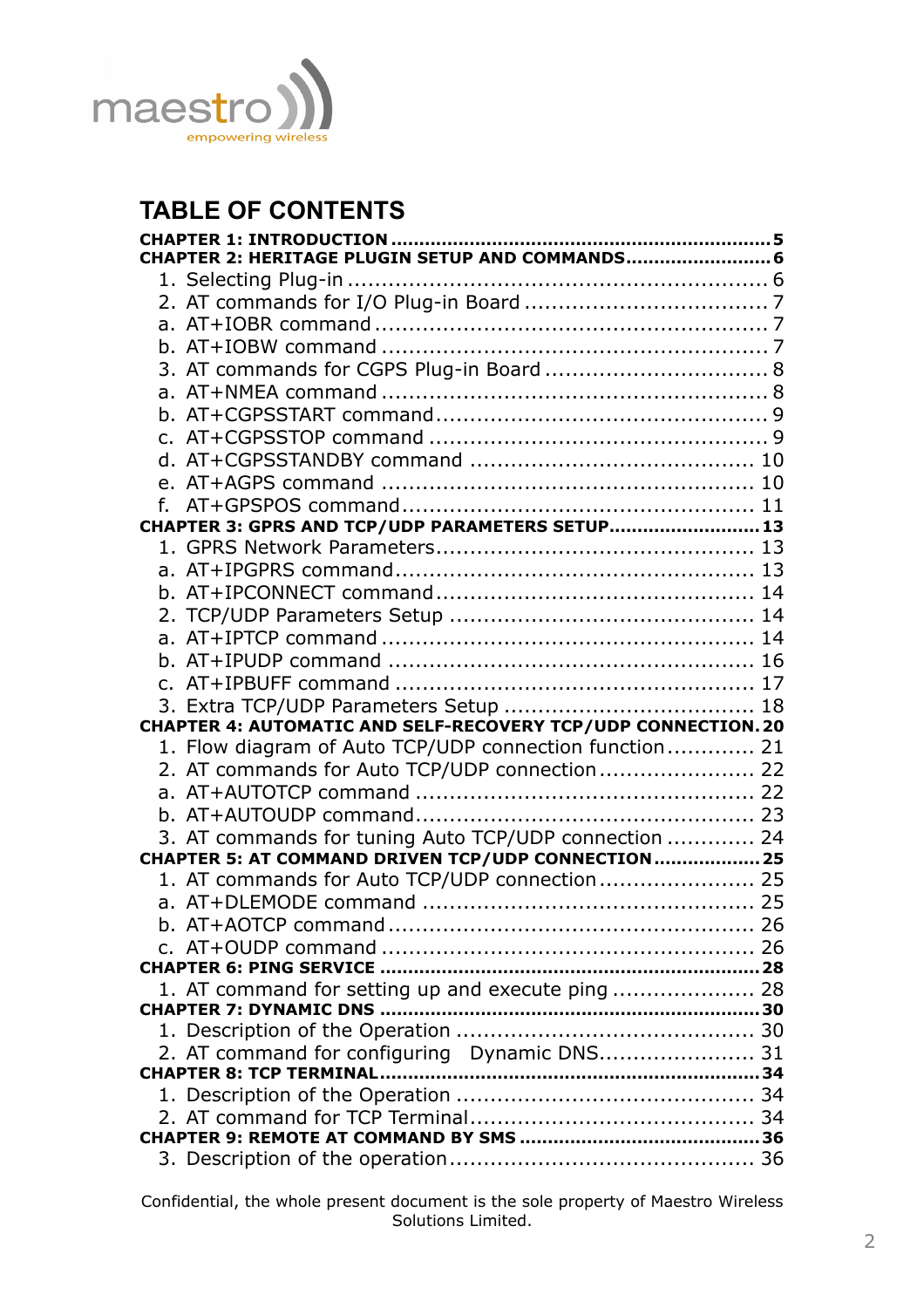

| 4. AT command for configuring AT command by SMS  37            |  |
|----------------------------------------------------------------|--|
| 5. Limitation and caution to be taken when using remote AT     |  |
|                                                                |  |
|                                                                |  |
| 1. AT commands for configuring call screening  38              |  |
|                                                                |  |
|                                                                |  |
|                                                                |  |
|                                                                |  |
| CHAPTER 11: MODEM STATUS CHECK AND MONITORING41                |  |
| 1. AT command for Modem Status Check and Monitoring 41         |  |
|                                                                |  |
| b. Operation of Modem Status Check and Monitoring  42          |  |
|                                                                |  |
| 1. AT command for remote firmware update  43                   |  |
|                                                                |  |
|                                                                |  |
|                                                                |  |
| CHAPTER 13: COMMAND STRING - INTRODUCTION  47                  |  |
| 1. Command String and "Service" Concept  47                    |  |
| CHAPTER 14: COMMAND STRING - WRITING AND USING 48              |  |
|                                                                |  |
|                                                                |  |
|                                                                |  |
| c. Operation type and Operation argument 48                    |  |
|                                                                |  |
| 3. Entering and executing Command String  49                   |  |
|                                                                |  |
|                                                                |  |
|                                                                |  |
|                                                                |  |
| a. Alarm Service Command String Syntax and explanation  51     |  |
|                                                                |  |
|                                                                |  |
| a. Counter Service Command String Syntax and explanation  52   |  |
|                                                                |  |
|                                                                |  |
| a. Countdown Timer Service Command String Syntax and           |  |
|                                                                |  |
|                                                                |  |
|                                                                |  |
| a. Input port Service Command String Syntax and explanation 53 |  |
| b. Input Port operation mechanism (single I/P triggering) 54   |  |
| c. Input Port operation mechanism (multiple I/P triggering) 55 |  |
|                                                                |  |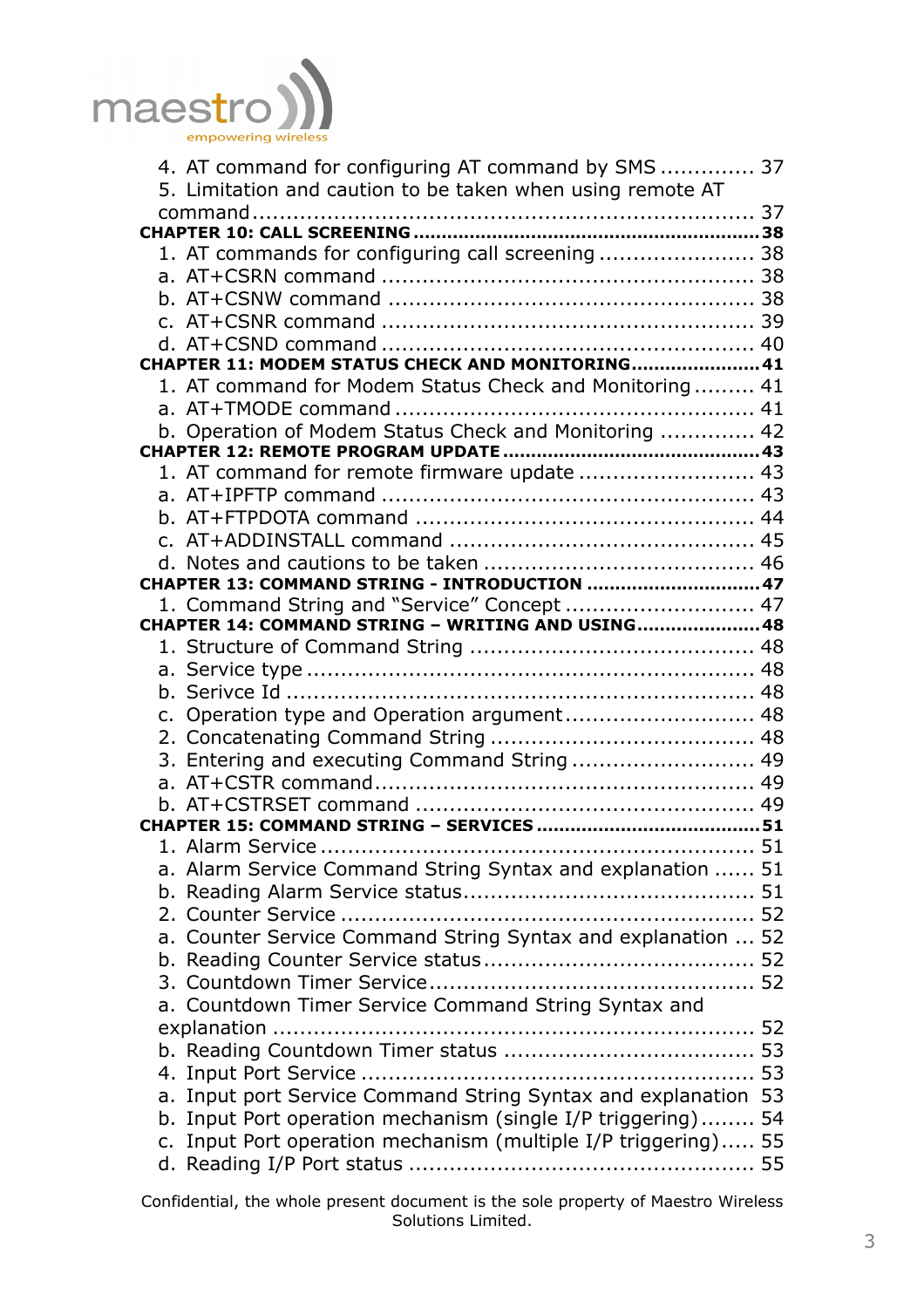

| a. Output Port Service Command String Syntax and explanation         |  |
|----------------------------------------------------------------------|--|
| 56                                                                   |  |
|                                                                      |  |
| a. SMS Service Command String Syntax and explanation  56             |  |
| b. Using "variable" options within SMS content 57                    |  |
|                                                                      |  |
| a. Device Power Control Service Command String Syntax and            |  |
|                                                                      |  |
| b. Reading Device Power Control status  58                           |  |
| <b>CHAPTER 16: COMMAND STRING -READING STATUS OF SERVICES 59</b>     |  |
| 1. Command for reading current information of Services  59           |  |
|                                                                      |  |
|                                                                      |  |
|                                                                      |  |
|                                                                      |  |
|                                                                      |  |
| f. Reading Device Power Control Service 60                           |  |
|                                                                      |  |
|                                                                      |  |
| 2. Saving of parameters to non-volatile memory  61                   |  |
| 3. Mutually exclusive TCP/UDP functions  61                          |  |
| 4. Sending Heritage Software commands over SMS  61                   |  |
|                                                                      |  |
|                                                                      |  |
| 2. AT command driven TCP/UDP connection 62                           |  |
|                                                                      |  |
|                                                                      |  |
| <b>CHAPTER 19: EXAMPLES OF HERITAGE SOFTWARE SETUP AND OPERATION</b> |  |
|                                                                      |  |
|                                                                      |  |
| 2. To make a AT command driven TCP connection 63                     |  |
|                                                                      |  |
| 4. To setup TCP Terminal and Dynamic DNS automatic update 64         |  |
| 5. Perform Remote program update by sending Command over             |  |
|                                                                      |  |
| 6. COMMAND STRING PROGRAMMING EXAMPLE -  65                          |  |
| 7. COMMAND STRING PROGRAMMING EXAMPLE -  65                          |  |
| CHAPTER 20: COMMAND STRING QUICK REFERENCE  66                       |  |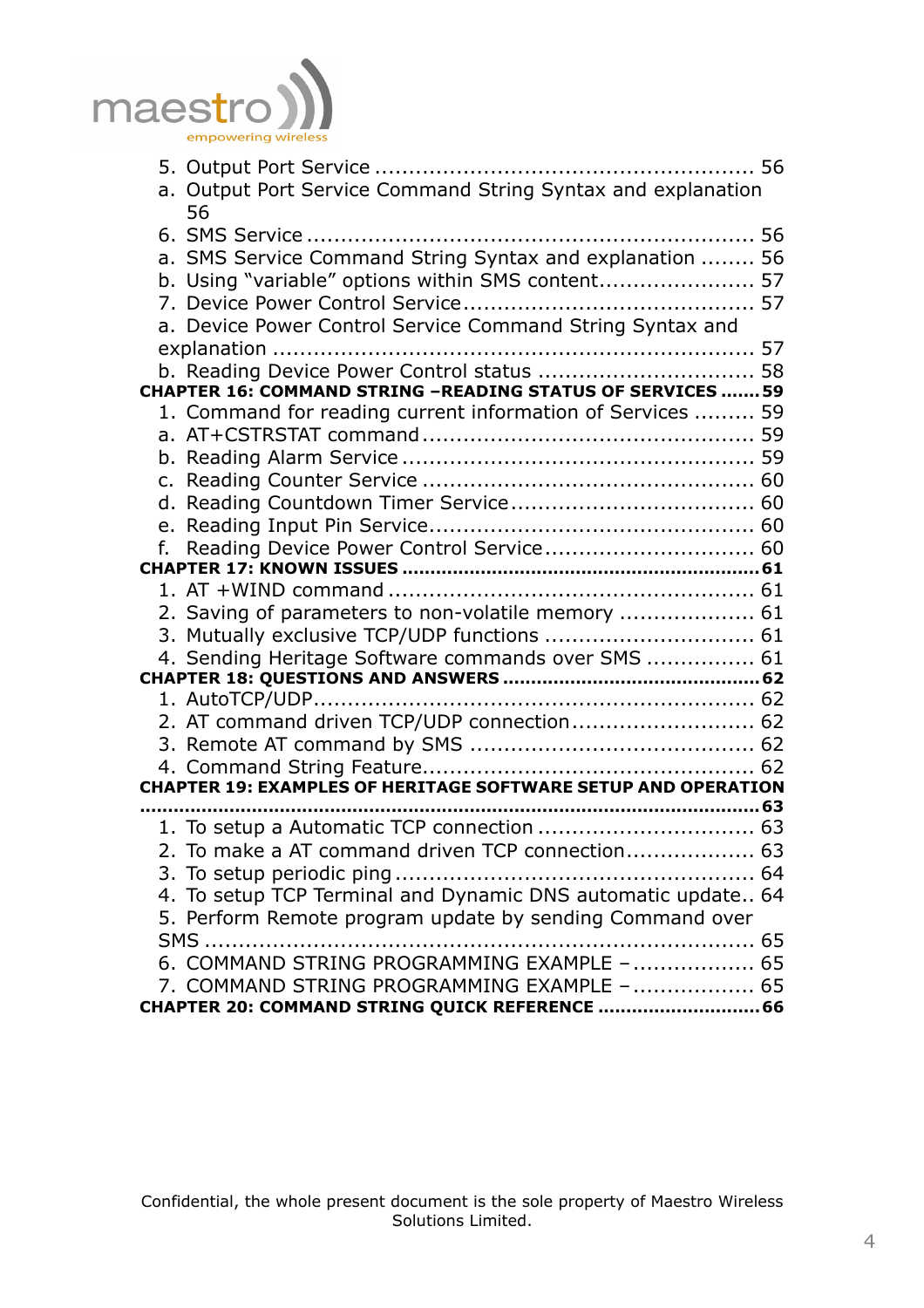

# **CHAPTER 1: INTRODUCTION**

Heritage Software Tools is a set of software solutions for Maestro Heritage modem. New functions added to increase application range of various industrial and automated applications:

- AT commands specific for individual plug-in boards
- Automatic and self-recovery TCP/UDP socket connection
- AT command driven TCP/UDP socket connection
- Ping Service
- Dynamic DNS (\* note)
- Remote AT command through SMS and TCP Terminal (\* note)
- Call screening (reject call made by unauthorized phone number)
- Modem status check and monitoring
- Remote program updating
- "Command String" programming scripts
- Remote program updating

Users can configure and use the above features by following this document.

*Note : Special GPRS service from network recommended. See Chapter 7 and 8 for details*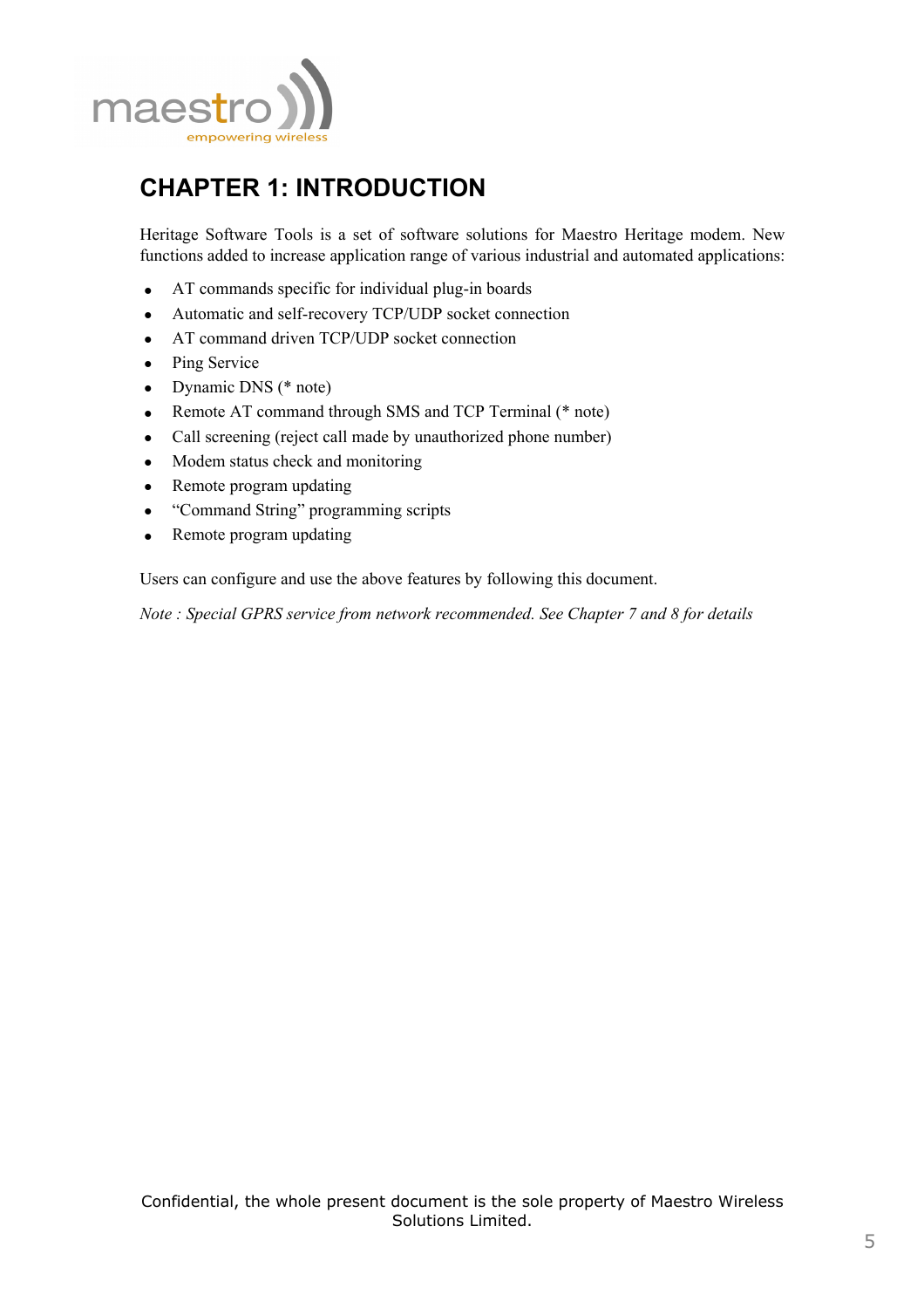

# **CHAPTER 2: HERITAGE PLUGIN SETUP AND COMMANDS**

Maestro Heriage allows different harware plug-in boards to be conneted to the expansion slot to enhance functionality. In software side there are commands to configure and control different plug-in boards.

# *1. Selecting Plug-in*

# **AT+HPLUGIN command**

Description: This command is used to setup Heritage with individual hardware plug-in board.

Command Syntax: AT+HPLUGIN=<type> Response Syntax: +HPLUGIN: <type>

| <b>Command</b> | <b>Possible responses:</b>  |
|----------------|-----------------------------|
| lat+ HPLUGIN=? | +HPLUGIN: 1                 |
|                | OK                          |
|                | Note: show current settings |
| IAT+ HPLUGIN=2 | OK                          |
|                | Note: use plug-in #2 (CGPS) |
| AT+ HPLUGIN=?  | $+$ HPLUGIN: $(1-4)$        |
|                | OK                          |
|                | Note: possible values       |

## **Defined Values:**

**<type>** 

Plug-in type

- 1 I/O plug-in board (default value)<br>2 CGPS plug-in board
- 2 CGPS plug-in board<br>3 reserved
- reserved
- 4 Ethernet plug-in board

Note:

- After changing the  $ltype$  value the modem will reset immediately.
- Modem will not detect and check if +HPLUGIN value match with actual plug-in, user should make sure entering is correct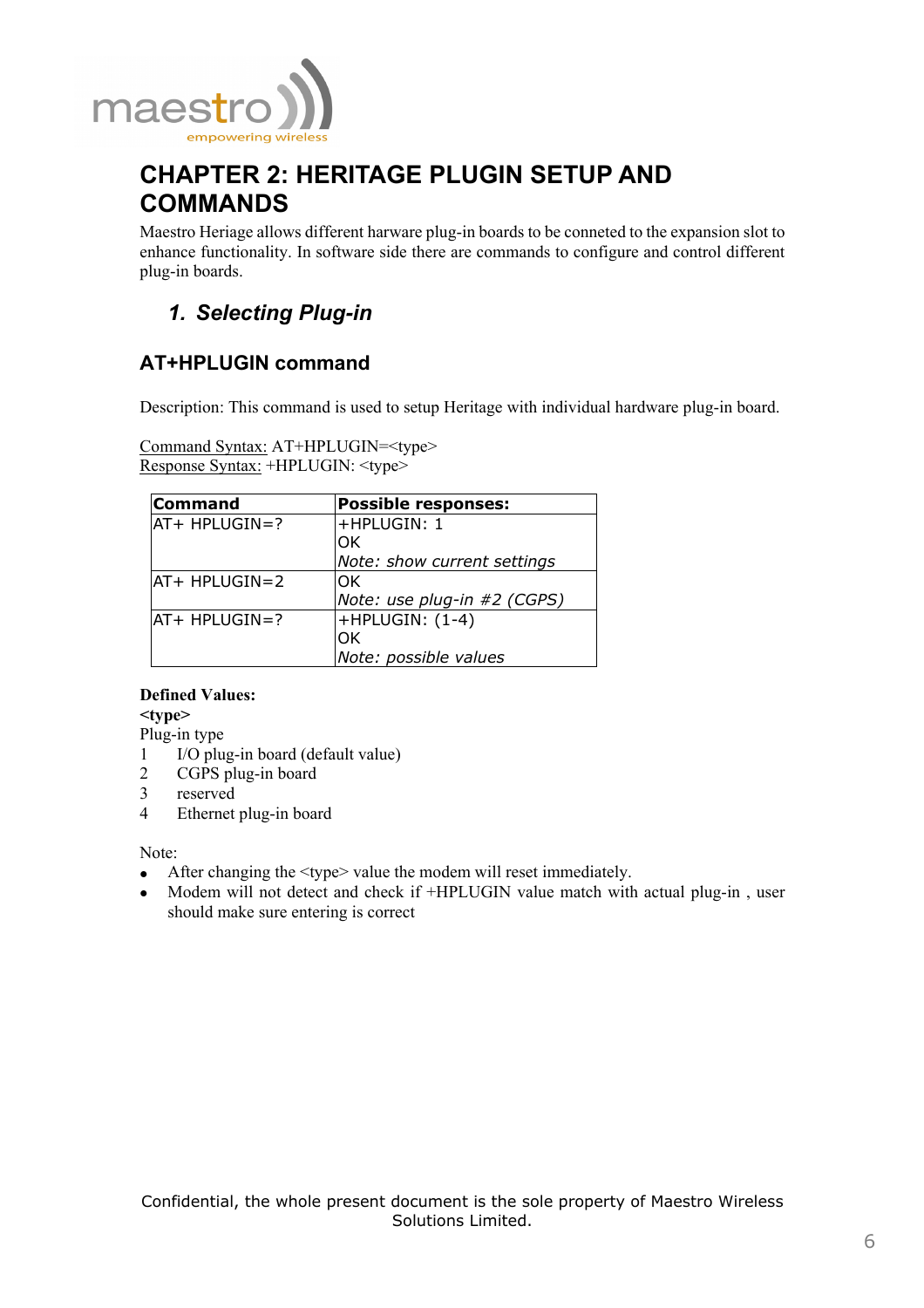

# *2. AT commands for I/O Plug-in Board*

**NOTE: An optional I/O plug-in board is needed to plug to Heritage for using this Service. Contact Maestro Wireless for information. For details please read the I/O Plug-in Board user guide.** 

## **a. AT+IOBR command**

This command is to read the value of one or all six of Input Pins on the I/O plug-in board. **Command Syntax:**

#### AT+IOBR  $[$ (= $\le$ pin $>$ )]

**Response syntax:**

 $+IOBR: <$ val $>$ val $>$ val $>$ val $>$ val $>$ val $>$ val $>$ 

+IOBR: <pin>,<val>

| <b>Command</b> | <b>Possible responses:</b>              |
|----------------|-----------------------------------------|
| AT+IOBR        | +IOBR: 000000                           |
|                | OK                                      |
|                | Note: read all six input pins values    |
| $AT+IOBR=1$    | $+IOBR: 1,0$                            |
|                | OK                                      |
|                | Note : read the value of input pin $#1$ |
| $AT+IOBR=?$    | $+IOBR[:(1-6)]$                         |
|                | OK                                      |
|                | Note: possible values                   |

## **Defined Values:**

 $<$ pin $>$ 

ID of the Input Pin to be read. Valid value is from 1 to 6. If omitted all six Input Pins will be read

**<val>** 

Current value (status) of the Input Pin:

- 0 input signal not detected
- 1 input signal detected

**Note:** 

- 1. If no  $\langle \text{pin} \rangle$  argument is entered, then all six Input Pins values will be read and the result is displayed as six '0' or '1', representing the value for input #1 to #6 from left to right.
- 2. Always read I/O Plug-in Board user manual before wiring to avoid permanent damage to the board

## **b. AT+IOBW command**

This command is to set (write) the value of one or all six of Output Pins on the I/O plug-in board.

**Command Syntax:**  $\overline{AT+IOBW}$ =<val><val><val><val><val><val>  $AT+IOBW=<sup>pin</sup>$ ,  $\langle val \rangle$ **Response syntax:** OK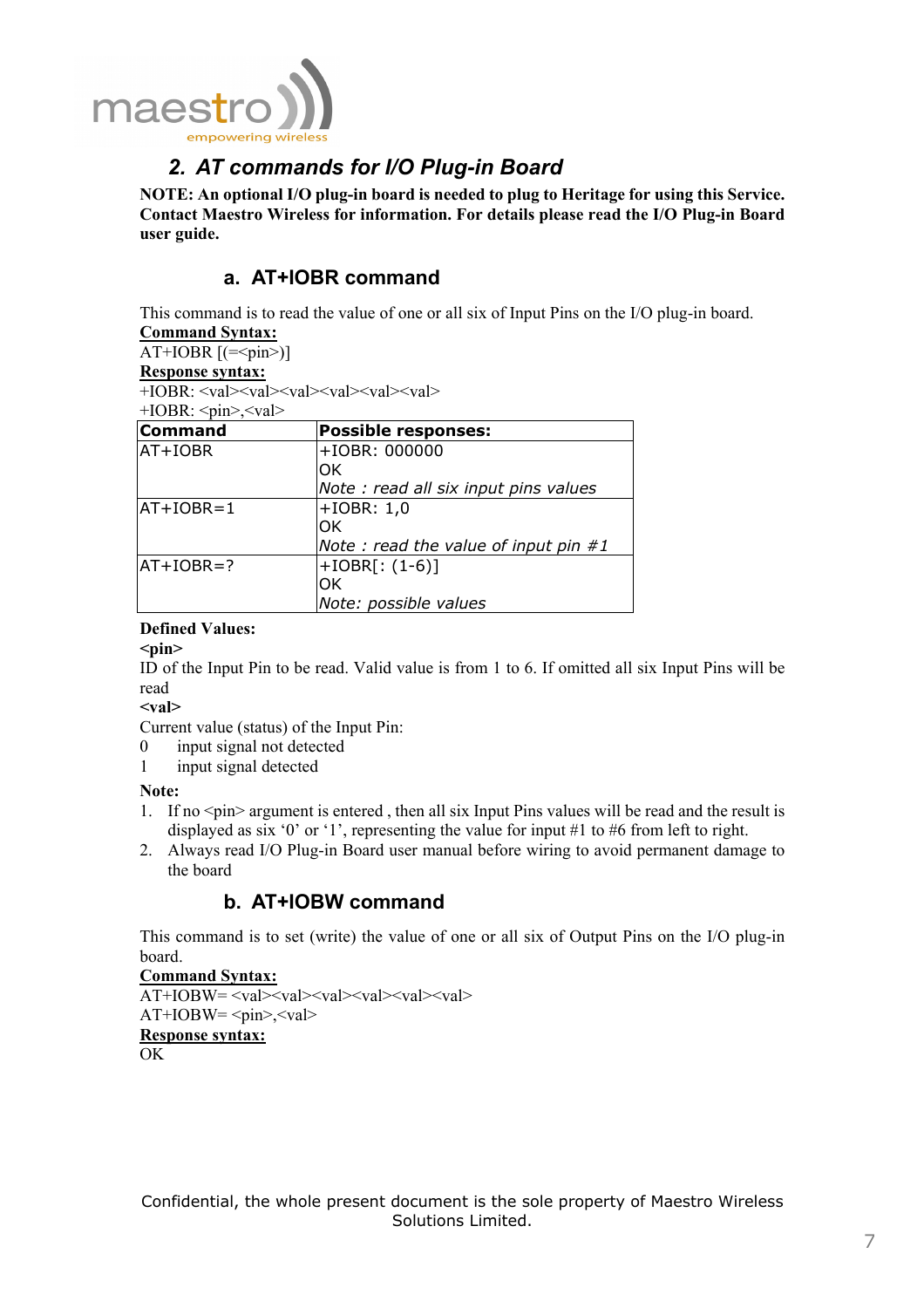

| <b>Command</b>      | <b>Possible responses:</b>                          |
|---------------------|-----------------------------------------------------|
| $AT+IOBW=111111$ OK |                                                     |
|                     | Note : set all six output pins to value "1"         |
| $AT+IOBW=000001$ OK |                                                     |
|                     | Note : set Output pins #1 to 5 to "1", #6 to '0'    |
| $ AT+IOBW=6,0$      | IOK.                                                |
|                     | Note: set Output pin #6 to '0' (others not changed) |

## **Defined Values:**

#### **<pin>**

ID of the Output Pin to be set. Valid value is from 1 to 6.

**<val>** 

Value (output) value of the pin to be set:

- 0 Output Pin is opened
- 1 Output Pin is closed (shorted)

#### **Note:**

- 1. You can only set one of six or all six Output Pins at one command.
- 2. To set all six Output Pins at one time, enter command with a set of six digits, only 0 or 1 is allowed, to set the Output Pin of #1 to #6 respectively.
- 3. Always read I/O Plug-in Board user manual before wiring to avoid permanent damage to the board.

# *3. AT commands for CGPS Plug-in Board*

**NOTE: An optional C-GPS plug-in board is needed to plug to Heritage for using this Service. Contact Maestro Wireless for information. For details please read the C-GPS Plug-in Board user guide.** 

## **a. AT+NMEA command**

This command is set if NMEA frames should not be sent out to com port or not.

#### **Command Syntax:**

AT+NMEA =<val> **Response syntax:**  $+NIMFA+1$ 

| $\sqcup$ NIVIL $\forall$ A. I |                                     |
|-------------------------------|-------------------------------------|
| <b>Command</b>                | <b>Possible responses:</b>          |
| $AT+NMEA=1$                   | OK                                  |
|                               | Note: enable NMEA frames to be sent |
| AT+NMEA?                      | $+IMMEA: 1$                         |
|                               | OK                                  |
|                               | Note : read current value           |
| $A + NMEA = ?$                | $+IMMEA: (0-2)$                     |
|                               | ЮK                                  |
|                               | Note: possible values               |

**Defined Values :** 

- **<val>**
- 0 no NMEA frames will be sent out
- 1 NMEA frames will be sent out to the com port

2 (reserved)

**Note:** 

1. You can only set the +NMEA value BEFORE starting the CGPS Plug-in otherwise you will get error message. See section of +CGPS command for starting CGPS.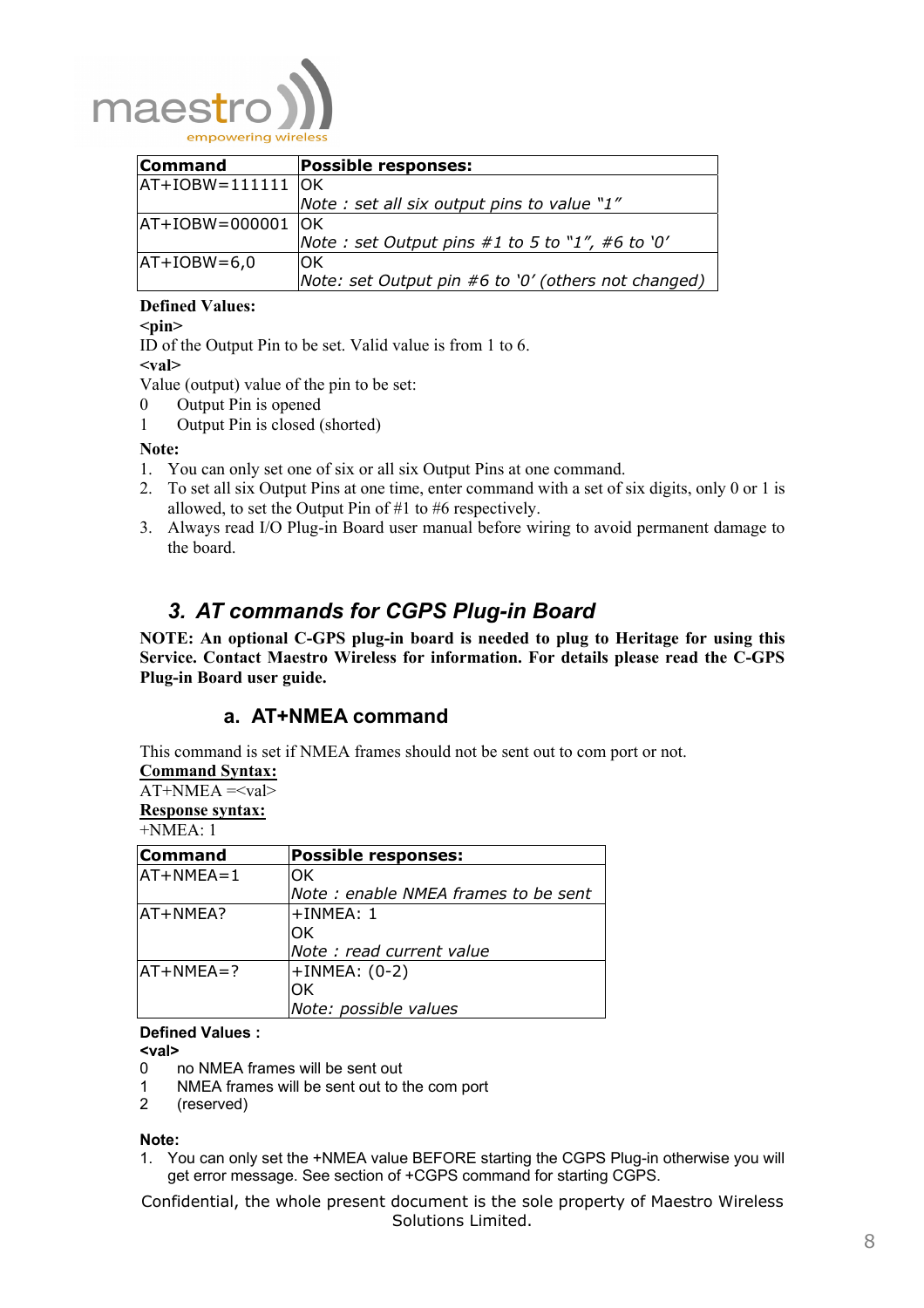

2. The command will not check if CGPS Plug-in is present or not. NMEA frames will come out a while after CGPS is started. If no CGPS Plug-in present no NMEA frame will be come out.

## **b. AT+CGPSSTART command**

This command is to start running CGPS Plug-in Board.

#### **Command Syntax:**

AT+CGPSSTART=<type> **Response syntax:**

OK

| <b>Command</b>         | <b>Possible responses:</b>                              |
|------------------------|---------------------------------------------------------|
| AT+CGPSSTART           | OK                                                      |
|                        | Note: start running CGPS Plug-in (default is HOT start) |
| AT+CGPSSTART="COLD" OK |                                                         |
|                        | Note: start running CGPS Plug-in (COLD start)           |
| AT+CGPSSTART=?         | +CGPSSTART:                                             |
|                        | (HOT,WARM,COLD,FACTCOLD,SIMCOLD),(AGPSON,AGPSOF         |
|                        |                                                         |
|                        | OK                                                      |
|                        | Note : possible values                                  |
| AT+CGPSSTART?          | +CGPSSTART: HOT, AGPSON                                 |
|                        | ЮK                                                      |
|                        | Note : read current value                               |
| .                      |                                                         |

#### **Defined Values :**

**<type>** 

"HOT" start with all previous run data (previous run should end with

AT+CGPRSSTANDBY command). this will expect the fastest fixing.

- "WARM" start with previous run data, except position sigma is high (prev. run should end with AT+CGPSSTOP command)
- "COLD" start with NO previous run data, except drift estimate

"FACTCOLD" start with Factory Defaults instead of previous run data (almanac data, no drift estimate)

"SIMCOLD" start with no change to previous run data area - needed for Simulator runs

#### **Note:**

1. The argument will be saved automatically. and CGPS will be restarted automatically after power-off/on cycle. To prevent CGPS start running on next power up please use AT+CGPSSTOP command

## **c. AT+CGPSSTOP command**

This command is to stop running CGPS Plug-in Board.

### **Command Syntax:**

# AT+CGPSSTOP

## **Response syntax:**

OK

| Command       | <b>Possible responses:</b>             |
|---------------|----------------------------------------|
| AT+CGPSSTOP   | OK                                     |
|               | Note: stop running CGPS Plug-in        |
| lAT+CGPSSTOP? | <b>I+CGPSSTOP: STATE IS OFF</b>        |
|               | IOK                                    |
|               | <b>Note : check current CGPS state</b> |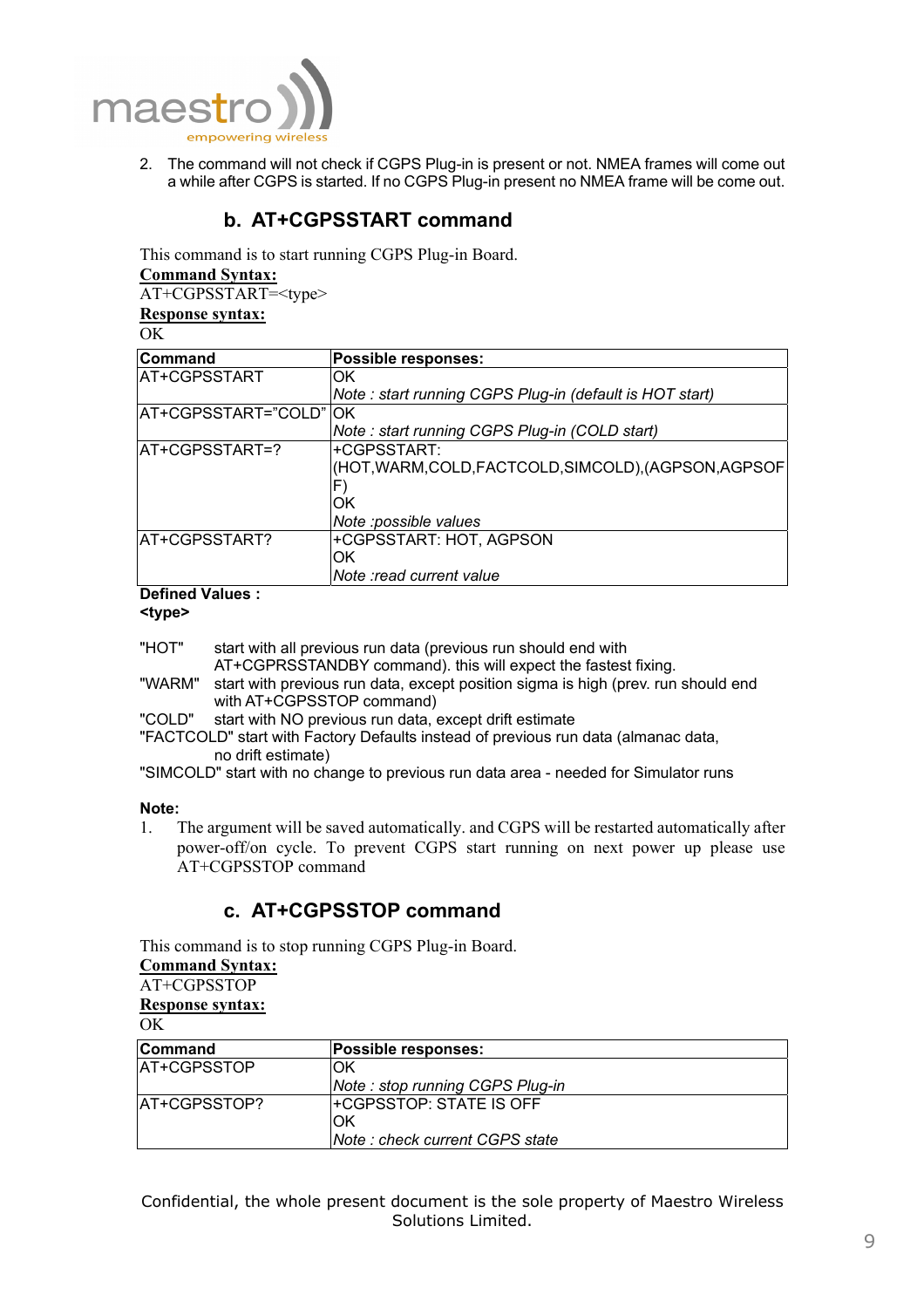

#### **Note:**

1. This command will stop CGPS clock and next CGPS start need to be "WARM" or "COLD" type. If want to re-start CGPS with "HOT" option please use AT+CGPSSTANDBY command

## **d. AT+CGPSSTANDBY command**

This command is to set CGPS Plug-in Board in standby mode. This consumes slightly more power, but allows for faster restarts when the CGPS plug-in is restarted with the CGPSSTART command. Note: when doing a "HOT" start (see +CGPSSTART command), the previous session should be stopped with this command

#### **Command Syntax:**

## AT+CGPSSTANDBY **Response syntax:**

OK

| Command          | <b>Possible responses:</b>              |
|------------------|-----------------------------------------|
| IAT+CGPSSTANDBY  | ЮK                                      |
|                  | Note : set CGPS Plug-in in standby mode |
| lAT+CGPSSTANDBY? | <b>I+CGPSSTANDBY: IN STANDBY MODE</b>   |
|                  | ЮK                                      |
|                  | Note: check current CGPS standby state  |

#### **Note:**

2. This command will NOT stop CGPS clock and next CGPS start can "HOT" type (faster to fix). If want to stop CGPS to save more power please use AT+CGPSSTOP command

## **e. AT+AGPS command**

This command is to enable or disable using AGPS feature for faster GPS fix. When enabled Heritage will use GPRS service to download Satellite data thru Internet (about 3Kbyte each time) to shorten GPS fix time. Make sure the +IPGPRS setting Is properly set before using AGPS feature.

| <b>Command Syntax:</b><br>$AT+AGPS=$ |                                       |
|--------------------------------------|---------------------------------------|
| <b>Response syntax:</b><br>OK        |                                       |
| Command                              | Possible responses:                   |
| AT+AGPS=1                            | OK                                    |
|                                      | Note : enable AGPS feature            |
| AT+AGPS=1                            | OK                                    |
|                                      | Note : disable AGPS feature           |
| AT+AGPS?                             | +AGPS: 1                              |
|                                      | ЮK                                    |
|                                      | Note: check current APS standby state |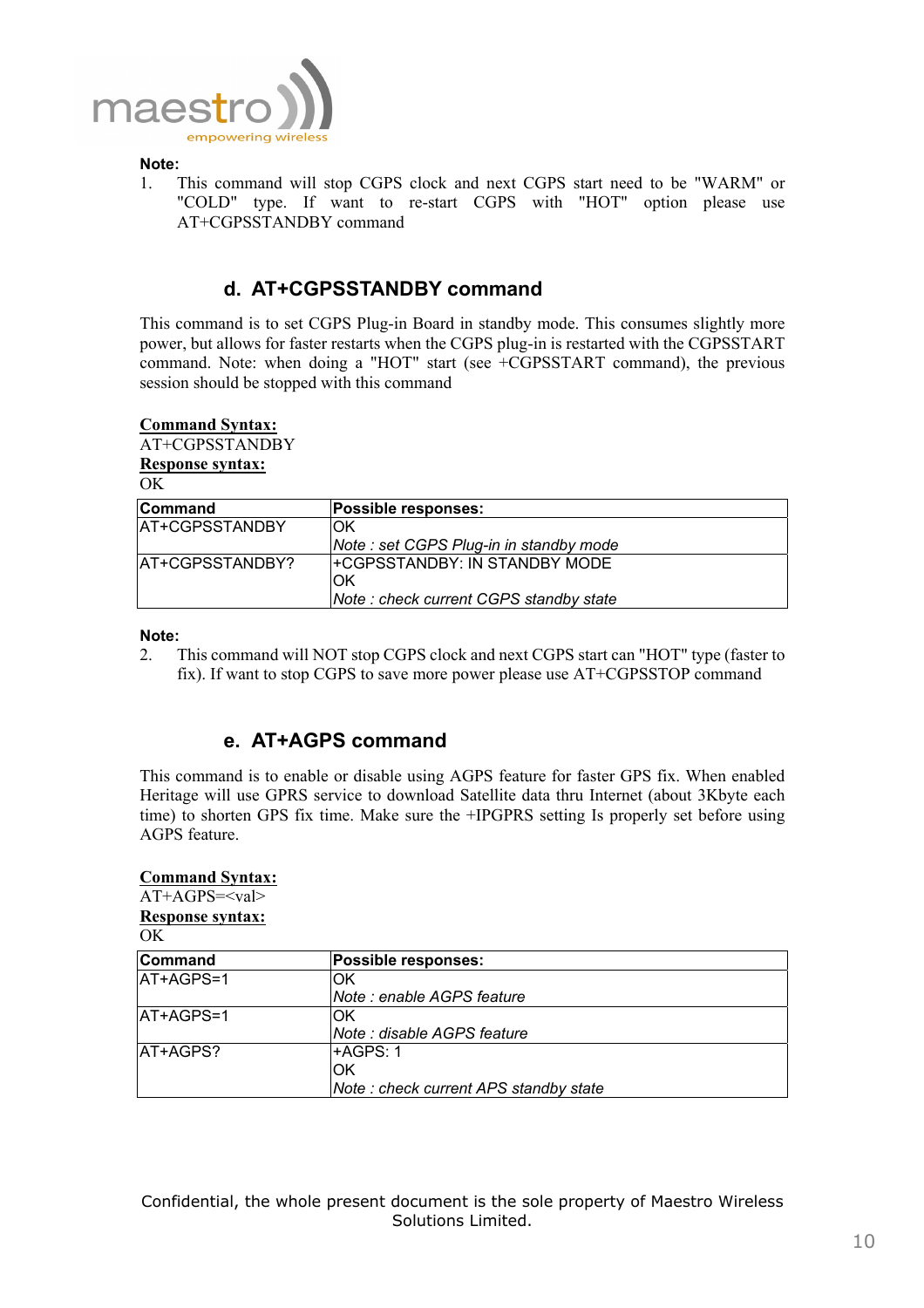

#### **Defined Values : <val>**

- 0 AGPS is disabled
- 1 AGPS is enabled

#### **Note:**

- 1. The +AGPS setting should be made before starting running CGPS by +CGPSSTART command.
- 2. Make sure the GPRS service is available and the +IPGPRS setting is properly set.
- 3. The program will self-control the AGPS functionality. Once AGP is needed it will try downloading new satellite data (about 3Kbytes) thru GPRS. The need of downloading is determined by internal program and may be taken time to time.
- 4. AGPS operation is silent : e.g. if GPRS is not available it will not should any messag
- 5. User can use AT+AGPSSTATUS command to check current AGPS status.

## **f. AT+GPSPOS command**

This command allows to get the last position information received..

#### **Command Syntax:**

## AT+GPSPOS

## **Response syntax:**

+GPSPOS:<fix>, <time>, <date>, <latitude>, <longitude>,<altitude>, <hdop>, <speed>, <course>,  $\langle nhsat \rangle$ 

| <b>Command</b>    | <b>Possible responses:</b>                                 |
|-------------------|------------------------------------------------------------|
| <b>IAT+GPSOPS</b> | l+GPSPOS:                                                  |
|                   | 1,225454,192294,4916.45N,12311.12W,111.1,0.9,25.5,180.0,06 |
|                   | IOK                                                        |
|                   | <i>Note : see defined values</i>                           |
| <b>IAT+GPSPOS</b> | $H$ -GPSPOS: -1,,,,,,,,,0                                  |
|                   | IOK                                                        |
|                   | Note : see defined values                                  |

#### **Defined Values :**

#### **<fix>**

- 0 Invalid Fix
- 1 2D fix<br>2 3D fix
- 3D fix
- -1 It is not possible to define a position

#### **<time>**

| hhmmss   | time of fix, ranges of values: hh (hour) 00 to 23, mm (minute) 00 to 59, ss |
|----------|-----------------------------------------------------------------------------|
|          | $(second)$ 00 to 59                                                         |
| Example: | 225454 means 22:54:54 UTC                                                   |

**<date>**

| ddmmyy   | date of fix, ranges of values: dd (day) 01 to 31, mm (month) 01 to 12, |
|----------|------------------------------------------------------------------------|
|          | vy (year) 2000 to 2099                                                 |
| Example: | 191194 means November 19th of 1994                                     |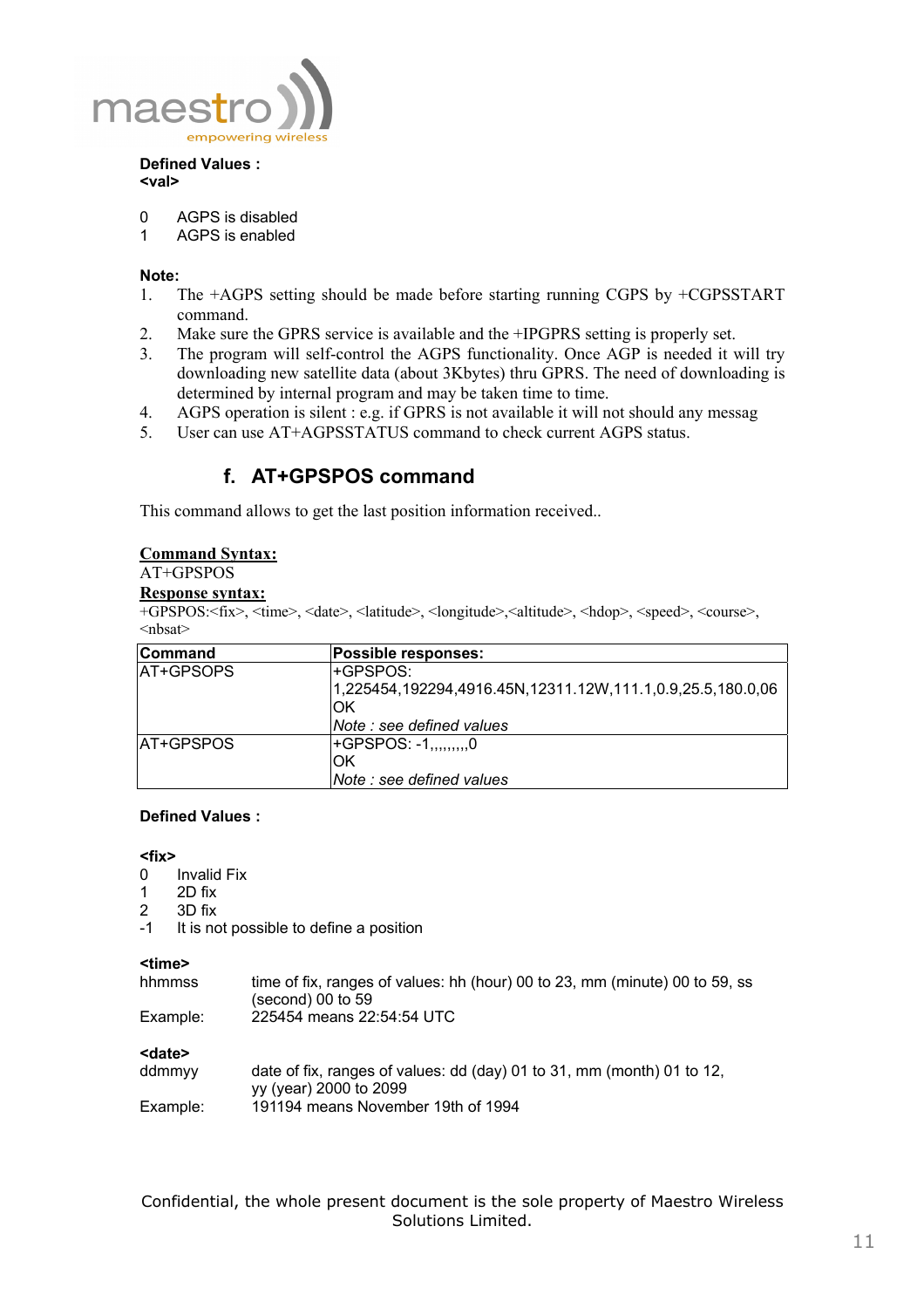

## **<latitude>**

| ddmm.mmmm(N/S)<br>Example:                  | ranges of values: dd (degree) 00 to 90, mm.mmmm (minute) 00,0000 to<br>59.9999, (N/S) North or South<br>latitude of the fix- 4916.45N means 49 degree 16.45 min North |
|---------------------------------------------|-----------------------------------------------------------------------------------------------------------------------------------------------------------------------|
| <longitude><br/>dddmm.mmmm(E/W)</longitude> | ranges of values: dd (degree) 00 to 180, mm.mmmm (minute)<br>00,0000 to 59.9999, (E/W) East or West                                                                   |
| Example:                                    | longitude of the fix $-$ 12.311.12W means 123 degree 11.12 min West                                                                                                   |
| <altitude><br/>mmmm.m</altitude>            | altitude of fix in meter                                                                                                                                              |
| <hdop><br/>mmm.mm:</hdop>                   | horizontal dilution of position in meter                                                                                                                              |
| <speed><br/>SSSS.S</speed>                  | Speed over ground, in kilometers per hour                                                                                                                             |
| <course></course>                           | dddmm.mmmm course in degree, minute, ranges of values: ddd (degree) 000 to 360<br>mm.mmmm (minute) 00.0000 to 59.9999                                                 |
| <nbsat><br/>nn</nbsat>                      | number of satellites in view                                                                                                                                          |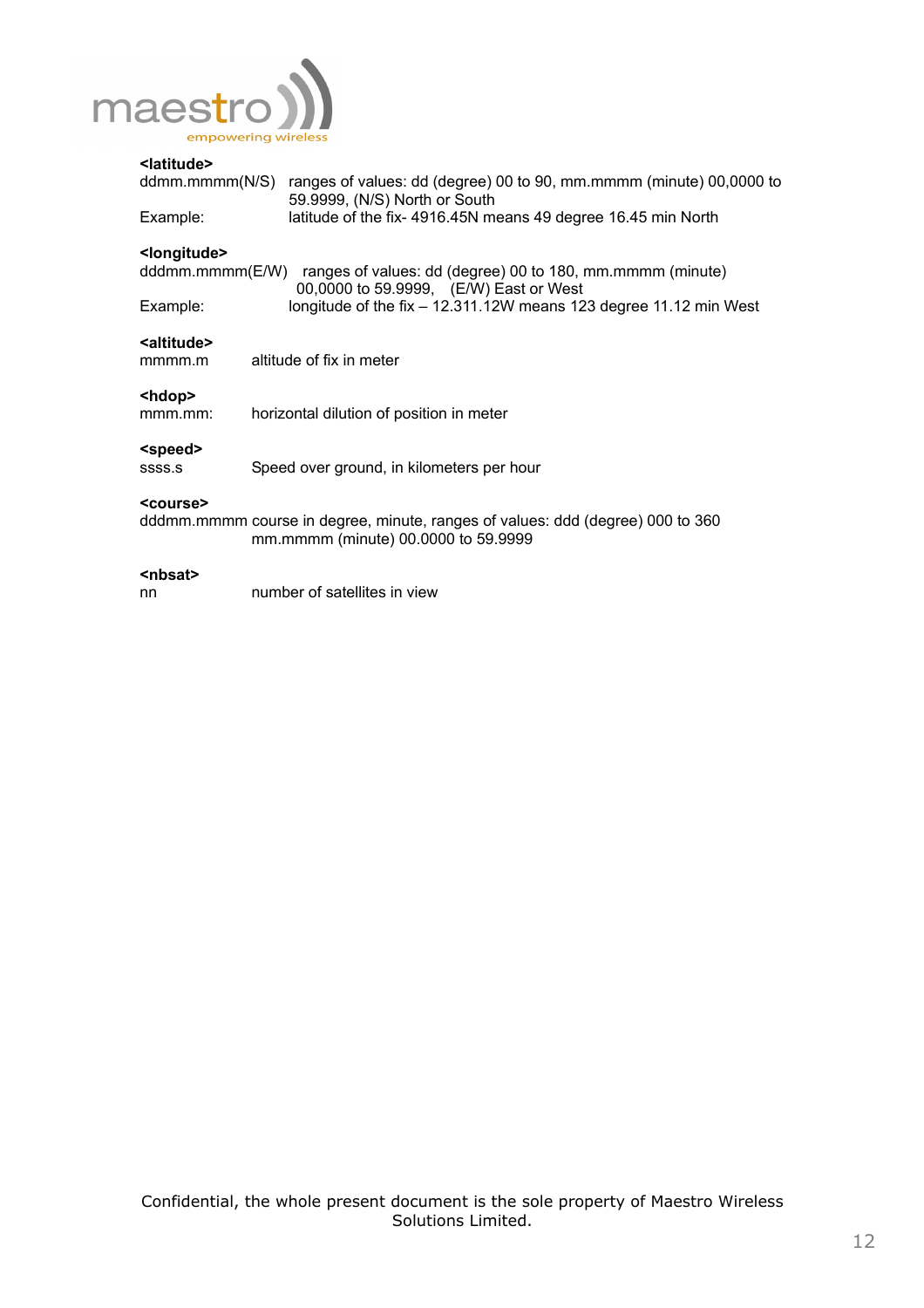

# **CHAPTER 3: GPRS AND TCP/UDP PARAMETERS SETUP**

The Automatic and AT command driven TCP/UDP connection, PING service, DDNS support (described in Chapter 4,5,6,7 and 8) requires GPRS connection and TCP / UDP parameters setup. This chapter will describe those required setups.

# *1. GPRS Network Parameters*

User need to enter the following parameters for GPRS connection:

- Access point name (APN)
- User name
- Password

They are to be entered by using **AT+IPGPRS** command. Contact your network operator for these parameters.

## **a. AT+IPGPRS command**

#### **Description:**

This command is used to setup GPRS network parameters for the TCP/UDP connection feature.

Command Syntax

```
AT+IPGPRS=<Cid>,<APN>,<UN>,<PW> 
Response Syntax
```
+IPGPRS: <Cid>,<APN>,<UN>,<PW>

| <b>Command</b>   | <b>Possible responses:</b>                         |
|------------------|----------------------------------------------------|
| AT+ IPGPRS?      | "", ""INTERNET", "" F                              |
|                  | ЮK                                                 |
|                  | Note: show current settings                        |
| $AT+ IPGPRS=1,$  | OK                                                 |
|                  | Note: set Cid value to 1                           |
| IAT+ IPGPRS      | ЮK                                                 |
| $=1$ ,"INTERNET" | Note: set the PDP value to 1 and APN to "INTERNET" |
| lat+ IPGPRS=?    | $+IPGPRS: (1-4)$ , $(100)$ , $(50)$ , $(50)$       |
|                  | OK                                                 |
|                  | Note: possible values                              |

### **Defined Values :**

**<Cid>** 

PDP context identifier

Note: to use with TCP/UDP connection feature this value must be set to **1**.

**<APN>** 

Access point name of the GPRS network. Max 100 characters.

**<UN>** 

User name to access the GPRS service. Max 50 characters.

**<PW>** 

Password used to access the GPRS service. Max 50 characters.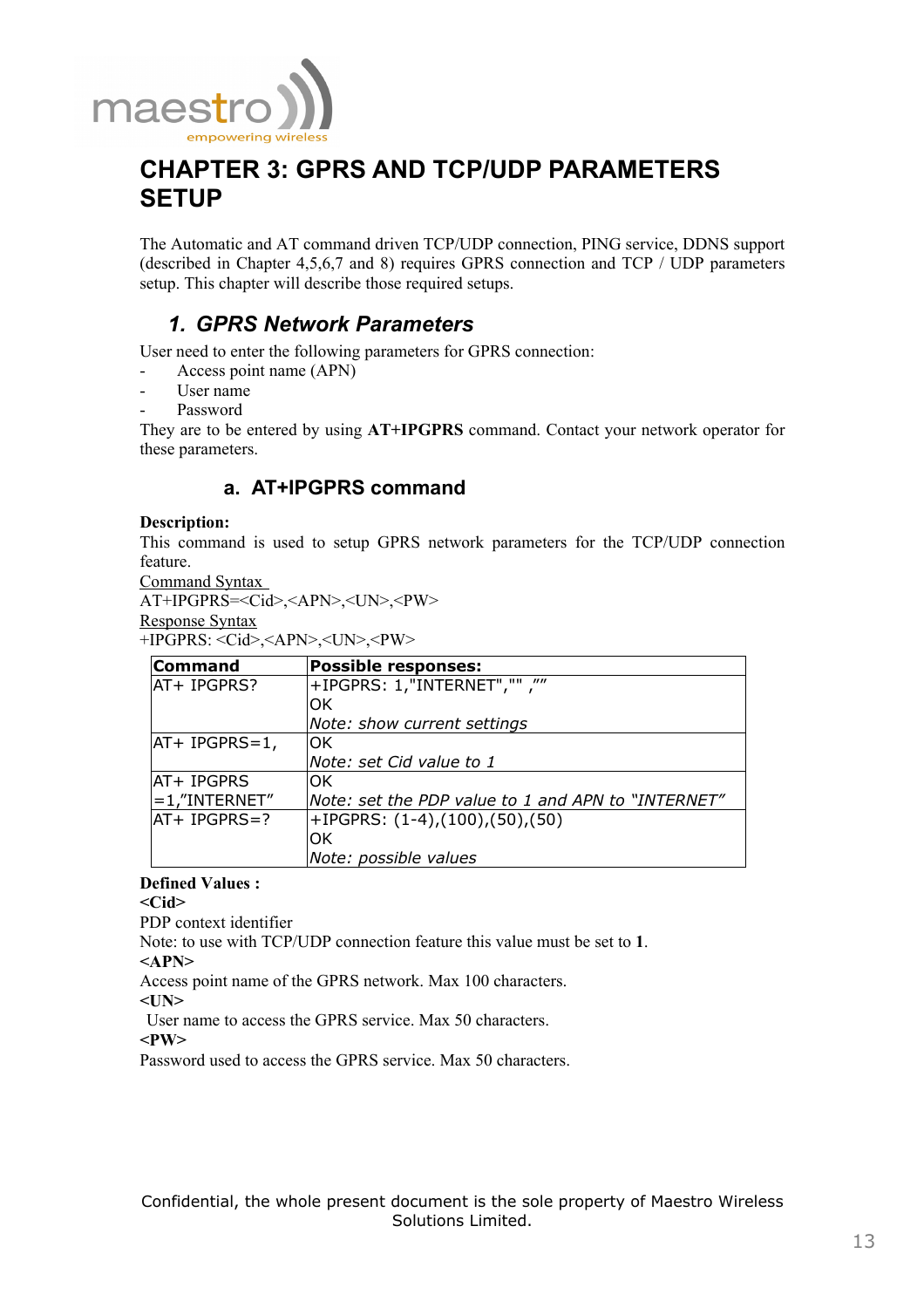

# **b. AT+IPCONNECT command**

This command is to make the modem to activate or deactivate GPRS connection. Once IPCONNECT is success you can perform TCP/UDP connection as described on other chapters. Please read note below on using this command.

#### **Command Syntax**

 $\overline{AT+IPCONNECT}$  = <Bearer>,<Connect>

#### **Response Syntax**

+IPCONNECT: <Bearer>,<Connect>

| Command               | <b>Possible responses:</b>               |
|-----------------------|------------------------------------------|
| $AT+ IPCONNECT=?$     | +IPCONNECT: $(0-1)$ , $(0-1)$            |
|                       | lOK.                                     |
|                       | Note: display possible values            |
| AT+ IPCONNECT?        | +IPCONNECT: 1,0                          |
|                       | IOK.                                     |
|                       | Note: display current status             |
| $AT+IPCONNECT=1,1$    | lOK.                                     |
|                       | lOK.                                     |
|                       | lOK.                                     |
|                       | Note: Activate GPRS connection success   |
| $AT+IPCONNECT=1,1$    | +CME ERROR: 3                            |
|                       | Note: Activate GPRS connection fail      |
| $AT+ IPCONNECT = 1,0$ | lOK.                                     |
|                       | Note: Deactivate GPRS connection success |

#### **Defined Values:**

#### **<Bearer>**

- 0: using GSM Bearer ( Note: do NOT use this )
- 1: using GPRS Bearer.

### **<Connect>**

- 0: to stop connection
- 1: to start connection.

**Note:** Before you connect to GPRS by this command make sure you have finished the following first:

- 1. Entered APN settings by AT+IPGPRS command Chapter 3.1.a)
- 2. It is suggested after modem power up wait about 20 seconds before making GPRS connection.

## *2. TCP/UDP Parameters Setup*

For using automatic or AT command driven TCP/UDP connection (described in Chapter 5 and 6), you need to first enter the target TCP/UDP peer parameters. There are:

- AT+IPTCP
- AT+IPUDP
- AT+IPBUFF

## **a. AT+IPTCP command**

This command specifies the TCP socket parameters and mode that to be used by automatic or AT command driven TCP connection (described in Chapter 4 and 5).

**Command Syntax** 

AT+IPTCP=<port>,<mode>,<server>,<TCPTxDelay>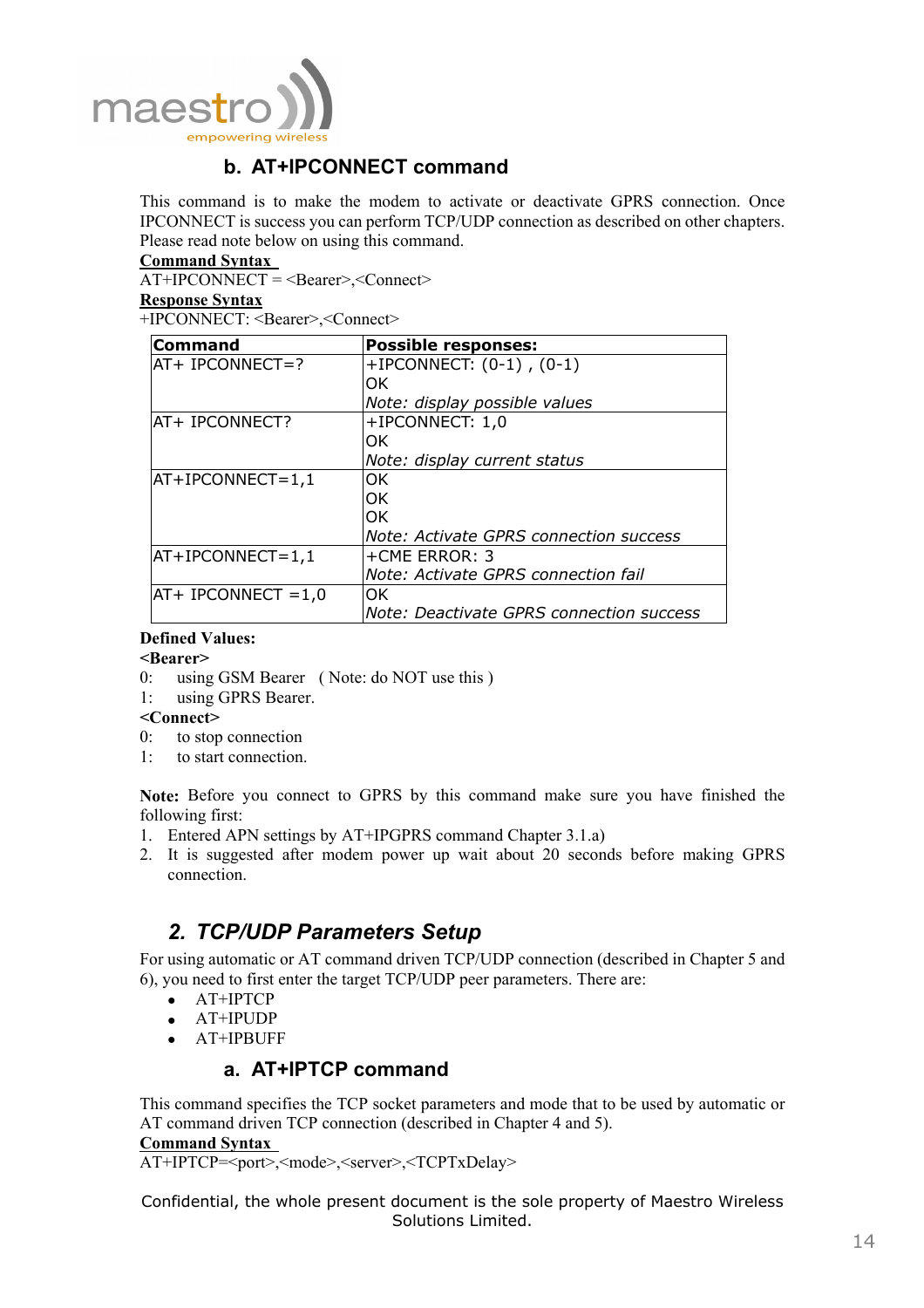

#### **Response Syntax**

+ IPTCP: <port>,<mode>,<server>,<TCPTxDelay>

| <b>Command</b>                   | <b>Possible responses:</b>                             |
|----------------------------------|--------------------------------------------------------|
| AT+ IPTCP?                       | +IPTCP: 0,"S","",0                                     |
|                                  | OK.                                                    |
|                                  | Note: show current settings                            |
| $AT+ IPTCP = 23$                 | OK.                                                    |
|                                  | Note: set the TCP port to 23                           |
| <b>AT+ IPTCP</b>                 | OK.                                                    |
| $= 23$ ,"C", 202.144.111.222", 0 | Note: to set the modem to connect TCP socket Client    |
|                                  | (caller) mode                                          |
|                                  | to target : address 202.144.111.222 and port 23        |
| AT+ IPTCP                        | OK.                                                    |
| $= 23$ ,"S",255.255.255.255",0   | to set the modem to wait for TCP socket connection     |
|                                  | request (Server (listening) mode)                      |
|                                  | any calling IP address allowed, port 23                |
| $AT+ IPTCP = ?$                  | +IPTCP: $(0-65535)$ , $("C", "S")$ , $(120)$ , $(0-1)$ |
|                                  | OK.                                                    |
|                                  | Note: possible argument                                |

## **Defined Values:**

#### **<port>**

The port number has to be used for the TCP socket connection. Default value is 0. Valid range is 0 to 65535.

#### **<mode>**

Mode of TCP operation. Default value is "S".

"S" Server (Listening) mode. This configures Maestro Heritage to open a listening TCP connection on the specified  $\leq$  port $\geq$ . The TCP connection will be active upon getting socket connection request from the allowed remote TCP peer (see <address>)

"C" Client (caller) mode. This configures Maestro Heritage to request opening a TCP connection to the server with the specified  $\leq$  address $\geq$  and  $\leq$  port $\geq$ .

Note: This parameter is used by Auto TCP connection (see Chapter 4) only.

#### **<address>**

The address of the TCP server (or host). Default value is empty. Legal values could be 32-bit in dotted-decimal notation (i.e. xxx.xxx.xxx.xxx) or alphanumeric ASCII test string up to 120 characters (only if DNS is available on the GPRS network)

Note: In "Server" (Listening) mode the modem will only accept TCP connection request for the caller with address specified in the <address>field. Yet if it is set to "255.255.255.255" the modem will accept request from ANY address.

### **<TCPTxDelay>**

This parameter determines if there is time delay introduced before sending a TCP frame that has not been entirely filled with user data. If it is set to 0 initiates the sending of a TCP frame as soon as possible after the reception of a single character value from the host. If it is set to 1 initiate a delay will be introduced before the sending of a TCP frame The default value is 0.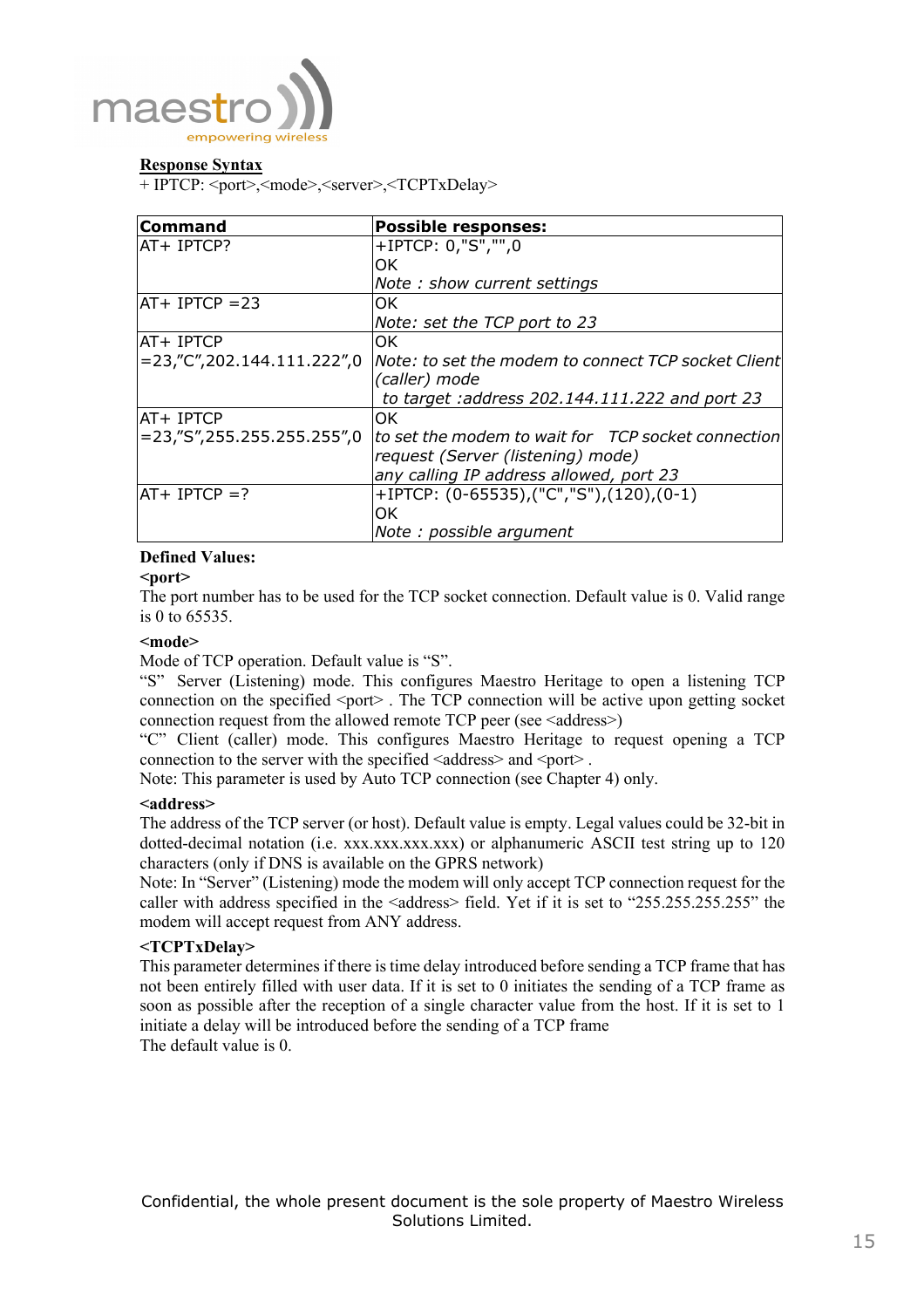

## **b. AT+IPUDP command**

This command specifies the UDP socket parameters and mode that to be used by automatic or AT command driven UDP connection (described in Chapter 4 and 5).

#### **Command Syntax**

AT+IPUDP=<port>,<mode>,<server>,<UDPTxDelay>

#### **Response Syntax**

+ IPUDP: <port>,<mode>,<server>,<UDPTxDelay>

| Command                        | <b>Possible responses:</b>                          |
|--------------------------------|-----------------------------------------------------|
| AT+ IPUDP?                     | +IPUDP: 0,"S","",0                                  |
|                                | OK.                                                 |
|                                | Note: show current settings                         |
| $AT+ IPUDP = 23$               | OK.                                                 |
|                                | Note: set the UDP port to 23                        |
| AT+ IPUDP                      | OK.                                                 |
| $= 23$ ,"C",202.144.111.222",0 | Note: to set the modem to connect UDP socket        |
|                                | Client (caller) mode                                |
|                                | to target : address 202.144.111.222 and port 23     |
| AT+ IPUDP                      | OK.                                                 |
| =23,"S",255.255.255.255",0     | to set the modem to wait for UDP socket             |
|                                | connection request (Server (listening) mode)        |
|                                | any calling IP address allowed, port 23             |
| $AT+ IPUDP=?$                  | +IPUDP: $(0-65535)$ , $("C", "S"), (120)$ , $(0-1)$ |
|                                | OK.                                                 |
|                                | Note: possible argument                             |

### **Defined Values:**

#### **<port>**

The port number has to be used for the UDP socket connection. Default value is 0. Valid range is 0 to 65535.

### **<mode>**

Mode of UDP operation. Default value is "S".

"S" Server (Listening) mode. This configures Maestro Heritage to open a listening UDP connection on the specified  $\leq$  port $\geq$ . The UDP connection will be active upon getting socket connection request from the allowed remote UDP peer (see <address>)

"C" Client (caller) mode. This configures Maestro Heritage to request opening a UDP connection to the server with the specified  $\leq$  address $>$  and  $\leq$  port $>$ .

**Note:** This parameter is used by Auto UDP connection (see Chapter 3) only.

### **<address>**

The address of the UDP server (or host). Default value is empty. Legal values could be 32-bit in dotted-decimal notation (i.e. xxx.xxx.xxx.xxx) or alphanumeric ASCII test string up to 120 characters (only if DNS is available on the GPRS network)

Note: In "Server" (Listening) mode the modem will only accept UDP connection request for the caller with address specified in the <address>field. Yet if it is set to "255.255.255.255" the modem will accept request from ANY address.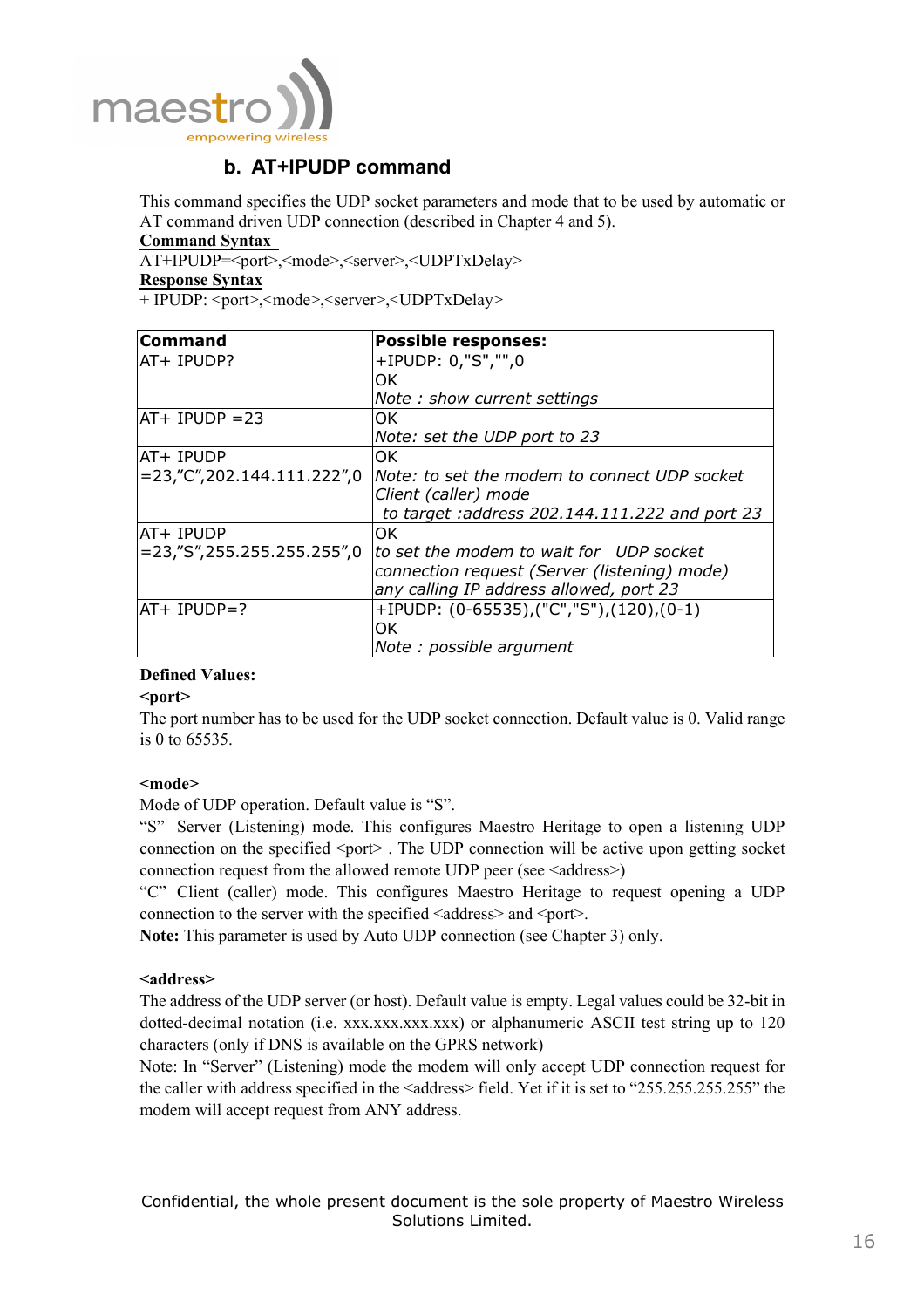

## **<UDPTxDelay>**

This parameter determines if there is time delay introduced before sending a UDP frame that has not been entirely filled with user data. If it is set to 0 initiates the sending of a UDP frame as soon as possible after the reception of a single character value from the host. If it is set to 1 initiate a delay will be introduced before the sending of a UDP frame The default value is 0.

## **c. AT+IPBUFF command**

This command specifies the number of bytes of payload data from remote peer buffered inside the modem when automatic or AT command driven TCP / UDP connection is made.

- If the quantity of buffered data reaches this value, the whole buffered data will be sent out to the serial port.
- If the data from remote is large enough at one time, only multiple of this value data will be sent out to the serial port remainder will be kept inside buffer.



## **Command Syntax**

 $AT+IPBUFF = **buffer**$ **Response Syntax** +IPBUFF: <buff>

| <b>Command</b>     | <b>Possible responses:</b>    |
|--------------------|-------------------------------|
| $ AT + IPBUFF = ?$ | +IPBUFF: 0-100                |
|                    | IOK                           |
|                    | Note: display possible values |
| IAT+ IPBUFF?       | $+IP$ BUFF: 0                 |
|                    | lOK                           |
|                    | Note: display current status  |
| $ AT+IPBUFF = 5$   | IOK                           |
|                    | Note: Set IPBUFF value to 5   |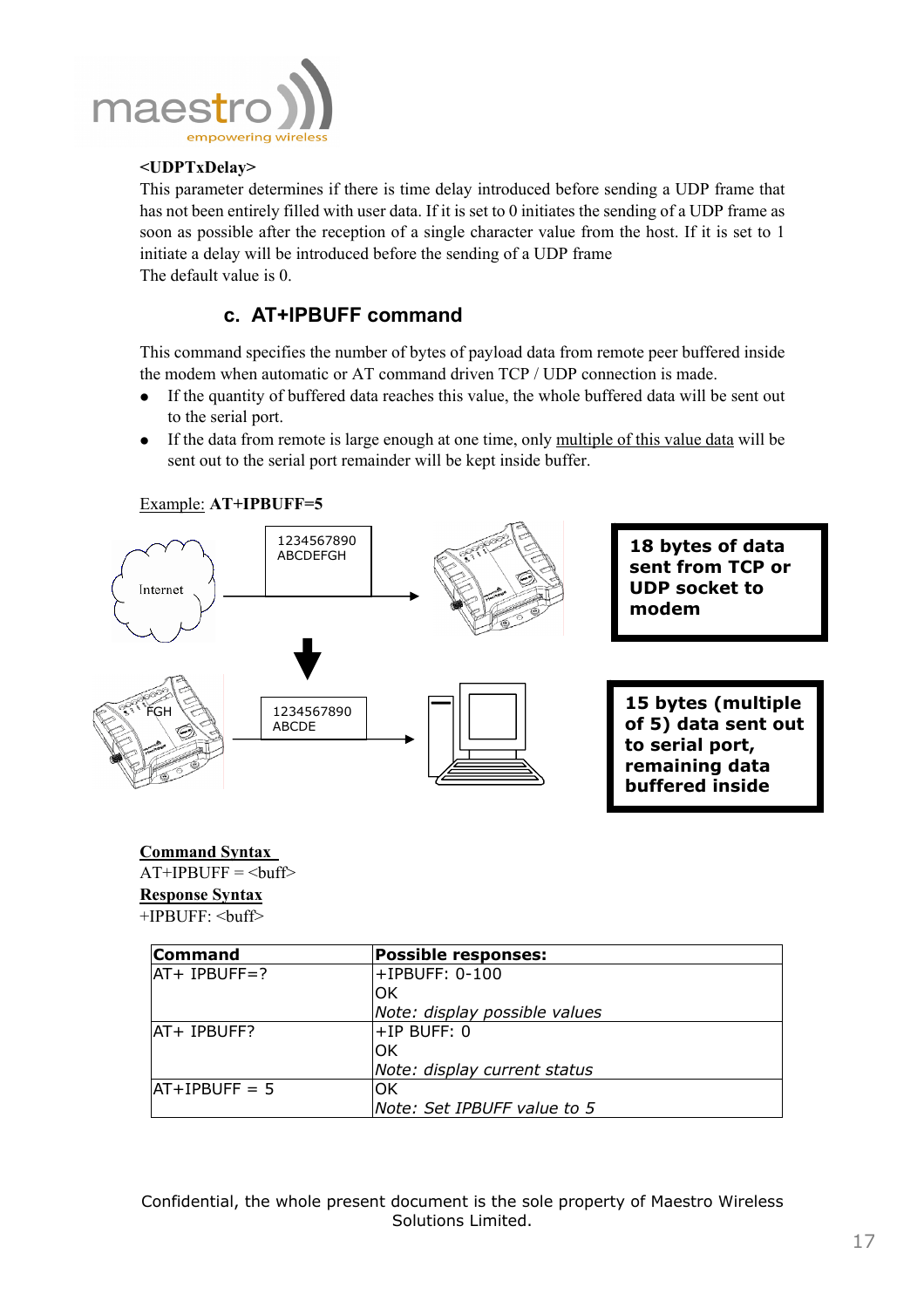

## **Defined Values:**

## **<buff>**

The number of bytes of data to be buffered. Default value is 0 (i.e. no buffering). Valid range is 0 to 100.

**Note:** If the TCP or UDP socket connection is broken, buffered data will be lost.

# *3. Extra TCP/UDP Parameters Setup*

User can set additional parameters of TCP/UDP connection, including "keep alive" packet, maximum packet size and TTL.

# **AT+IPOPT command**

This command specifies the extra TCP/UDP socket parameters.

**Command Syntax** 

AT+IPOPT=<CMDType>,<parameter>[,action>]

**Response Syntax**

+ IPOPT: <CMDType>,<parameter>[,<action>]

| <b>Command</b>    | <b>Possible responses:</b>                      |
|-------------------|-------------------------------------------------|
| AT+ IPOPT?        | $+$ IPOPT: 1, 0                                 |
|                   | +IPOPT: 2, 536                                  |
|                   | +IPOPT: 3, 64                                   |
|                   | $+$ IPOPT: 4,0,0                                |
|                   | ΩK                                              |
|                   | Note: display current settings                  |
| $AT+ IPOPT = 1,1$ | OK                                              |
|                   | Note: enable the keep alive packet feature      |
| AT+IPOPT=2,512    | OK.                                             |
|                   | Note: set the size of maximum packet that to be |
|                   | sent to 512 bytes                               |
| $AT+ IPOPT=3,128$ | OK.                                             |
|                   | Note:set TTL to 128                             |
| $AT+IPOPT=4,60,1$ | OK.                                             |
|                   | Note: Enable Ping action every 60 seconds, if   |
|                   | ping fail then disconnect GPRS                  |
| $AT+ IPOPT=?$     | $+$ IPOPT: $(1-4)$ , $(0-65535)$ [, $(0-2)$ ]   |
|                   | OK.                                             |
|                   | Note: possible argument                         |

## **Defined Values:**

#### **<CMDType>**

1 setup "keep alive" packet feature:

When  $\leq$ **parameter** $\geq$  is 0, the feature is disabled

When <**parameter**> is 1 and a TCP socket connected, every 7200 seconds (2 hours) an empty "keep alive" packet will be sent out from the modem to avoid socket being closed because of idle timeout.

2 Specifies the maximum size of the outgoing packet to  $\epsilon$  arameter >. The size can be set from 1 to 65535(0xFFFF) default value is 65535.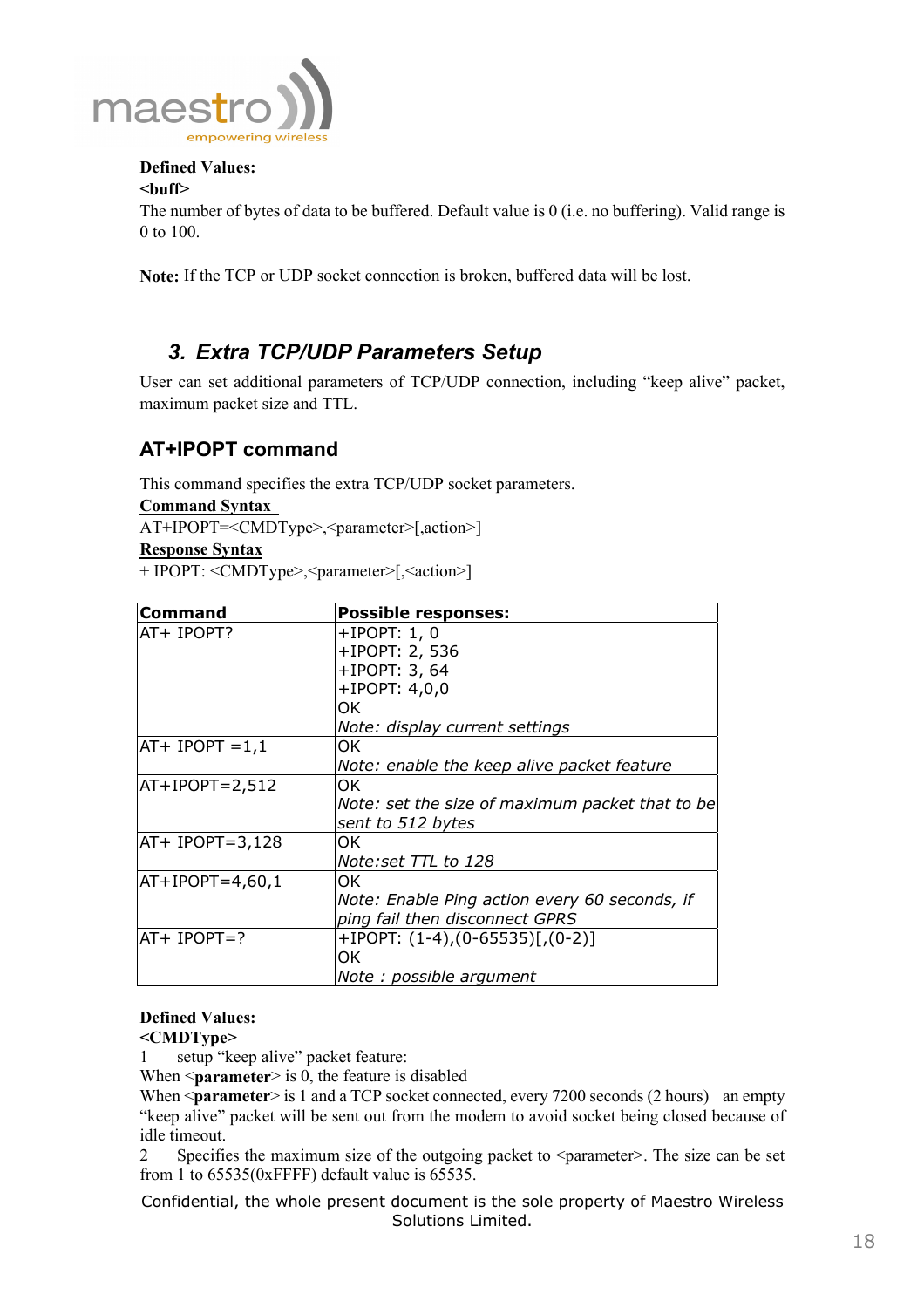

3 Specifies the TTL value of the socket connection to <parameter>. The value can be set from  $1$  to 255.

Default value is 128.

4 Specify weather to use ping function to check Internet connectivity:

<parameter> is the period in second of calling ping function after GPRS connected (+IPCONNECT)

#### <**action**>

to specify the action will be taken if a set of ping action fail:

- 0 do nothing (default)
- 1 disconnect GPRS (+IPCONNECT=1,0)<br>2 reset Maestro
- reset Maestro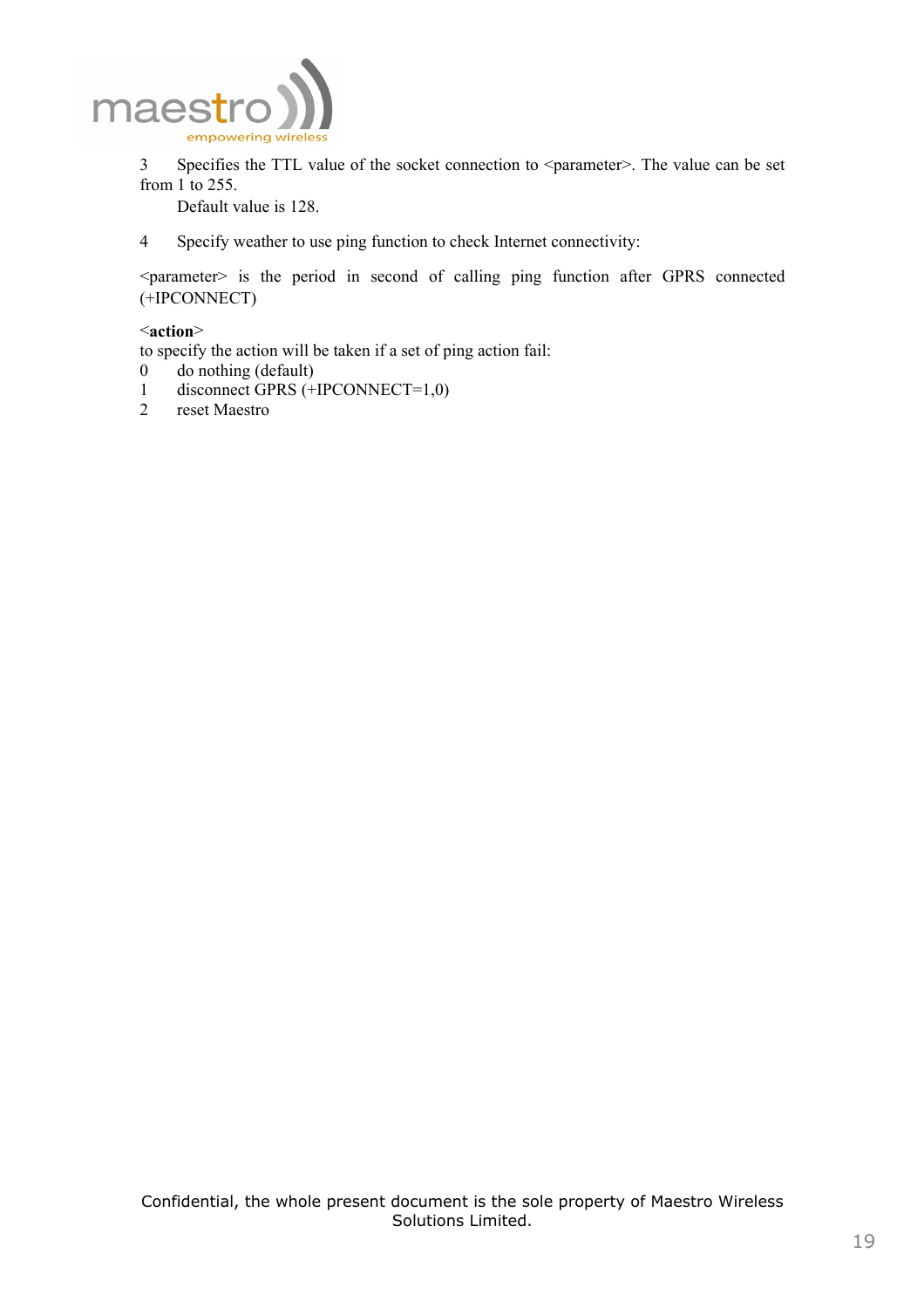

# **CHAPTER 4: AUTOMATIC AND SELF-RECOVERY TCP/UDP CONNECTION**

The Auto TCP/UDP connection feature is defined for accessing serial devices over the Internet. Heritage can be configured that after power up it will connect to a remote TCP/UDP socket (client mode) or to wait for the TCP/UDP socket connection request from remote peer (server mode).

If the socket connection is unsuccessful or disconnected it will repeat the connection request and back to waiting stage. This make remote peer can access serial device connected to Maestro Heritage.

## **Direct serial connection**



## **TCP Socket connection via the Internet /GPRS network**

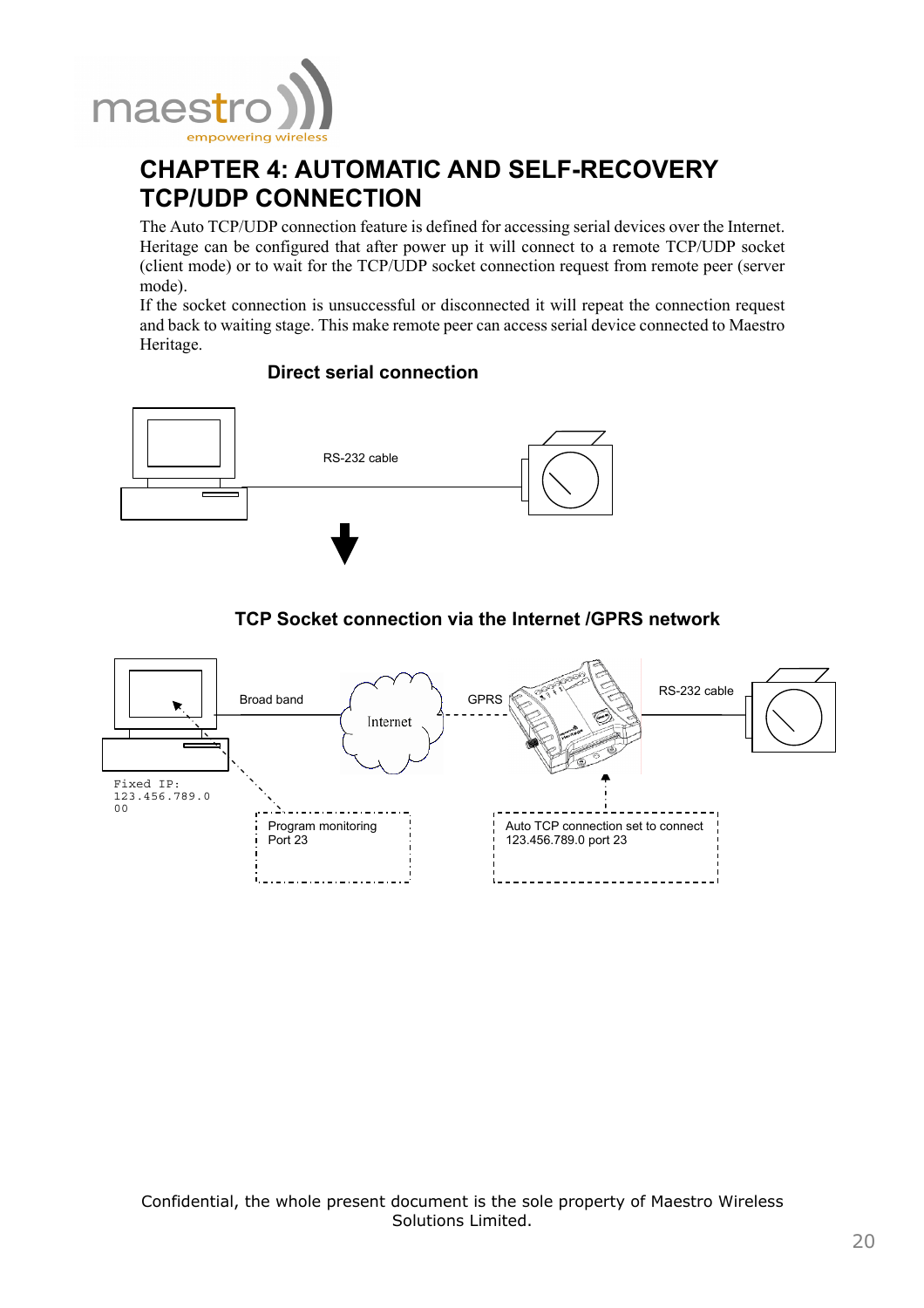

# *1. Flow diagram of Auto TCP/UDP connection function*



Confidential, the whole present document is the sole property of Maestro Wireless Solutions Limited.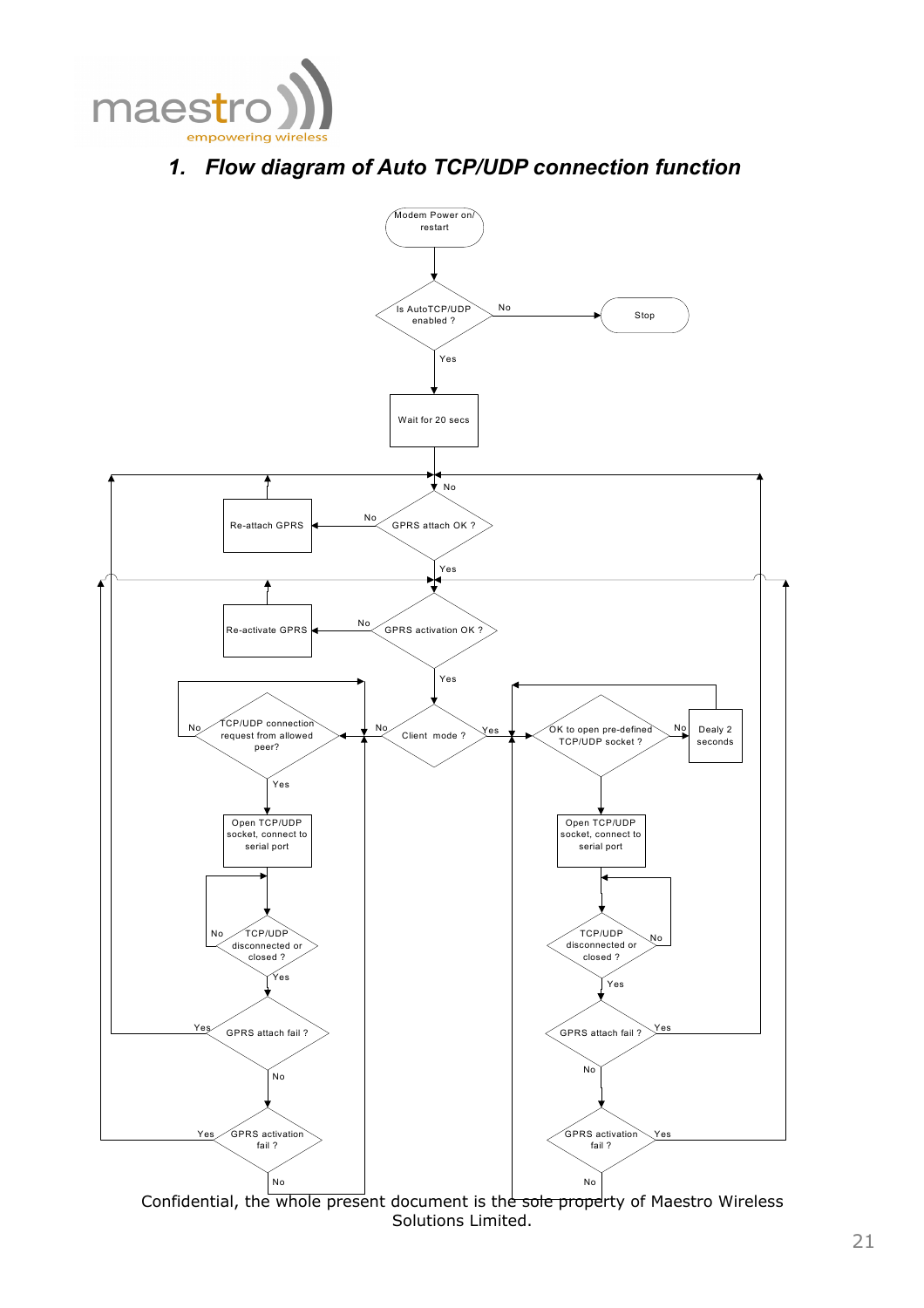

# *2. AT commands for Auto TCP/UDP connection*

# **a. AT+AUTOTCP command**

This command controls the Heritage to start TCP socket connection automatically Before using **AT+AUTOTCP** TCP and GPRS settings MUST be setup properly using **AT+IPTCP and AT+IPGPRS** command respectively.

### **Command Syntax**

AT+AUTOTCP=<mode>

#### **Response syntax:**

+AUTOTCP: <mode>

| <b>Command</b> | <b>Possible responses:</b>  |
|----------------|-----------------------------|
| $AT+AUTOTCP=0$ | ΩK                          |
|                | Note: disable AutoTCP       |
| $AT+AUTOTCP=1$ | OK                          |
|                | Enable AutoTCP              |
| AT+ AUTOTCP?   | +AUTOTCP: 1                 |
|                | OK.                         |
|                | Note display current status |
| $AT+AUTOTCP=?$ | $+$ AUTOTCP: $(0-1)$        |
|                | Note : possible argument    |

#### **Defined Values: <mode>**

- 1 enable auto TCP
- 0 disable auto TCP

**Note:** 

- Before enabling Auto TCP, it **MUST** be properly set the GPRS settings by **AT+IPGPRS** command and TCP settings by **AT+IPTCP** command (see Chapter 3)
- **ONLY** GPRS PDP context # 1 will be used. So please setup +IPGPRS settings with **<cid>**=1
- Once AutoTCP is enabled, it will start the TCP socket connection automatically after 20 seconds.
- Once the TCP connection is established successfully, the serial port will go to data mode, all data entered to the serial port will be sent to remote TCP peer. No more AT commands will be accepted then.
- In TCP connected data mode, the DSR and DCD signals of the serial port will go to high.
- If the TCP connection is broken the modem will try to reconnect automatically. During re-connection period serial port will go back to command mode, and DSR/DCD signal back to low.
- The setting will be saved, and after power off, the AUTOTCP will be restarted with the 20 seconds delay after power up.
- To stop auto TCP connection, you need to enter the command **AT+AUTOTCP=0** by either 1: within 20 seconds after power up, or 2: during reconnection (serial port back to command mode), or 3: by SMS (see Chapter, SMS AT commands)
- Auto TCP connection is exclusive to other TCP/UDP feature. See Chapter 11 (Q&A)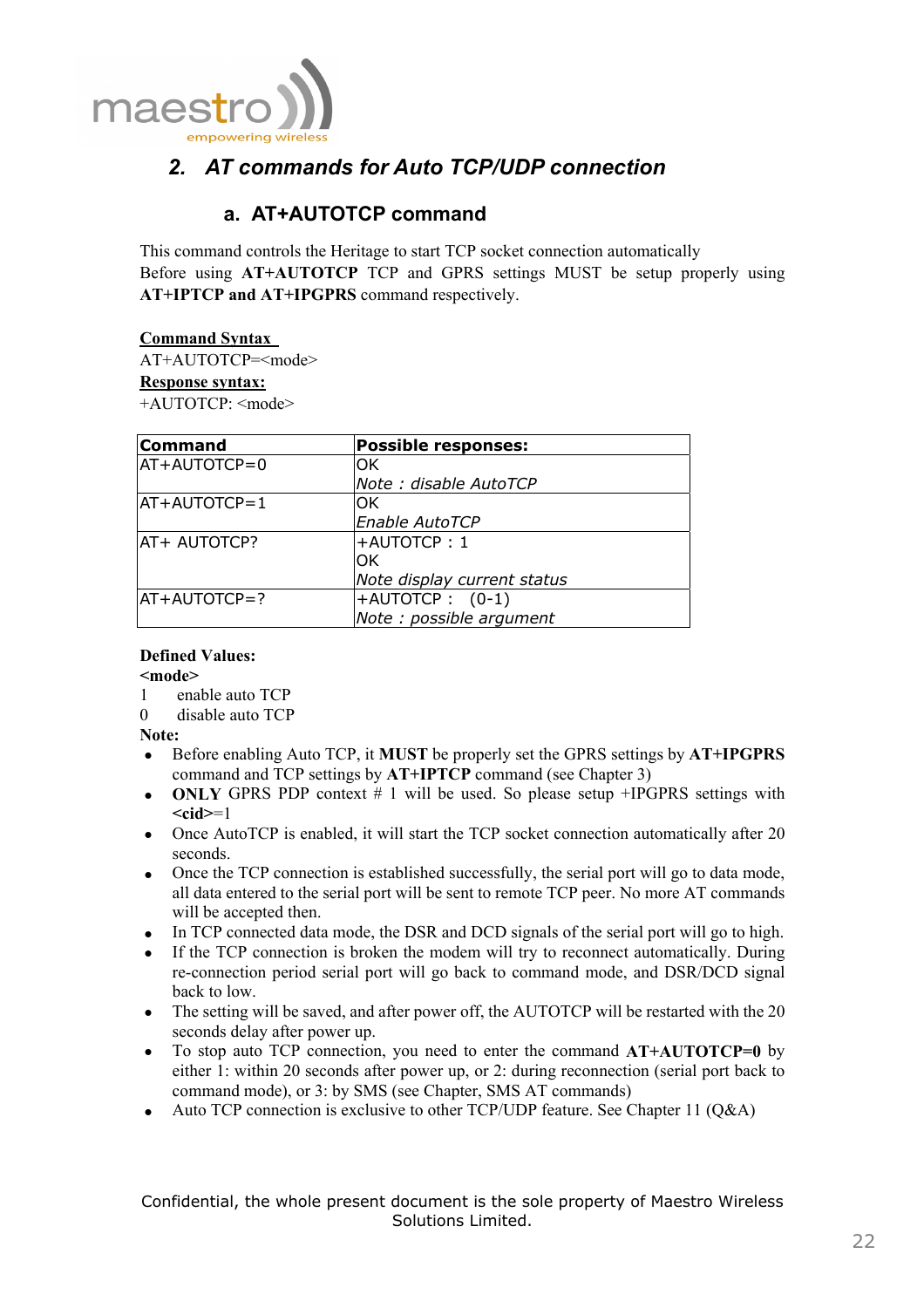

# **b. AT+AUTOUDP command**

This command controls the Heritage to start UDPacket connection automatically. Before using **AT+AUTOUDP** TCP and GPRS settings **MUST** be setup properly using **AT+IPUDP and AT+IPGPRS** command respectively.

**Command Syntax** 

AT+AUTOUDP=<mode> **Response syntax**: +AUTOUDP: <mode>

| <b>Command</b> | <b>Possible responses:</b>   |
|----------------|------------------------------|
| AT+AUTOUDP=0   | lOK.                         |
|                | Note: disable AutoUDP        |
| AT+AUTOUDP=1   | OK                           |
|                | Note: Enable AutoUDP         |
| AT+ AUTOUDP?   | +AUTOUDP:1                   |
|                | ЮK                           |
|                | Note: display current status |
| AT+AUTOUDP=?   | $\text{+AUTOUDP}: (0-1)$     |
|                | Note : possible argument     |

### **Defined Values:**

#### **<mode>**

- 1 enable auto UDP
- 0 disable auto UDP

**Note:** 

- Before enabling Auto UDP, it **MUST** be properly set the GPRS settings by **AT+IPGPRS** command and UDP settings by **AT+IPUDP** command
- **ONLY** GPRS PDP context # 1 will be used. So please setup +IPGPRS settings with **<cid>**=1
- Once AutoUDP is enabled, it will start the UDP socket connection automatically after 20 seconds.
- Once the UDP connection is established successfully, the serial port will go to data mode, all data entered to the serial port will be sent to remote UDP peer. No more AT commands will be accepted then.
- In UDP connected data mode, the DSR and DCD signals of the serial port will go to high.
- If the UDP connection is broken the modem will try to reconnect automatically. During re-connection period serial port will go back to command mode, and DSR/DCD signal back to low.
- The setting will be saved, and after power off, the AUTOUDP will be restarted with the 20 seconds delay after power up.
- To stop auto UDP connection, you need to enter the command  $AT+AUTOUDP=0$  by 1: within 20 seconds after power up, or 2: during reconnection (serial port back to command mode) or 3: by SMS (see Chapter , SMS AT command).
- Auto TCP connection is exclusive to other TCP/UDP feature. See Chapter 18 (Q&A)
- Due to the nature of UDP socket connection, **AT+AUTOUDP=0** may not be able to disconnection. in this case you may send command **AT+IPCONNECT=1,0** to disconnect GPRS connection.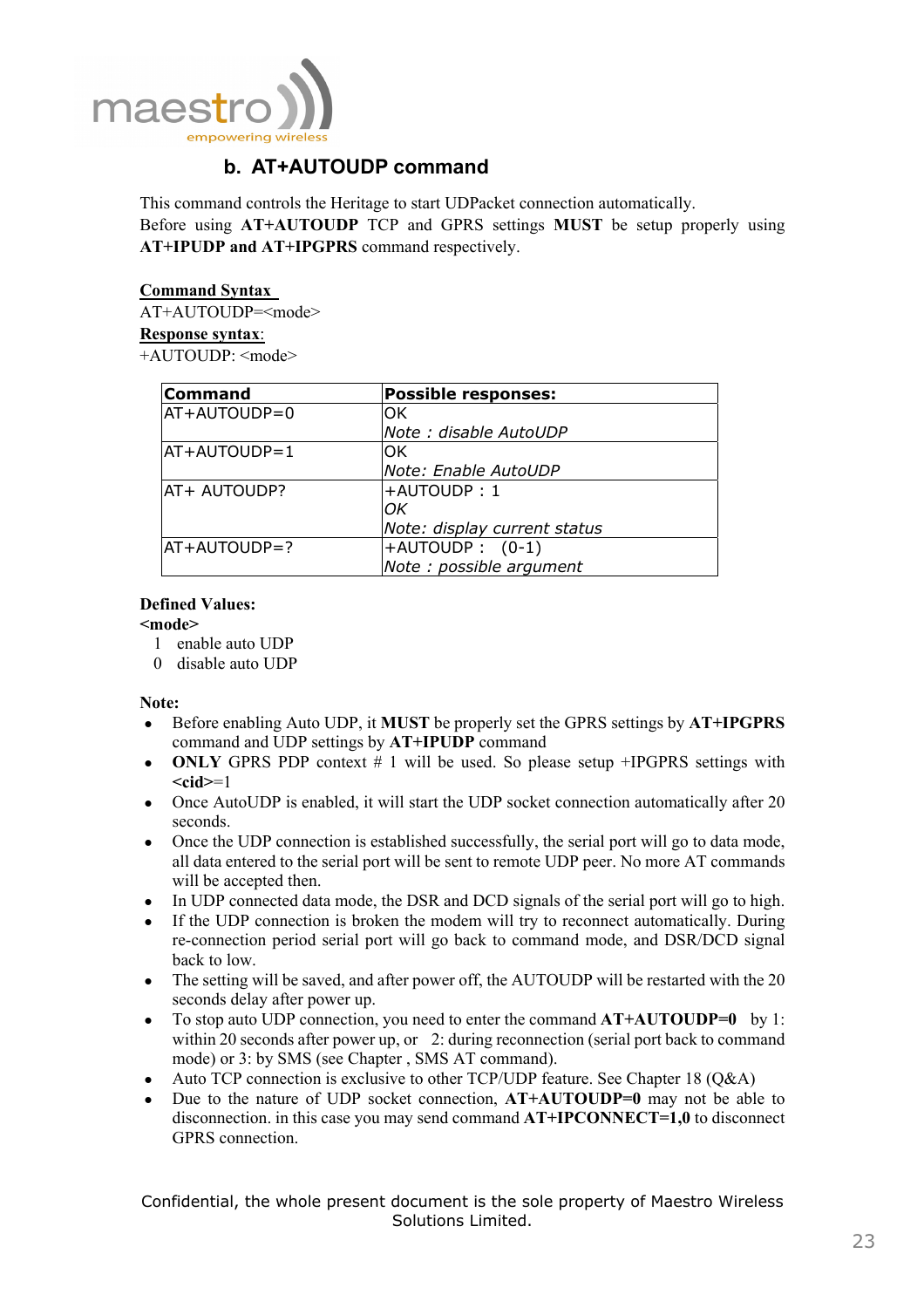

# *3. AT commands for tuning Auto TCP/UDP connection*

# **AT+AUFCM command**

This command controls the buffering time of TDP/UDP data sent to remote peer. Data coming towards UART will be buffered for a "delay" period before being sent out.

## **Command Syntax**

AT+AUFCM=<delay>

#### **Response syntax**:

+AUFCM: <delay>

| <b>Command</b> | <b>Possible responses:</b>       |
|----------------|----------------------------------|
| $AT+AUFCM=1$   | OK                               |
|                | Note : set the +AUFCM value to 1 |
| IAT+ AUFCM?    | +AUFCM: 2                        |
|                | OK                               |
|                | Note: display current status     |
| $AT+AUFCM=?$   | $\text{+AUFCM}: (1-255)$         |
|                | Note : possible argument         |

### **Defined Values:**

**<delay>** 

Default value: 0

Possible value: 1 to 255

Delay units between sending buffered data to TCP/UDP peer. The actual delay time is calculated by the value of **<delay>** times 18.5 ms. So if **<delay>** is equal to 2 that means data will be sent to remote peer every 39ms (or immediately if internal buffer is full) Increasing this value can make the data packet size bigger especially when data flow is slow, thus reducing overhead.

## **Note:**

If the value is set too high the maximum data transfer speed may be decreased.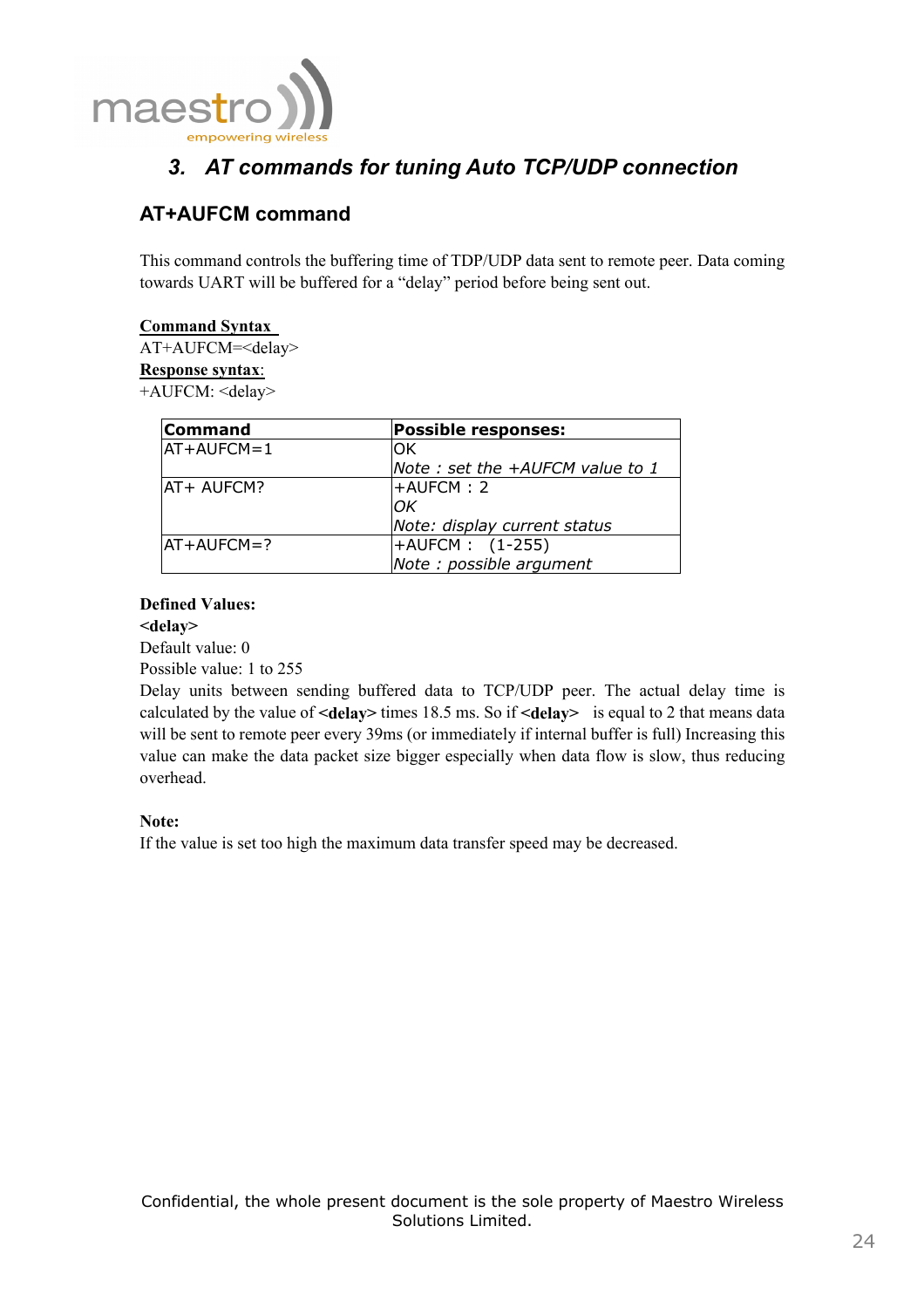

# **CHAPTER 5: AT COMMAND DRIVEN TCP/UDP CONNECTION**

This feature let user to make a TCP or UDP connection upon the **AT+OTCP** or **AT+OUDP** command.

This socket connection feature does support DLE/ETX character coding. See 5.1.a

The **AT+OTCP** and **AT+OUDP** operation is similar to AT#OTCP and AT#OUDP function provided original IP Connectivity. See IP connectivity document.

Make sure you have made the GPRS connection by **AT+IPCONNECT** command before making socket connection (see Chapter 17, setup examples).

# *1. AT commands for Auto TCP/UDP connection*  **a. AT+DLEMODE command**

When performing the AT command driven TCP or UDP socket connection, the attached host has the choice to code or not the ETX character.

When DLEMODE is set to 0, no specific process is needed on ETX characters. It means that it is not possible for a host to request a end of connection or to receive a clear indication of end of connection from the TCP/IP stack.

When DLEMODE is set to 1, the ETX character means a request or an indication of end of connection.

As a consequence, ETX characters that belong to the payload data must be sent by the host on the serial port preceded by a DLE character. Similarly ETX characters received by the TCP/IP stack from the Internet are sent to the host through the serial port preceded by a DLE character "ETX" is character hex 03, "DLE" character is hex 10 (Dec 16) Default value is 0.

## **Command Syntax**

AT+DLEMODE=<mode>

### **Response syntax:**

+DLEMODE: <mode>

| <b>Command</b>      | <b>Possible responses:</b>   |
|---------------------|------------------------------|
| $AT+ DLEMODE = 0$   | lОK                          |
|                     | Note : disable DLEMODE       |
| $AT+ DLEMODE = 1$   | IOK                          |
|                     | Note: Enable DLEMODE         |
| <b>AT+ DLEMODE?</b> | +DLEMODE: 1                  |
|                     | lОK                          |
|                     | Note: display current status |
| $ AT + DLEMODE = ?$ | $+$ DELMODE : $(0-1)$        |
|                     | Note : possible argument     |

### **Defined Values:**

**<mode>** 

- 1 enable DLEMODE
- 0 disable DLEMODE

#### **Note:**

DLEMODE is not available for Automatic TCP/UDP connection.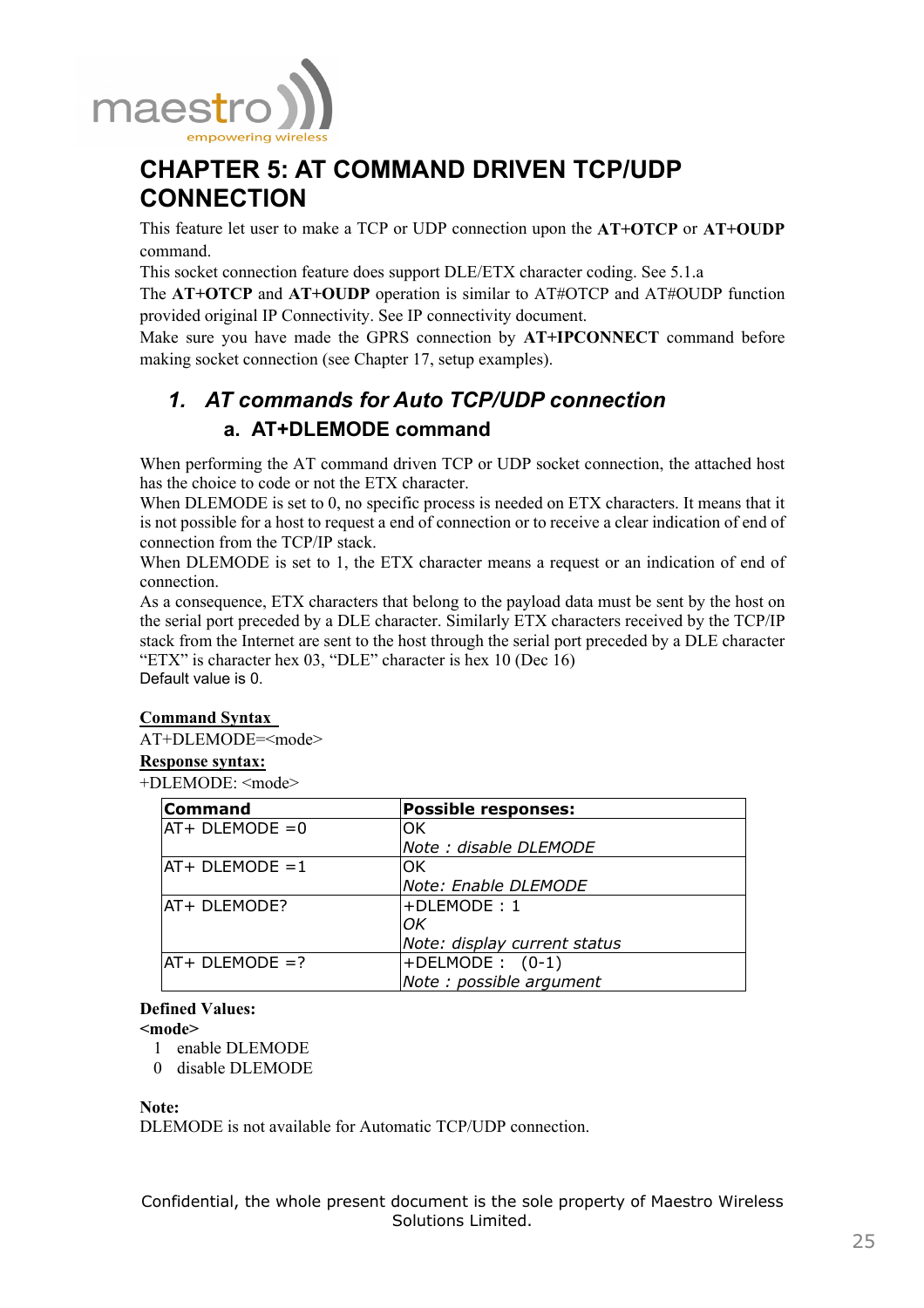

## **b. AT+AOTCP command**

This command is sent by the attached host to open a TCP connection to the TCP server specified by the **AT+IPCTP** command. If socket connection is made successfully it will response CONNECT 115200 and the serial port will go to data mode, all data entered to the serial port will be sent to remote TCP/UDP peer.

If socket connection is unsuccessful or socket is disconnected afterwards the modem will send out NO CARRIER message and back to command mode.

# **Command Syntax:**

AT+OTCP

**Response syntax:** CONNECT 115200

| <b>Command</b> | <b>Possible responses:</b>                   |
|----------------|----------------------------------------------|
| AT+ OTCP       | <b>CONNECT 115200</b>                        |
|                | Note: TCP connection made successfully       |
| $AT+$ OTCP     | <b>+CME ERROR 3</b>                          |
|                | Note: fail, either IPCONNECT is not ready or |
|                | socket service is used already               |
| AT+ OTCP       | <b>NO CARRIER</b>                            |
|                | Note: possibly remote server no response     |

### **Note:**

AT+OTCP connection is exclusive to other TCP feature. See Chapter (Q&A)

If TCP connection is unsuccessful or broken after connection the GPRS connection will also be disconnected. (+IPCONNECT: 1,0). So please enter AT+IPCONNECT=1,1 to reconnect GPRS before entering AT+OTCP.

## **c. AT+OUDP command**

This command sent by the attached host to open a UDP connection to the UDP server specified by the **AT+IPUDP** command. If socket connection is made successfully it will response CONNECT 115200 and the serial port will go to data mode, all data entered to the serial port will be sent to remote UDP peer.

If socket connection is unsuccessful or socket is disconnected afterwards the modem will send out NO CARRIER message and back to command mode.

#### **Command Syntax:**

AT+OUDP **Response syntax**: CONNECT 115200

| <b>Command</b> | <b>Possible responses:</b>                   |
|----------------|----------------------------------------------|
| AT+ OUDP       | <b>CONNECT 115200</b>                        |
|                | Note : UDP connection made successfully      |
| AT+ OUDP       | <b>+CME ERROR 3</b>                          |
|                | Note: fail, either IPCONNECT is not ready or |
|                | socket service is used already               |
| AT+ OUDP       | <b>NO CARRIER</b>                            |
|                | Note: possibly remote server no response     |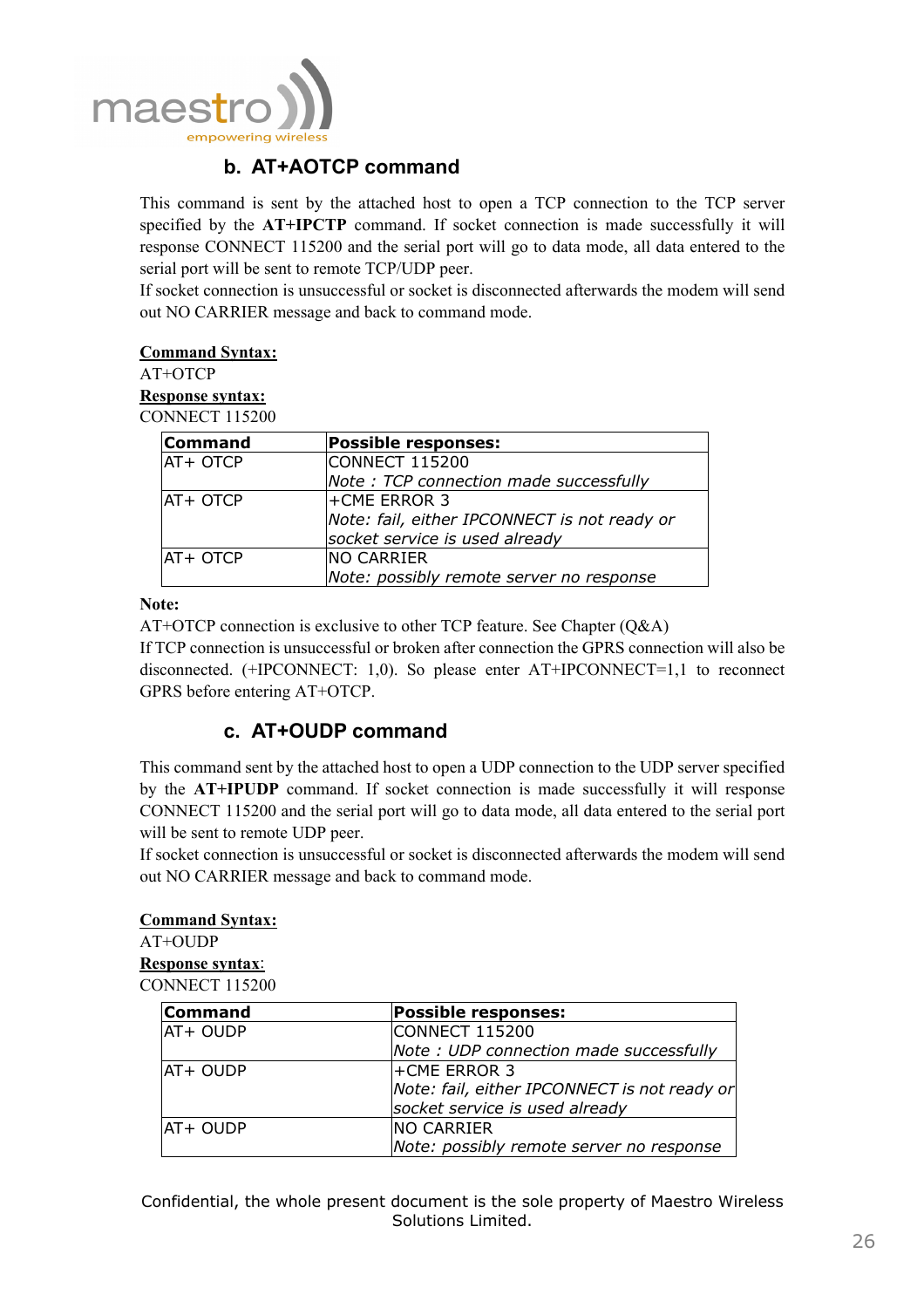

#### **Note:**

- AT+OUDP connection is exclusive to other TCP/UDP feature. See Chapter 18 (Q&A)
- If UDP connection is unsuccessful or broken after connection the GPRS connection will also be disconnected. (+IPCONNECT: 1,0). So please enter AT+IPCONNECT=1,1 to reconnect GPRS before entering AT+OUDP.
- Due to the nature of UDP socket connection, sending ETX characters (when DLEMODE is 1) may not be able to make disconnection.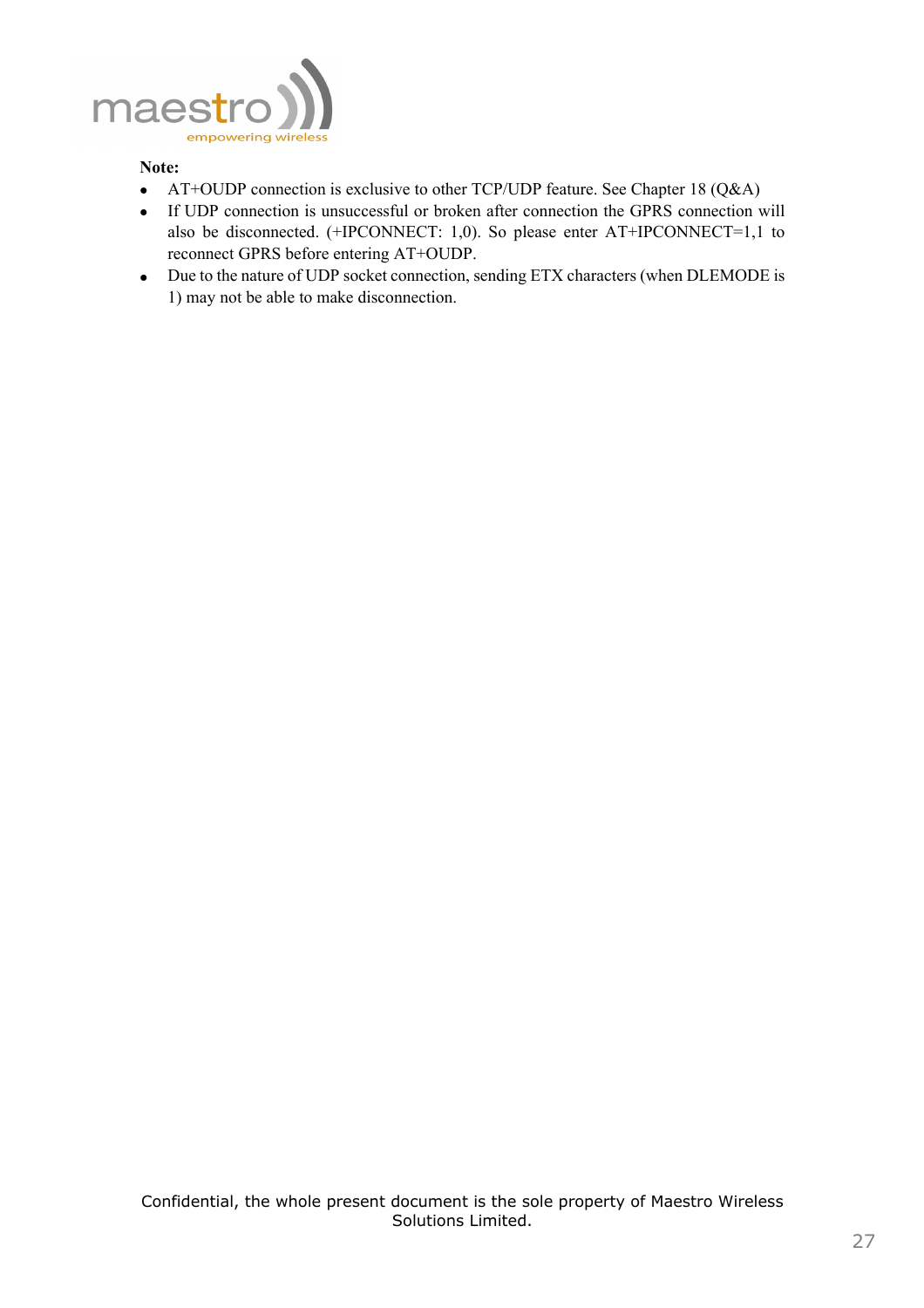

# **CHAPTER 6: PING SERVICE**

This feature is to make a ping (ICMP Echo Request) to a specified IP address and get back the echo result. Ping service can also be called by IPCONNECT as a tool to check Internet connection. See AT+IPOPT command in Chapter 3 for details.

# *1. AT command for setting up and execute ping*

# **AT+IPPING command**

### **Command Syntax:**

 $AT+SMSAT=\{mode>(\langle key \rangle)\}$ 

AT+IPPING= <mode>,<address>, <nb>, <delay>, <timeout>

### **Response syntax:**

+IPPING : , <address>, time=<echo time>

| Command                           | <b>Possible responses:</b>                                                                                                                                            |
|-----------------------------------|-----------------------------------------------------------------------------------------------------------------------------------------------------------------------|
| $AT+IPPING=2,$ "210.103.11.18" OK |                                                                                                                                                                       |
| ,3,1,15                           | Note: configure ping target $(210.103.11.18)$ , 3 ping<br>trials total, 1 second between each trial, timeout<br>limit 15                                              |
| AT + IPPING                       | +IPPING: "210.103.11.18", time=562ms<br>+IPPING: "210.103.11.18", time=662ms<br>+IPPING: "210.103.11.18", time=762ms<br>OK<br>Note: Execute ping action (no argument) |
|                                   |                                                                                                                                                                       |
| $AT+IPPING=?$                     | $+IPPING: (0-2), (15), (1-10), (1-10), (1-60)$<br>OK<br>Note: Possible arguements                                                                                     |
| AT+IPPING?                        | +IPPING: "210.103.11.18", 3, 1, 15<br>OK<br>Note: Display current status                                                                                              |

## **Defined Values:**

**<mode>** 

0,1 reserved

2 configure ping address and parameters below

**<address >** 

IP address of the target to be pinged. Must be in form of dot-decimal notation  $(xxxxxxxxxxxxxx).$ 

**<nb>** 

Numbers of ping trials for each ping action. E.g. if the value is 3 will ping the target for 3 times. Default value is 3. Valid range is 1 to 10. (When used with IPCONNECT check the ping is assumed fail if all ping trails fail.)

<delay>

Time in second between each ping trial.

Default value is 3. Valid range is 1 to 10.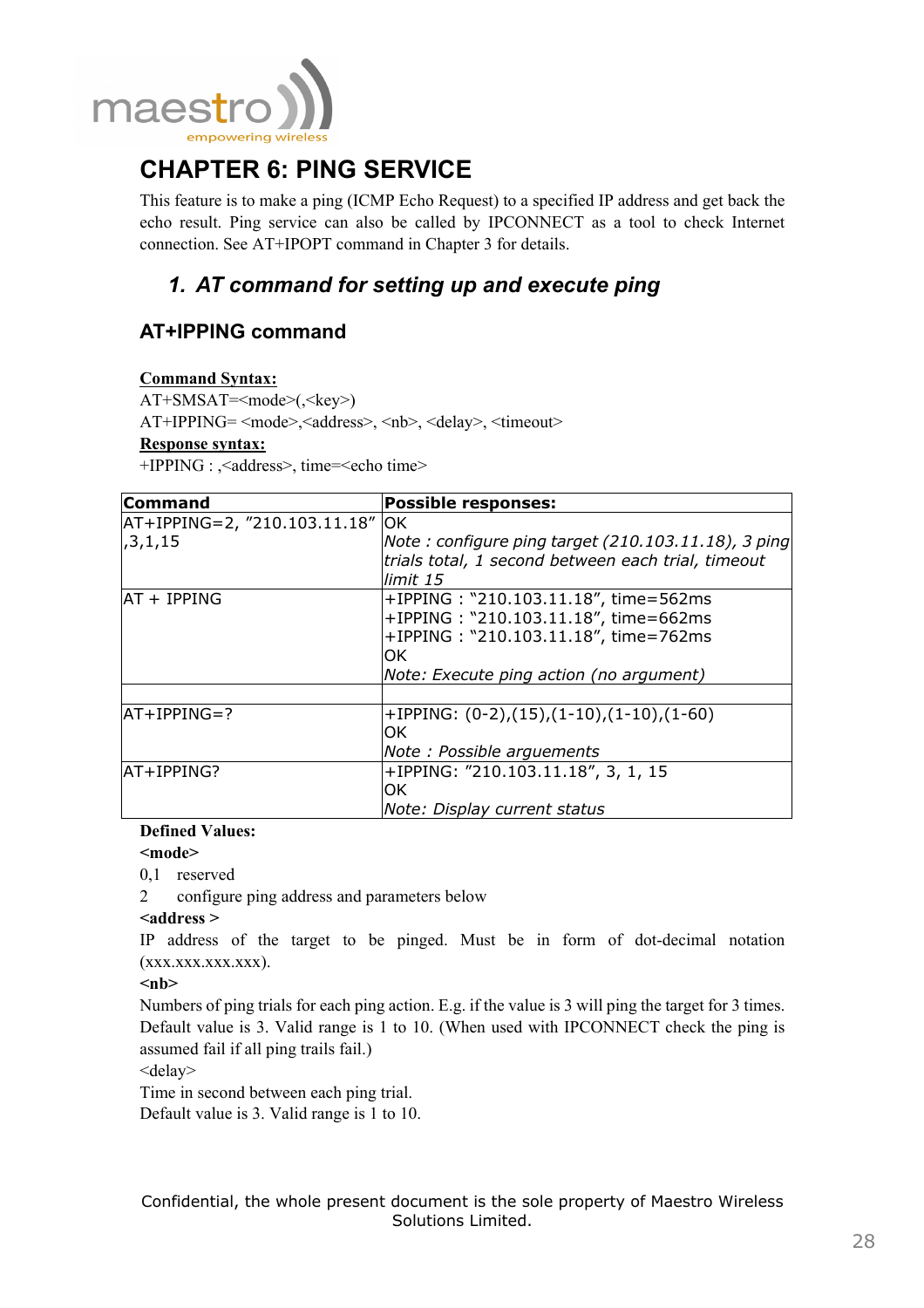

#### **Note :**

- Ping target must be in dot-decimal notation format, URL format is not supported.

- Before making command driven ping action (AT+IPPING w/o argument) make sure GPRS is connected (+IPCONNECT: 1,1) and ping target and parameters are set properly.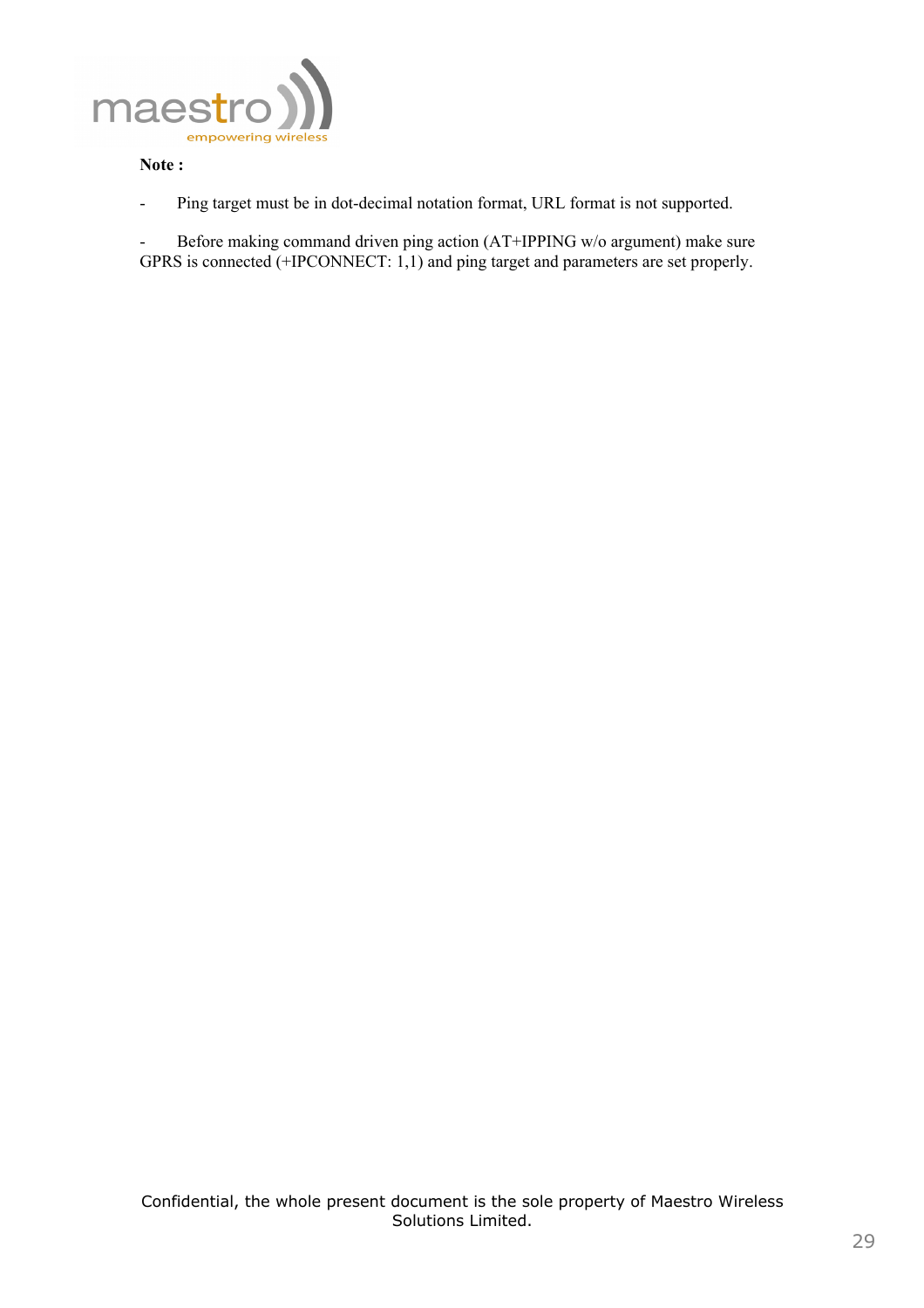

# **CHAPTER 7: DYNAMIC DNS**

**To use this feature, we strongly suggest to get special GPRS service from your network operator :**

**a. Network will assign a true public IP address to Heritage upon GPRS activations, and**

### **b. that GPRS connection allows incoming access from public Internet to Heritage**

This feature lets Heritage to login to certain Dynamic DNS service providers, to update the hostname with Heritage current IP address. So user can access Heritage with pre-registered hostname. User can use this function together with "TCP Terminal" (see Chapter 8) and can use Telnet to access Heritage and send AT command over Internet.

Maestro Wireless Solution Ltd does not have affinity with any Dynamic DNS service providers. Maestro Wireless Solution Ltd does not guarantee any service provided by DDNS service providers and not liable to any loss or damage caused by such service.

# *1. Description of the Operation*



- 1. User need to create an account on DDNS service providers and register a hostname. Following providers are tested working correctly: www.dyndns.com www.no-ip.com
- 2. Use AT+IPDDNSSERV command to enter DDNS update server URL and port no. Use AT+IPDDNSACCT to enter own account login, password and hostname.
- 3. When IPCONNECT is ready, use AT+IPDDNSUPD command to update the above hostname with modem's current IP address.
- 4. User can also use AT+IPDDNSUPD command to configure automatic DDNS update upon each time of IPCONNECT established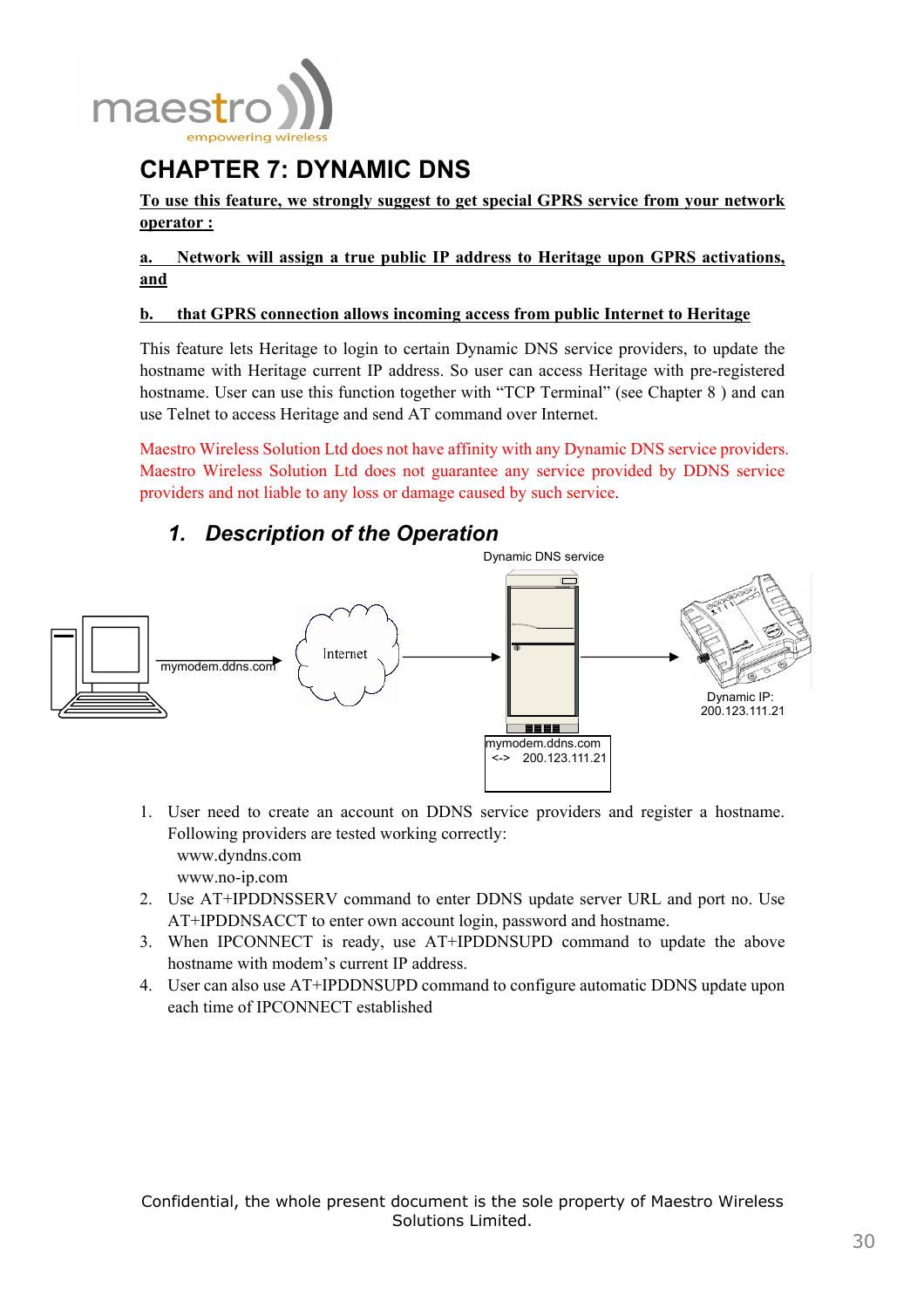

# *2. AT command for configuring Dynamic DNS*

## **AT+IPDDNSSERV command**

#### **Command Syntax:**

AT+IPDDNSSERV= <serv\_url>,<serv\_port>

#### **Response syntax:**

+IPDDNSSERV: <serv\_url>,<serv\_port>

OK

| <b>Command</b>               | <b>Possible responses:</b>                        |
|------------------------------|---------------------------------------------------|
| AT+IPDDNSSERV="members.dy OK |                                                   |
| ndns.org",80                 | Note: enter DDNS service provider's update server |
|                              | information                                       |
| AT+IPDDNSSERV?               | +IPDDNSSERV: "members.dyndns.org",80              |
|                              | lOK                                               |
|                              | Note display current status                       |
| AT+IPDDNSSERV=?              | +IPDDNSSERV: (64),(0-65535)                       |
|                              | ЮK                                                |
|                              | Note: Possible arguements                         |

#### **Defined Values:**

#### **<serv\_url>**

URL of the update server. For example it is "members.dyndns.org" for www.dyndns.com. Check with your DDNS service provider for correct name.

#### **<serv\_port >**

Port number of the update server. For example it is 80 or 8080 for www.dyndns.com. Check with your DDNS service provider for correct port number...

#### List of parameters of verified DDNS service providers

| <b>Provider</b> | <serv url=""></serv> | <serv port=""></serv> |
|-----------------|----------------------|-----------------------|
| www.dynnds.com  | members.dyndns.org   | 80                    |
| www.no-ip.com   | dynupdate.no-ip.com  | 80                    |

## **AT+IPDDNSACCT command**

#### **Command Syntax:**

AT+IPDDNSACCT=<hostname>,<login>,<psswd>

#### **Response syntax:**

 $\overline{OK}$ 

| <b>Command</b>                   | <b>Possible responses:</b>                  |
|----------------------------------|---------------------------------------------|
| $AT+IPDDNSACCT="12345678.dy$     | <b>IOK</b>                                  |
| Indns.org", "maestro", "maestro" | Note: enter DDNS account and host name info |
| AT + IPDDNSACCT?                 | +IPDDNSACCT: "12345678.dyndns.org", "maestr |
|                                  | lo", "maestro"                              |
|                                  | ЮK                                          |
|                                  | Note display current status                 |
| AT+ IPDDNSACCT=?                 | +IPDDNSACCT: (64),(32),(32)                 |
|                                  | ЮK                                          |
|                                  | Note: Possible arguements                   |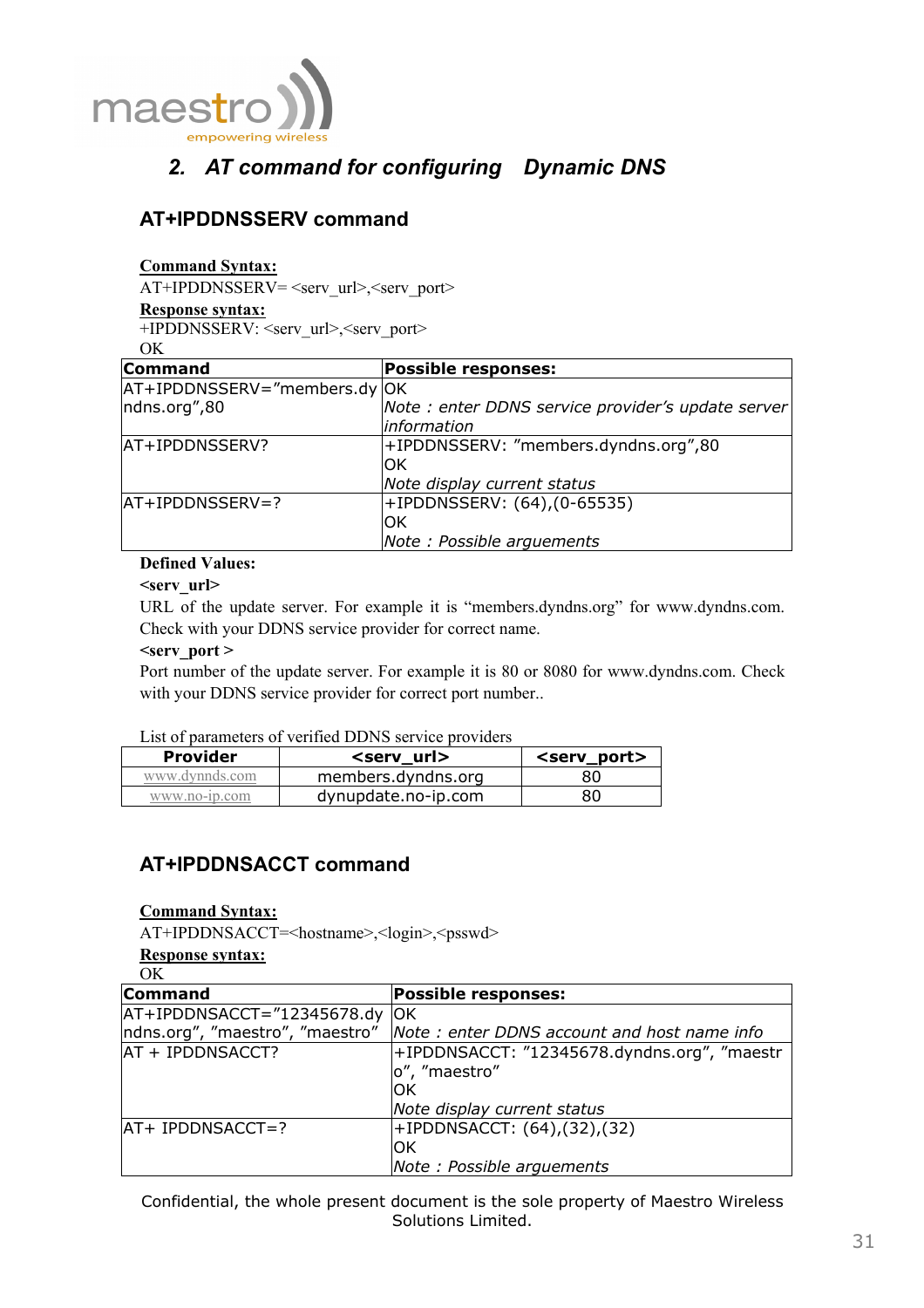

### **Defined Values:**

#### **<hostname>**

Hostname to be associated with M100's IP address. Should register the hostname in your account and verified it on your DDNS service provider. Maximum length is 64 characters.  $\langle$ login  $\rangle$ 

Login name of the DDNS service account. Maximum length is 32 characters.

#### **<psswd >**

Login password of the DDNS service account. Maximum length is 32 characters.

## **AT+IPDDNSUPD command**

#### **Command Syntax:**

AT+IPDDNSUPD

AT+IPDDNSUPD= <auto\_upd>

**Response syntax:**

#### OK

+IPDDNSUPD: <result>, <ret\_code>

| Command        | <b>Possible responses:</b>                |
|----------------|-------------------------------------------|
| AT+IPDDNSUPD=1 | OK.                                       |
|                | Note: enable automatic DDNS update        |
| AT+IPDDNSUPD=0 | OK.                                       |
|                | Note: disable automatic DDNS update       |
| lAT+IPDDNSUPD  | +IPDDNSUPD: 1, "good 203.111.111.111"     |
|                | OK.                                       |
|                | Note: perform DDNS update, successful     |
| lAT+IPDDNSUPD  | +IPDDNSUPD: 3, "badauth"                  |
|                | OK.                                       |
|                | Note: perform DDNS update, unsuccessful   |
| AT+IPDDNSUPD?  | +IPDDNSUPD: 3, "badauth"                  |
|                | OK.                                       |
|                | Note: display current setting:            |
|                | automatic DDNS update disabled            |
|                | result of last DDNS update since power up |
| AT+IPDDNSUPD=? | $+$ IPDDNSUPD: $(0-1)$                    |
|                | OK.                                       |
|                | Note: Possible arguements                 |

### **Defined Values:**

 $\leq$  auto upd  $\geq$ 

- 0 disable automatic DDNS update
- 1 enable automatic DDNS update (see notes for details)

### **<result >**

result of DDNS update process. it is related to the return code of DDNS update server. if <result> is 1 or 2 the update is assumed successful .

#### **< ret\_code >**

return code of DDNS update server.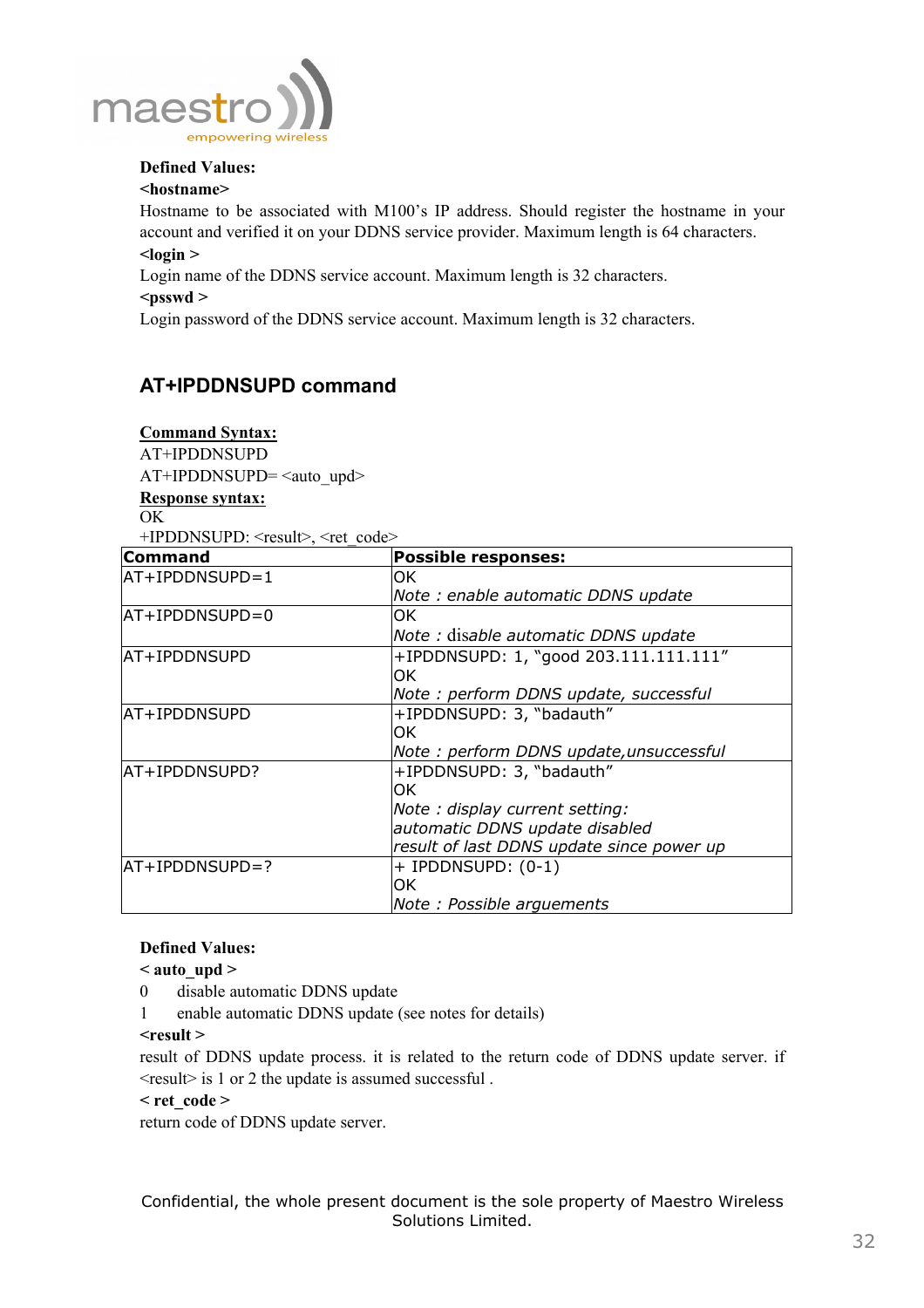

Following table list the relationship between  $\le$ result $\ge$  and  $\le$ ret code $\ge$ .

| Result      |      |                |         |         |                        |        |         |       |          |        |             |
|-------------|------|----------------|---------|---------|------------------------|--------|---------|-------|----------|--------|-------------|
| Ret<br>code | good | chg<br>no<br>– | badauth | donator | $\epsilon$<br>nottgdgn | Nohost | numhost | abuse | badagent | dnserr | Q1<br>' 1 1 |

Visit Website of DDNS service providers for the explanation of return code.

#### **Note** :

- If the DDNS update process fails because of failure to get server response the <result> maybe a negative value, contact Heritage to get details.
- Before making command driven ping action (AT+IPPING w/o argument) make sure GPRS is connected (+IPCONNECT: 1,1) and ping target and parameters are set properly.
- If automatic DDNS update enabled, Heritage will detect GPRS connection and start DDNS update once connection is established. If update is fail it will retry for 3 times maximum. User can enter AT+IPDDNSUPD? to check the result of last update result.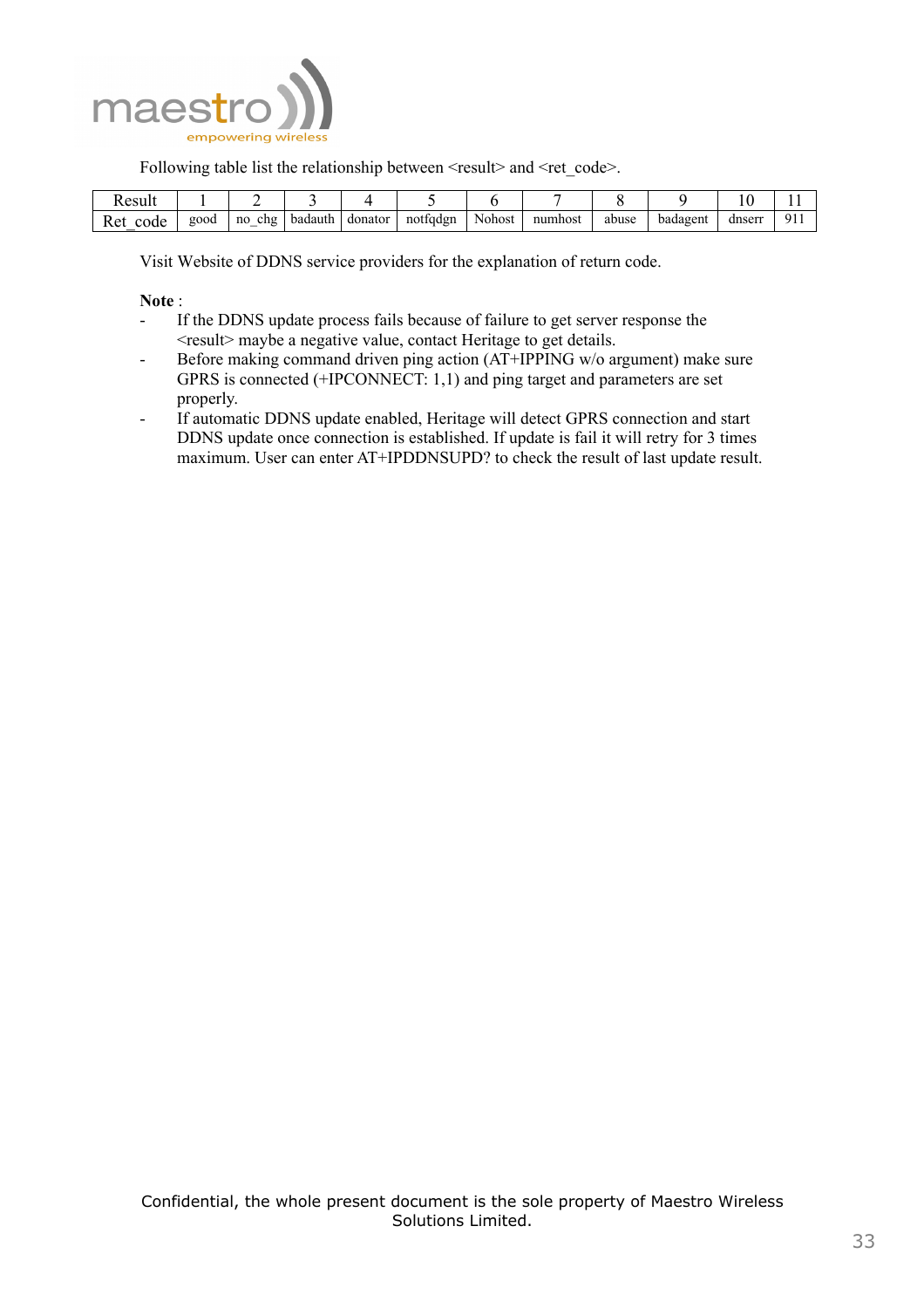

# **CHAPTER 8: TCP TERMINAL**

**To use this feature, we strongly suggest to get special GPRS service from your network operator :**

**a. Network will assign a true public IP address to Heritage upon GPRS activations, and**

#### **b. that GPRS connection allows incoming access from public Internet to Heritage**

This feature lets Heritage 100 can be connected through TCP channel, and AT commands can be sent over this channel. User can use Telnet type terminal service to "login" to M100 and control it by sending AT commands through the telnet.

# *1. Description of the Operation*



- 1. Uses AT+TCPTERM command to configure password port for the TCP terminal, and enable TCP terminal function.
- 2. After about 20 seconds Heritage will connect to the Internet automatically. And then it will check the TCP port.
- 3. User from outside Internet can use Telnet application to connect the port of Heritage TCP terminal. User need to know the IP address of the Heritage. Or with the aid of Dynamic DNS (Chapter) user can use the hostname associated the Heritage for connections.
- 4. Once connected user need to enter password. If password is correct user can send AT command to the Heritage on Telnet program.

# *2. AT command for TCP Terminal*

## **AT+ITCPTERM command**

```
Command Syntax:
AT+TCPTERM =<mode>[,<psswd>,<port>,<timeout>] 
Response syntax:
+TCPTERM =<stat>,<psswd>,<port>,<timeout> 
OK
```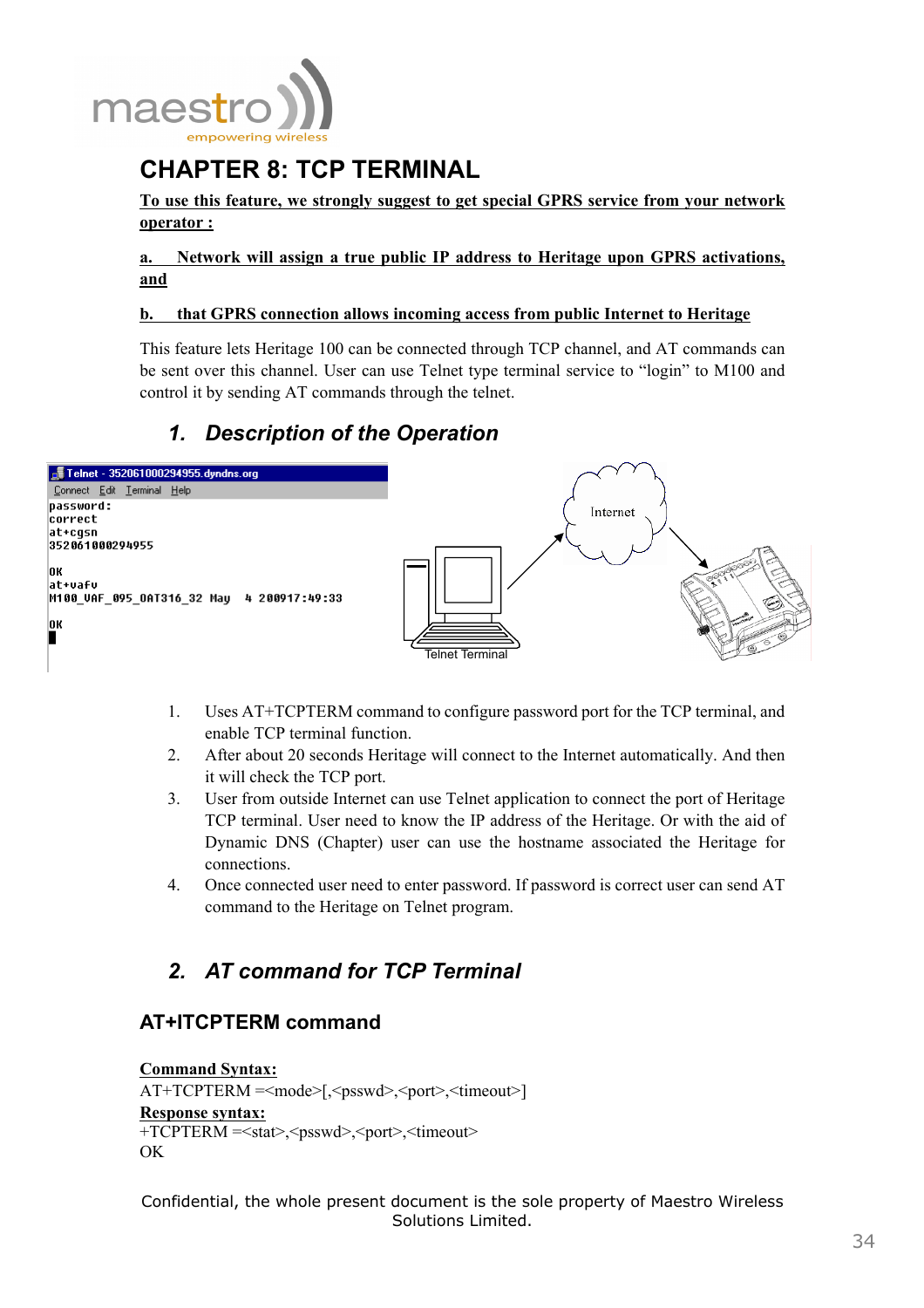

| <b>Command</b>                     | <b>Possible responses:</b>                      |
|------------------------------------|-------------------------------------------------|
| $AT+TCPTERM=2, "123456", 23, 3'OK$ |                                                 |
| ١O                                 | Note: configure TCP Terminal, password: 123456, |
|                                    | port: 23, timeout:30(secs)                      |
| $AT + TCPTERM = 1$                 | OK                                              |
|                                    | Note: enable TCP terminal                       |
| $AT+TCPTERM=0$                     | OK.                                             |
|                                    | Note : disable TCP terminal                     |
| AT+TCPTERM?                        | +TCPTERM: 1,"123456",23,30                      |
|                                    | Note : display current status                   |
| $IAT+TCPTERM=?$                    | +TCPTERM: (0-1),(16),(1-65535),(1-65535)        |
|                                    | OK                                              |
|                                    | Note : possible argument                        |

### **Defined Values:**

#### **<mode>**

- 0 disable TCP Terminal.
- 1 enable TCP Terminal.
- 2 configure TCP Terminal parameters.

#### **<psswd>**

Login password for TCP Terminal. When user opens the Heritage TCP Terminal port it will prompt "password". User need to enter the password set with this parameter. User has 3 times of chance to enter correct password. If password is correct user can enter AT command otherwise TCP connection will be closed.

It can be consisting 1 to 16 alphanumeric characters. Default is "000000" (6 zeros).

### **<port>**

Port number of TCP Terminal. Please do not set to the same value of port number in +IPTCP and +IPUDP command. Default is 23. Valid value is 1 to 65535.

#### **<timeout >**

Maximum time in second TCP terminal will wait for an entry after TCP terminal opened. If no data received in this period the connection will be closed. Default is 30. Valid value is 1 to 65535.

#### **Note** :

- If TCP terminal is enabled the Heritage will connect to GPRS  $(+IPCONNECT=1,1)$ about 15 seconds after power up.
- Only one TCP terminal connection can be made at a time. Any further connection requested will be refused.
- Not all AT commands could be executed. If un-allowed command is entered "command not allowed" message will be returned.
- Command echo feature is always enabled (except entering password).
- Unsolicited codes like "RING", "+CMTI", etc will not be displayed on TCP terminal.
- Never send 'interactive' AT command by SMS, e.g. AT+CMGS=.... This feature cannot return the prompt to the sender for second input.
- Always think twice before you send AT command. For example if you send AT+CPOF it will turn off the modem, and you need to go to access the modem to reset it.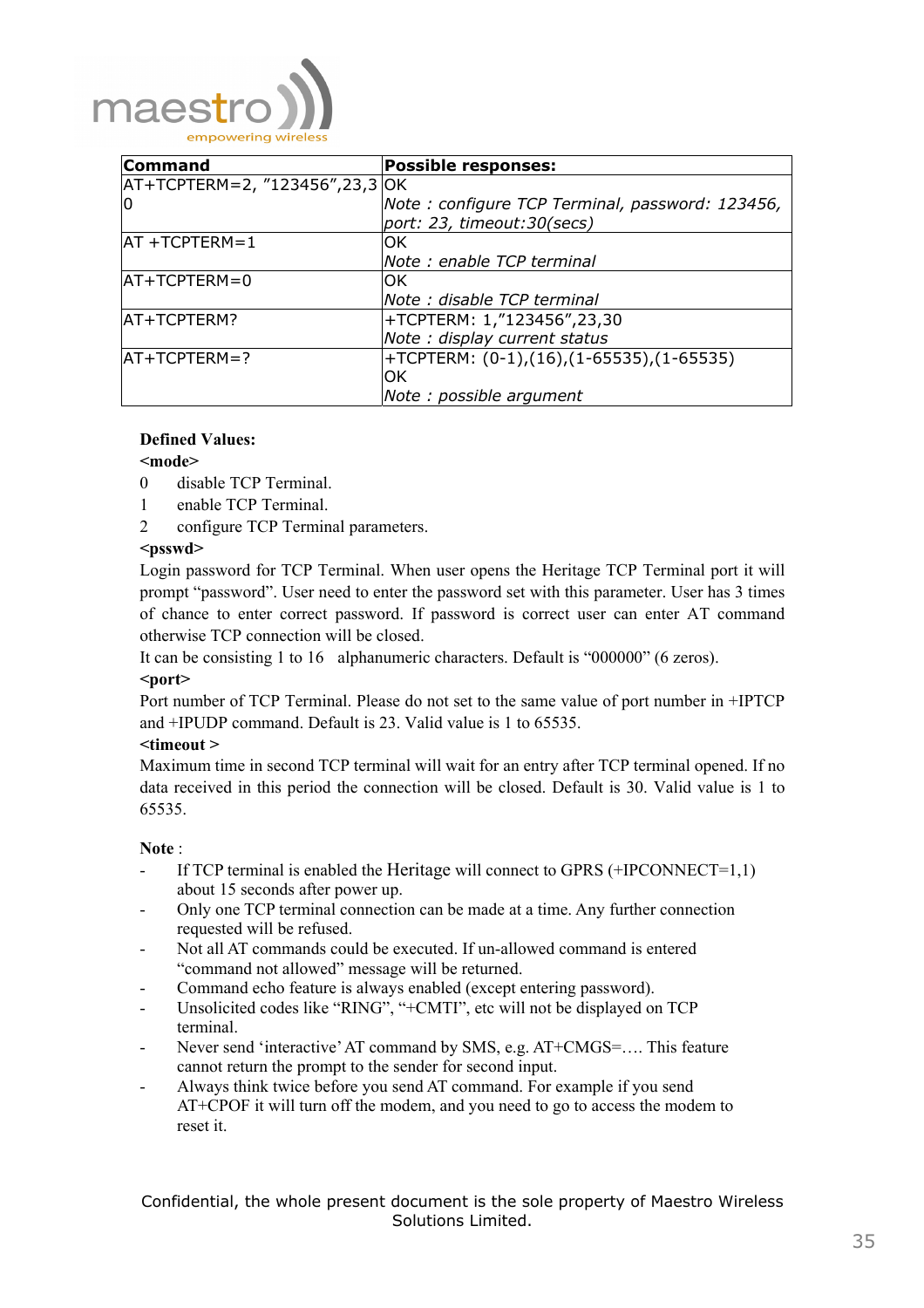

# **CHAPTER 9: REMOTE AT COMMAND BY SMS**

This feature is to control the modem to interpret AT command from incoming SMS, executing it, and return the result to sender by SMS.

The user can enable the modem to receive AT command by incoming SMS. See following about **AT+SMSAT** command.

# *3. Description of the operation*



- 5. When enabled, **the modem will treat the incoming SMS as a source of AT command only if all of the following conditions (a, b and c) are fulfilled:**
	- a. The content of SMS sent to the modem is using standard 7-bit GSM data decoding scheme,
	- b. The first 6 characters of the SMS content matches the **<key>** parameter set by **AT+SMSAT** command, (default key is "000000")
	- c. The  $7<sup>th</sup>$  and  $8<sup>th</sup>$  characters of the SMS content is "AT" (in capital letters)
- 6. If SMSAT is enabled, the modem will read each incoming SMS, if the conditions mentioned in 1 are matched the message will be executed, even it is an invalid AT command
- 7. When using SMSAT feature, only +CNMI:x,1,x,x,x setting could be used (i.e. incoming message will be stored in SIM card).
- 8. The maximum length of the AT command is limited by length of SMS, i.e.  $160-6 =$ 154 characters
- 9. When the SMS AT command is executed, all intermediate and final responses will be buffered recorded, then return to the sender's phone number in one single SMS.
- 10. If response(s) of the AT command is (are) more than 160 characters, only the first 160 characters will be returned.
- 11. In case the modem cannot get terminal response within 26 seconds, the modem will then abort the command, and return intermediate responses (if present).
- 12. If the SMSAT feature is enabled, all incoming SMS, either with valid AT command or not, will be erased. This is to prevent SIM card memory from fully filled; such the modem will not receive new SMS.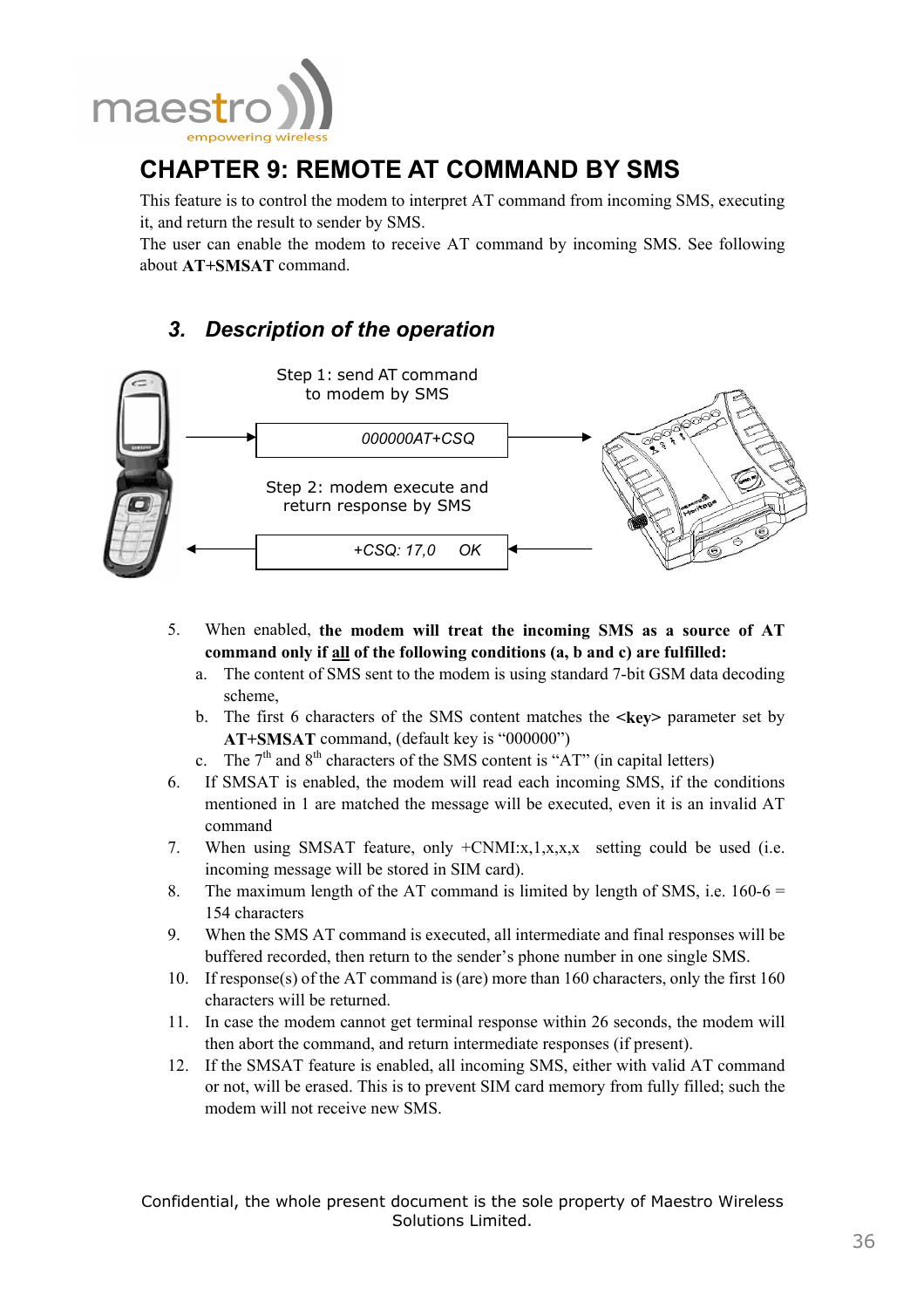

# *4. AT command for configuring AT command by SMS*

# **AT+SMSAT command**

## **Command Syntax:**

AT+SMSAT=<mode>(,<key>) **Response syntax:** +SMSAT: <mode>,<key>

| <b>Command</b>      | <b>Possible responses:</b>             |
|---------------------|----------------------------------------|
| $AT+SMSAT=0$        | lOK.                                   |
|                     | Note: disable remote AT command by SMS |
| $IAT+$ SMSAT = 1    | lOK.                                   |
|                     | Enable remote AT command by SMS        |
| AT+ SMSAT?          | +SMSAT: 1,000000                       |
|                     | IOK.                                   |
|                     | Note display current status            |
| $AT+SMSAT=2,123456$ | lOK.                                   |
|                     | Note: set the <key> value</key>        |
| $AT+$ SMSAT =?      | $+$ SMSAT : $(0-2)$ , $(6)$            |
|                     | lOK.                                   |
|                     | Note : possible argument               |

## **Defined Values:**

## **<mode>**

- 0 disable remote AT command by SMS
- 1 enable remote AT command by SMS
- 2 change the value of the  $\langle key \rangle$

## <key>

A 6-digit numeric character key from 000000 to 999999. Only incoming SMS with the first 6 characters matching with this key will be treated as a valid source of remote AT command.

# *5. Limitation and caution to be taken when using remote AT command*

This feature will not 'judge' the result of executing the command, so care has to be taken not to enter improper command that make the modem becoming out of control:

1. Never send 'interactive' AT command by SMS, e.g. AT+CMGS=…. This feature cannot return the prompt to the sender for second input

2. Always wait for the return SMS with AT responses before you send another SMS AT command.

3. It could be in some case (e.g. network failure) the modem cannot return response SMS. The modem will try sending response SMS for three times max. If still not successful it will abort.

4. Always think twice before you send AT command by SMS. For example if you send AT+CPOF it will turn off the modem, and you need to go to access the modem to reset it.

5. Some AT commands can be sent over SMS. See Chapter 17.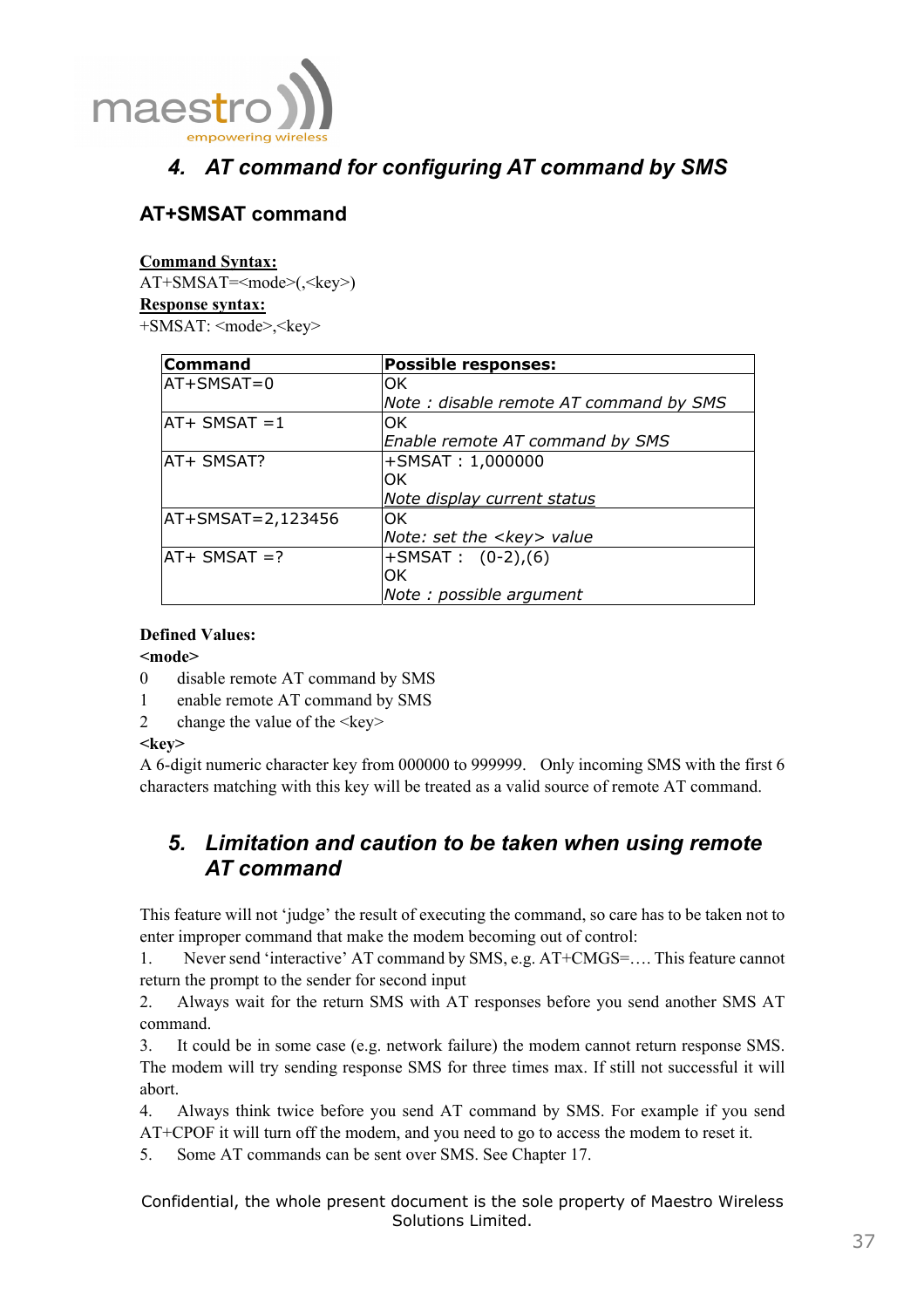

# **CHAPTER 10: CALL SCREENING**

This feature enables Heritage to reject incoming call if the phone number does not match one of the entries of authorized phone number list. Unauthorized incoming call will be hanged up within one ring.

Up to 10 authorized phone numbers can be stored. Each number can be as long as characters Waiting call can also be rejected.

# *1. AT commands for configuring call screening*  **a. AT+CSRN command**

This command is to enable or disable call screening feature.

| <b>Command Syntax:</b>                                      |
|-------------------------------------------------------------|
| $\lambda$ T $\lambda$ COD $\lambda$ T $\lambda$ T $\lambda$ |

AT+CSRN=<mode>

## **Response syntax:**

+CSRN: <mode>

| <b>Command</b>                 | <b>Possible responses:</b>    |  |
|--------------------------------|-------------------------------|--|
| $AT+CSRN=0$                    | OK.                           |  |
|                                | Note : disable call screening |  |
| $AT+CSRN=1$                    | OK.                           |  |
|                                | Enable call screening         |  |
| AT+CSRN?                       | $+CSRN:1$                     |  |
|                                | Note display current status   |  |
| $+CSRN: (0-1)$<br>$IAT+CSRN=?$ |                               |  |
|                                | Note : possible argument      |  |

## **Defined Values:**

## **<mode>**

- 0 disable call screening
- 1 enable call screening

**Note:** 

- To use call screening make sure Caller ID service is enabled otherwise all incoming call will be rejected.
- To apply call screening to waiting call please first enable Call waiting indication by command AT=CCWA=1,1
- Rejected incoming will not be diverted to voice mail.

# **b. AT+CSNW command**

This command is to enter authorized phone number. **Command Syntax:**  $AT+CSNW=< id>$ **Response syntax:**  $\overline{OK}$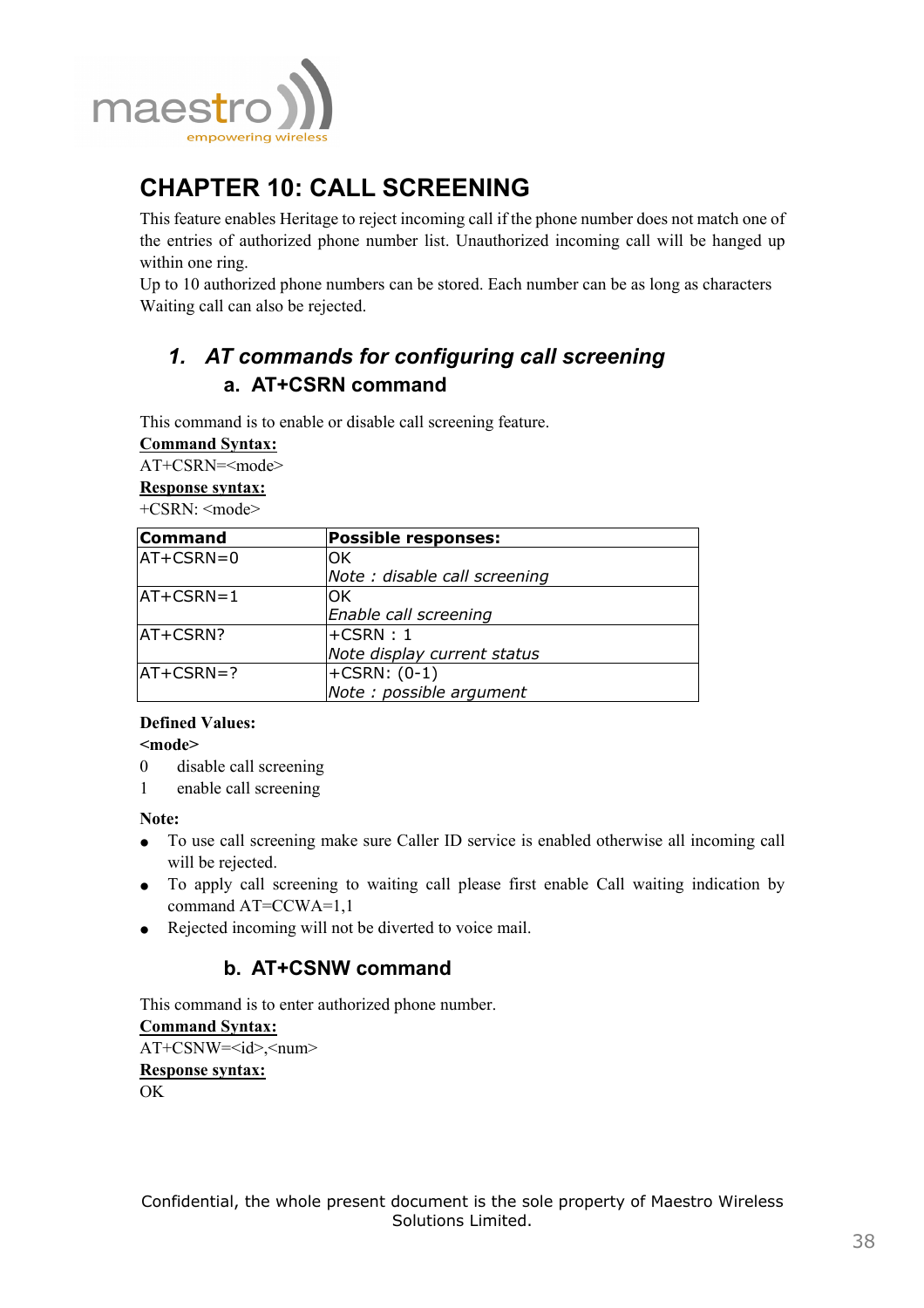

| <b>Command</b>           | <b>Possible responses:</b>                  |
|--------------------------|---------------------------------------------|
| $ AT+CSNW=1,"12345678"$  | lОK                                         |
|                          | Note: enter authorized number to location 1 |
| $ AT+CSNW=11,"12345678"$ | <b>+CME ERROR: 3</b>                        |
|                          | Note: location out of range                 |
| $AT+CSNW=3,"1qaaa"$      | l+CME ERROR: 3                              |
|                          | Note: non-numeric characters not allowed    |
| $IAT+CSNW=?$             | $ \text{+CSRN}: (1-10), (20)$               |
|                          | Note : possible argument                    |

## **Defined Values:**

**<id>** 

Location of the authorized phone number to be stored. Valid range is from 1 to 10 **<num>** 

Authorized phone number. First digit can be "+", others must be numeric digits. Maximum length is 20

### **Note:**

- Enter phone number exactly same as the incoming one, especially if entering International phone number. Use AT+CLIP command to check incoming call number first.
- Enter empty phone number in the  $\langle \text{num} \rangle$  field will erase the record of that location.

## **c. AT+CSNR command**

This command is to read authorized phone number entered.

#### **Command Syntax:**

 $AT+CSNR=*d1*>(*d2*)$ 

#### **Response syntax:**  $+CSNR: \langle id \rangle, \langle num \rangle \dots$

| Command          | Possible responses:                                     |
|------------------|---------------------------------------------------------|
| <b>AT+CSNR=1</b> | +CSNR: 1, "12345678"                                    |
|                  | OK                                                      |
|                  | Note: display authorized number in location 1           |
| $AT+CSNR=1,8$    | +CSNR: 1, "12345678"                                    |
|                  | +CSNR: 3, "123456"                                      |
|                  | +CSNR: 6, "12345678"                                    |
|                  | +CSNR: 8, "12345678"                                    |
|                  | OK                                                      |
|                  | Note: display authorized number in from location 1 to 8 |
| AT+CSNR=?        | $+CSNR=(1-10),(1-10)$                                   |
|                  | ЮK                                                      |
|                  | Note: possible argument                                 |

## **Defined Values:**

**<id1>** 

Beginning location of the authorized phone number to be read. Valid range is from 1 to 10. **<id2>** 

Ending location of the authorized phone number to be read. Valid range is from 1 to 10.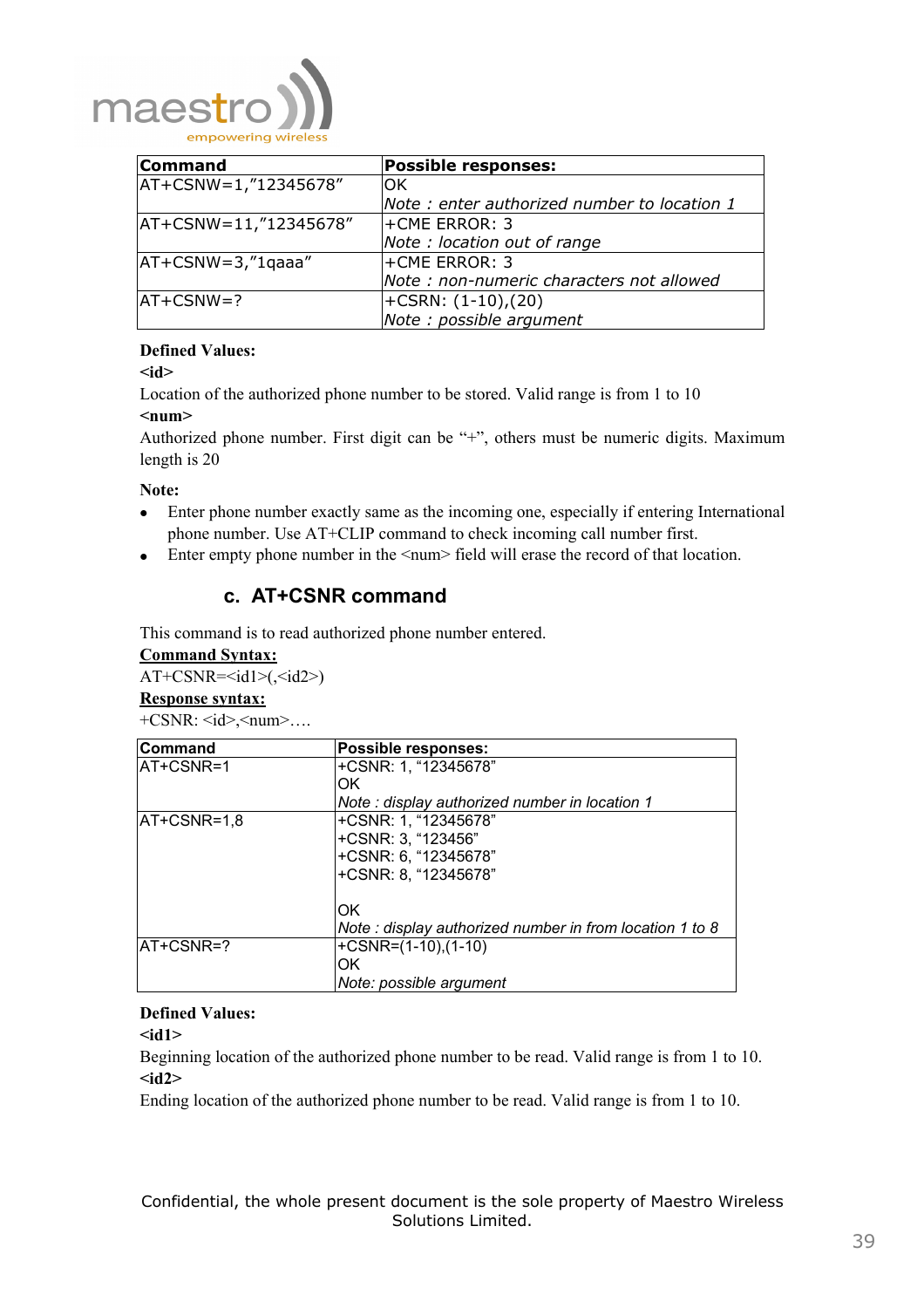

# **d. AT+CSND command**

This command is to erase authorized phone number entered.

### **Command Syntax:**

 $AT+CSND=*d1>(*d2>*)*$ 

### **Response syntax:**

 $+CSNR: \langle id \rangle, \langle num \rangle \dots$ 

| <b>Command</b> | <b>Possible responses:</b>                            |  |
|----------------|-------------------------------------------------------|--|
| $AT+CSND=1$    | ЮK                                                    |  |
|                | Note: erase authorized number in location 1           |  |
| $ AT+CSNR=1,8$ | IOK                                                   |  |
|                | Note: erase authorized number in from location 1 to 8 |  |
| $IAT+CSND=?$   | $ \text{+CSND}=(1-10),(1-10) $                        |  |
|                | ΟK                                                    |  |
|                | Note: possible argument                               |  |

## **Defined Values:**

**<id1>** 

Beginning location of the authorized phone number to be erased. Valid range is from 1 to 10. **<id2>** 

Ending location of the authorized phone number to be erased. Valid range is from 1 to 10.AT+CSRN command.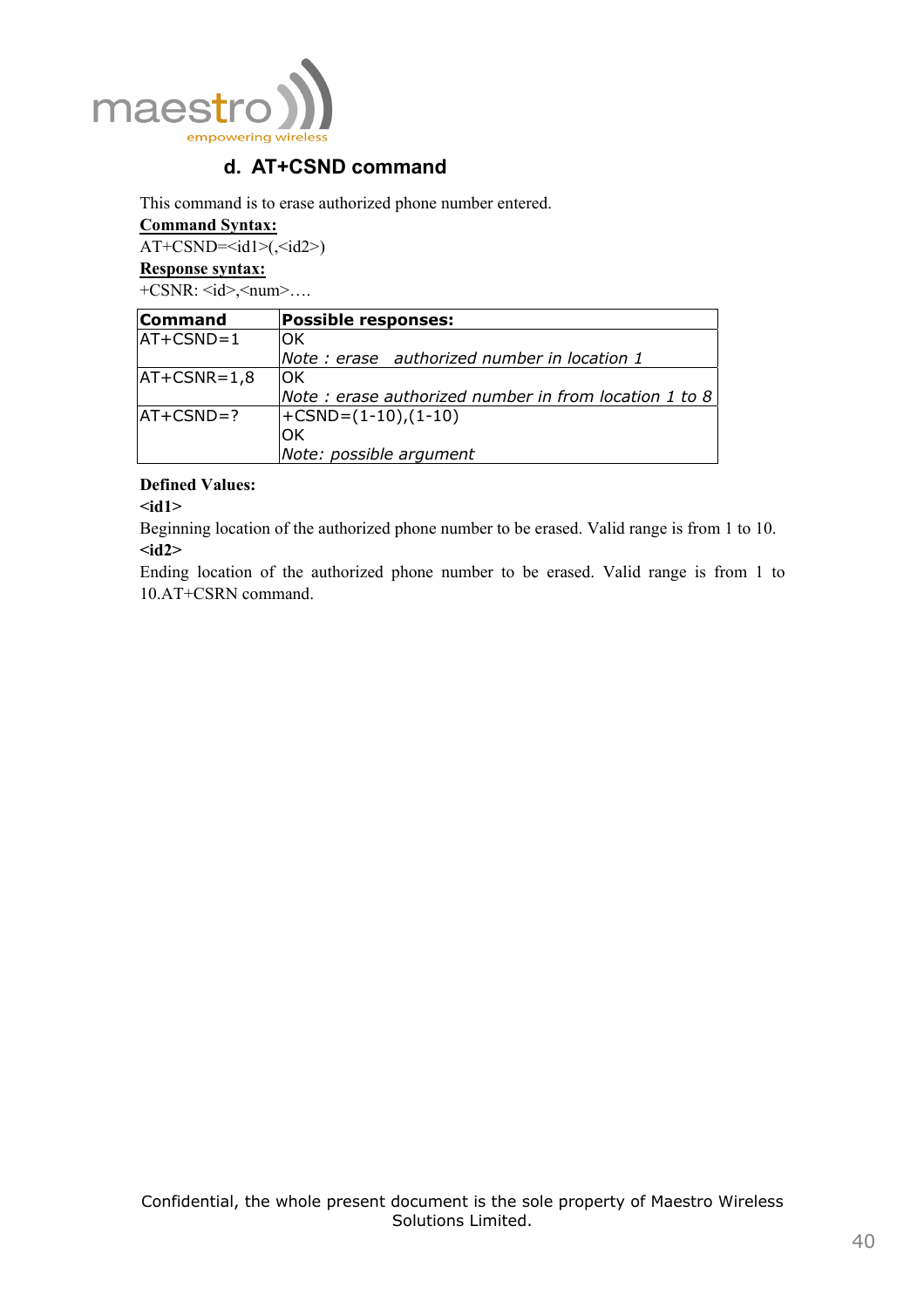

# **CHAPTER 11: MODEM STATUS CHECK AND MONITORING**

The Modem Status Check and Monitoring feature makes the modem can check the status of the modem in either "one shot" or periodic (per minute) mode. Modem will also report check result by SMS if result is beyond preset limit, and reset automatically if losing network connection.

Following items will be checked:

- network registration (periodic mode only, triggering reset)
- rom test
- signal strength (can trigger reporting)
- IP address of modem (only when GPRS connection activated).

# *1. AT command for Modem Status Check and Monitoring*

## **a. AT+TMODE command**

This command is to perform and setup modem status check and monitoring feature **Command Syntax:**

 $AT+TMODE$  (= $\leq$ mode $>(\leq$ para $>$ ))

### **Response syntax:**

+TMODE: <test1>,<test2>….

| Command              | <b>Possible responses:</b>                        |
|----------------------|---------------------------------------------------|
| AT+TMODE             | +TMODE: 1, 15, "10.111.222.33", 3814              |
|                      | OK.                                               |
|                      | Note: execute status check ("one shot" mode)      |
| $AT+TMODE=?$         | +TMODE: (0-4), (15)                               |
|                      | Note: possible argument                           |
| AT+TMODE?            | +TMODE: 1, 1234567, 10, 3500                      |
|                      | OK.                                               |
|                      | Note: display current setting                     |
| $AT+TMODE=0$         | OK.                                               |
|                      | Note: disable periodic mode check                 |
| $AT+TMODE=1$         | 0K                                                |
|                      | Note: enable periodic mode check                  |
| AT+TMODE=2,"1234567" | OK.                                               |
|                      | Note: set telephone number for periodic mode      |
|                      | reporting                                         |
| $AT+TMODE=3,10$      | OK.                                               |
|                      | Note: set network signal trigger level for remote |
|                      | reporting                                         |
| $AT+TMODE=4,3450$    | OK.                                               |
|                      | Note: set input voltage trigger level for remote  |
|                      | reporting                                         |

### **Defined Values :**

## **<mode>**

- 0 disable periodic mode check
- 1 enable periodic mode check
- 2 to set the number in  $\langle$ para $\rangle$  field as telephone number for periodic mode check reporting. See section 7.1.2 for details
- 3 to set the number in <para> field as network signal trigger level for periodic mode check reporting. See section 1b for details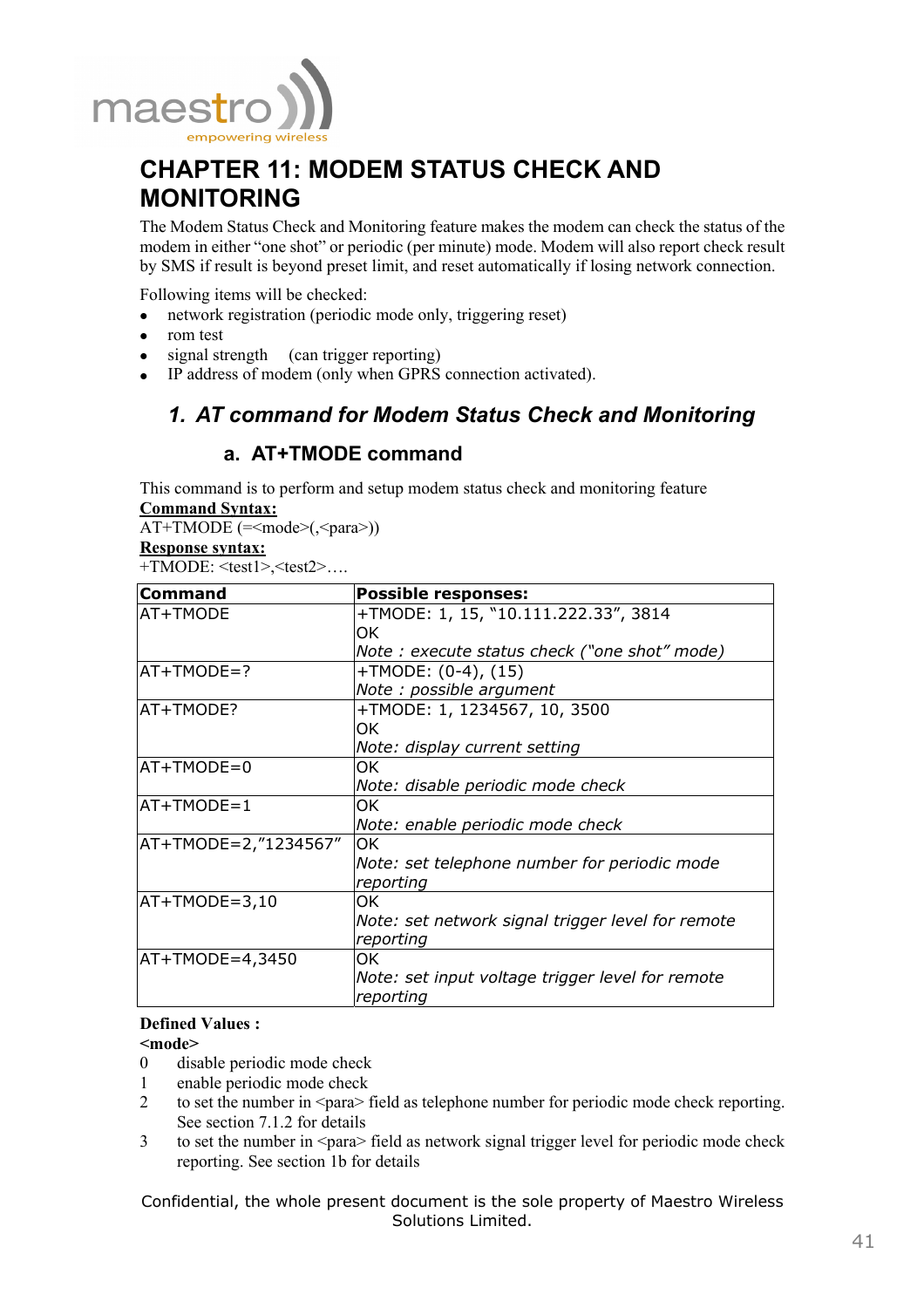

# **b. Operation of Modem Status Check and Monitoring**

## **"One Shot" mode:**

When user enters AT+TMODE command the modem will perform a single check and will send back the result like this:

**+TMODE: 1, 15, "10.111.222.33", 3814** 

# **OK**

## Meaning of parameters:

| <b>Check item</b>          | <b>Result</b><br>field # | <b>Result</b>                                             | <b>Remark</b>                                |
|----------------------------|--------------------------|-----------------------------------------------------------|----------------------------------------------|
| rom data<br>checksum       |                          | 0 fail<br>1 pass                                          |                                              |
| network signal<br>strength | $\mathcal{P}$            | Range from 1-32 (or<br>99)                                | same as AT+CSQ                               |
| modem IP<br>address        | 3                        | In xxx.xxx.xxx.xxx<br>format                              | Only shown when GPRS<br>session is activated |
| Input voltage              | 4                        | Voltage to the modem's<br>internal module (times<br>1000) | See * below                                  |

\* Note. This is not for end customer use.

## **"Periodic" mode:**

When user enters  $AT+TMODE=1$  command the modem will perform periodic check every one minute:

- Firstly it will check if the modem is registered to the network; if the modem is not registered to the network it will increase a counter by one. If the counter reach 5 (i.e. not registered for consecutive 5 minutes) the modem will reset
- $\bullet$  If the modem is registered to the network the counter will be reset to 0 and perform check same as "one shot" mode
- If the result of the network signal strength is lower than the setting of  $AT+TMODE=3$ , x the test result will be sent over SMS to the telephone number set by AT+TMODE=2,xxxxxxx (max number of digit is 20)
- If the result of the input voltage is lower than the setting of  $AT+TMODE=4$ , x the test result will be sent over SMS to the telephone number set by AT+TMODE=2,xxxxxxx
- If 3 consecutive checks fail (i.e. 3 SMS sent) then the periodic mode check will be disabled automatically.

Network signal trigger level range is from 1-31.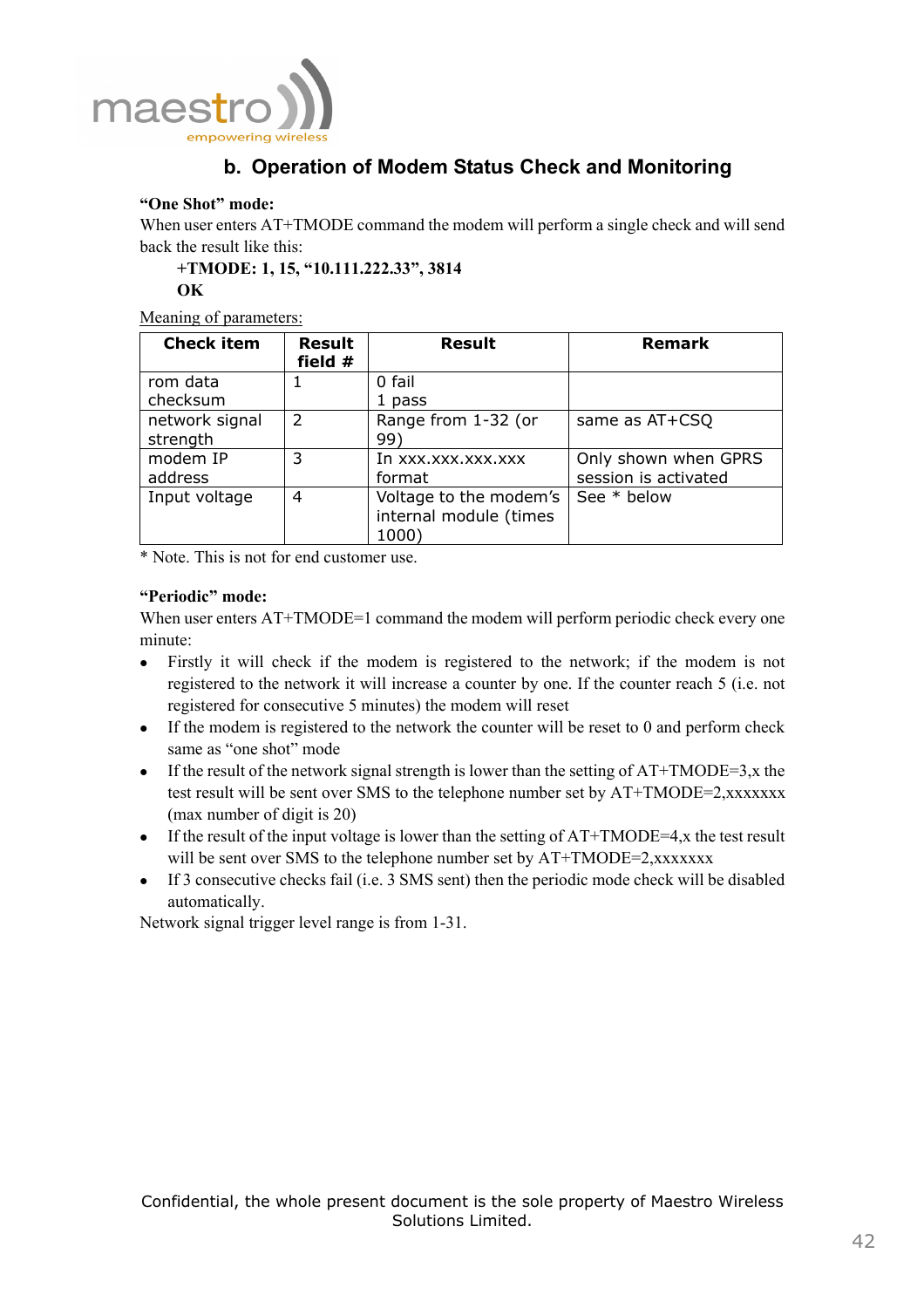

# **CHAPTER 12: REMOTE PROGRAM UPDATE**

By using this feature, user can download the new version of Maestro Heritage program from a FTP server and upgrade the program. By combining Remote AT command by SMS feature user can control the Maestro to complete the program downloading and updating process remotely.



To perform the whole program update process, several AT commands (steps) have to be sent:

- 1. AT+IPGPRS to set network parameters (APN)
- 2. AT+IPFTP to set FTP server parameters (name, user id, password)
- 3. AT+FTPDOTA to set filename and FTP path and start downloading (\*)
- 4. AT+ADINSTALL to install the downloaded new program (\*)

(\*) Note: by adding one extra parameter after step 3 complete, step 4 will be executed automatically. See following sections for details

# *1. AT command for remote firmware update*  **a. AT+IPFTP command**

This command is to set FTP server parameters

## **Command Syntax:**

AT+IPFTP =<port>,<type>,<mode>,<server>,<id>,<pwd>

**Response syntax:**

| I<br>w<br>۰. |
|--------------|
|--------------|

| <b>Command</b>                | <b>Possible responses:</b>                    |
|-------------------------------|-----------------------------------------------|
| $AT+IPFTP=$                   | lОK                                           |
| 21,"I","A","201.123.222.222", | Note : setup FTP parameter                    |
| "userid","pssd"               |                                               |
| $AT+IPFTP=?$                  | +IPFTP: (0-65535),                            |
|                               | ("A","I","E"),("P","A"),(120),(64),(64)       |
|                               | Note : possible argument                      |
| AT+IPFTP?                     | $+$ IPFTP:                                    |
|                               | /21,"I","A","201.222.222.222","userid","pssd" |
|                               | ЮK                                            |
|                               | Note: display current setting                 |

## **Defined Values :**

**<port>** 

Port number of the FTP server. Default value is 21

### **<type>**

Translation of carriage return, valid values are:

- I image (no translation, default),
- A ASCII
- E EBCDIC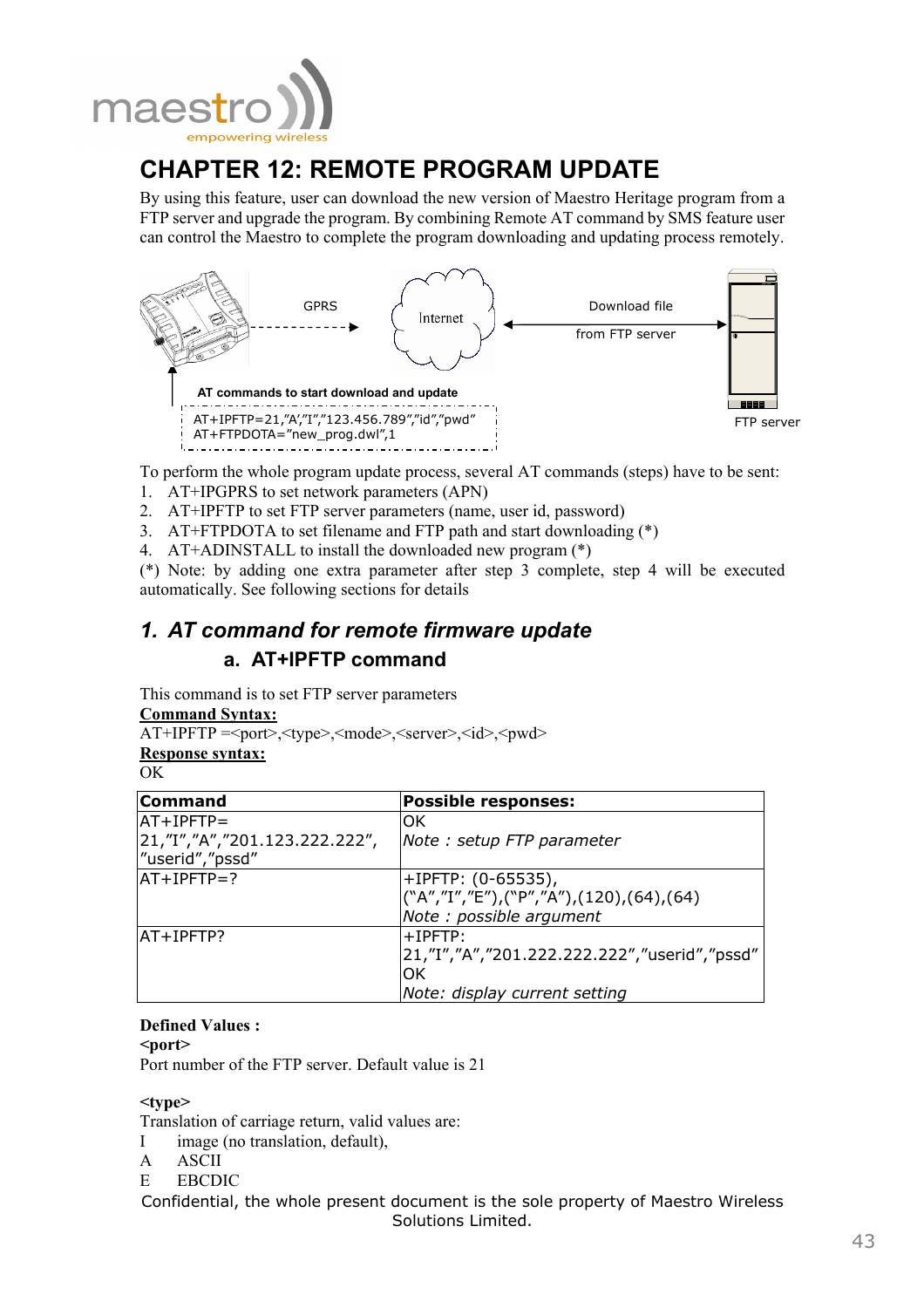

#### **<mode>**

Passive or Active mode valid values are:

- P passive (default),
- A active

#### **<server>**

IP address of FTP server (in xxx.xxx.xxx.xxx.xxx format) or an alpha numeric string format (e.g. ftp.server.com)

Maximum 120 characters

Note: if alpha numeric string format is used, make sure the GPRS network has proper DNS service available.

**<id>** 

login name of the user. Maximum 64 characters.

#### **<pwd>**

Password for the user. Maximum 64 characters.

## **b. AT+FTPDOTA command**

This command is to inform the modem the filename and FTP path. The modem will login to the FTP server; download the update file, and optionally execute the update process.

### **Command Syntax:**

AT+FTPDOTA =<filename>[,<path>],[,<update>] **Response syntax:**

+FTPDOTA : 0, <filename>, <filesize>

+FTPDOTA : <result>

+ADINSTALL : <adinstall result>

| <b>Command</b>                  | <b>Possible responses:</b>                      |
|---------------------------------|-------------------------------------------------|
| AT+FTPDOTA="update.dwl"         | +FTPDOTA: 0, update.dwl, 17000                  |
|                                 | 0K                                              |
|                                 | Note: download "update.dwl" file from FTP root  |
|                                 | directory, file size is 17000 bytes             |
| AT+FTPDOTA="update1.dwl,"sub"   | +FTPDOTA: 0, update.dwl, 17001                  |
|                                 | ΟK                                              |
|                                 | Note: download "update1.dwl" file from FTP      |
|                                 | "sub" directory, file size is 17001 bytes       |
| AT+FTPDOTA="update1.dwl,"sub",1 | $+ADINSTAIL: 2$                                 |
|                                 | M100_VAF_094d_OAT316_32 Nov 11                  |
|                                 | 200718:01:42                                    |
|                                 | Note: download "update1.dwl" file from FTP      |
|                                 | "sub" directory, and perform program update     |
|                                 | successfully                                    |
| AT+FTPDOTA?                     | +FTPDOTA: update.dwl, 17001                     |
|                                 | OK.                                             |
|                                 | Note: check downloaded file ready for update    |
| AT+FTPDOTA?                     | +FTPDOTA:                                       |
|                                 | ΟK                                              |
|                                 | Note : no downloaded file                       |
| AT+FTPDOTA="update1.dwl"        | +FTPDOTA: -3                                    |
|                                 | OK.                                             |
|                                 | Note: error on downloading file (FTP open fail) |
| $AT + FTPDOTA = ?$              | +FTPDOTA: (128)[,(128)]                         |
|                                 | Note: possible argument                         |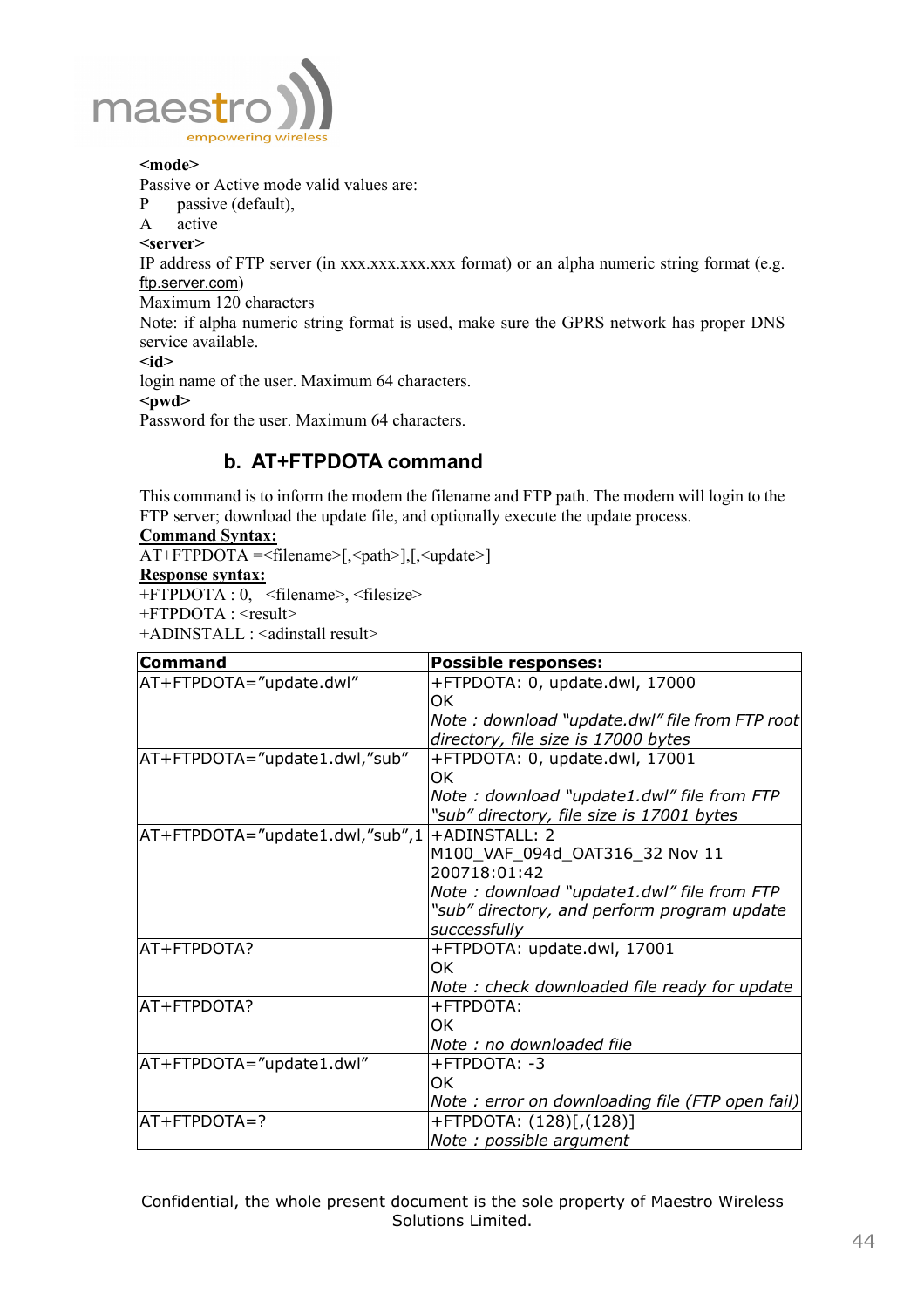

## **Defined Values:**

#### **<filename>**

File name of the file to be downloaded. Maximum 128 characters.

#### **<path>**

Path (directory) name where the file is placed. Maximum 128 characters. If  $\leq$  path $\geq$  is omitted, program will try to download from FTP's root (entry) directory. Maximum 128 characters. **<update>** 

If a third parameter '1' is entered, the program will execute the AT+ADINSTALL command if the download process is successful. This is useful for sending update commands over SMS, so that one SMS is saved in this case. See next section for the details of AT+ADINSTALL command.

### **<result>**

Result code of the downloading process:

| <b>Result</b><br>code | explanation                                    | Comments / countermeasure                       |
|-----------------------|------------------------------------------------|-------------------------------------------------|
| 0                     | Download successful                            |                                                 |
| $-1$                  | SIM card problem                               | Check SIM card and PIN                          |
| $-2$                  | Internal memory problem                        | Try reset modem                                 |
| $-3$                  | FTP connection fail                            | Check network signal, check FTP                 |
|                       |                                                | status, check FTP address                       |
| $-4$                  | Reserved                                       |                                                 |
| $-5$                  | Download file size not same as<br>FTP reported | Retry downloading                               |
| -6                    | Not enough space for<br>downloading            | <b>Contact Maestro Wireless</b>                 |
| $-7$                  | File format incorrect                          | Check file for downloading                      |
| -8                    | Error writing flash                            | <b>Contact Maestro Wireless</b>                 |
| $4xx - 5xx$           | FTP protocol return code                       | Check FTP document (RFC 959) for<br>explanation |

## **c. AT+ADDINSTALL command**

This command is perform the program update process. File downloaded by AT+FTPDOTA command will replace the existing Heritage program. Modem will restart and then restart result and version will be displayed.

## **Command Syntax:**

AT+ADINSTALL

### **Response syntax:**

+ADINSTALL: <result>, <ver>

| <b>Command</b> | <b>Possible responses:</b>                             |
|----------------|--------------------------------------------------------|
| AT+ADINSTALL   | <b>+ADINSTALL: 2</b>                                   |
|                | HERITAGE 090b OAT422a 32 Feb 26 200811:42:36           |
|                | Note: update successful, show existing program version |
| AT+ADINSTALL   | +ADINSTALL: 3                                          |
|                | HERITAGE_090a_OAT422a_32 Jan 26 200811:42:36           |
|                | Note: update unsuccessful, show existing program       |
|                | version                                                |
| AT+ADINSTALL   | l+CEE ERROR: 3                                         |
|                | Note : update unsuccessful, no update file available   |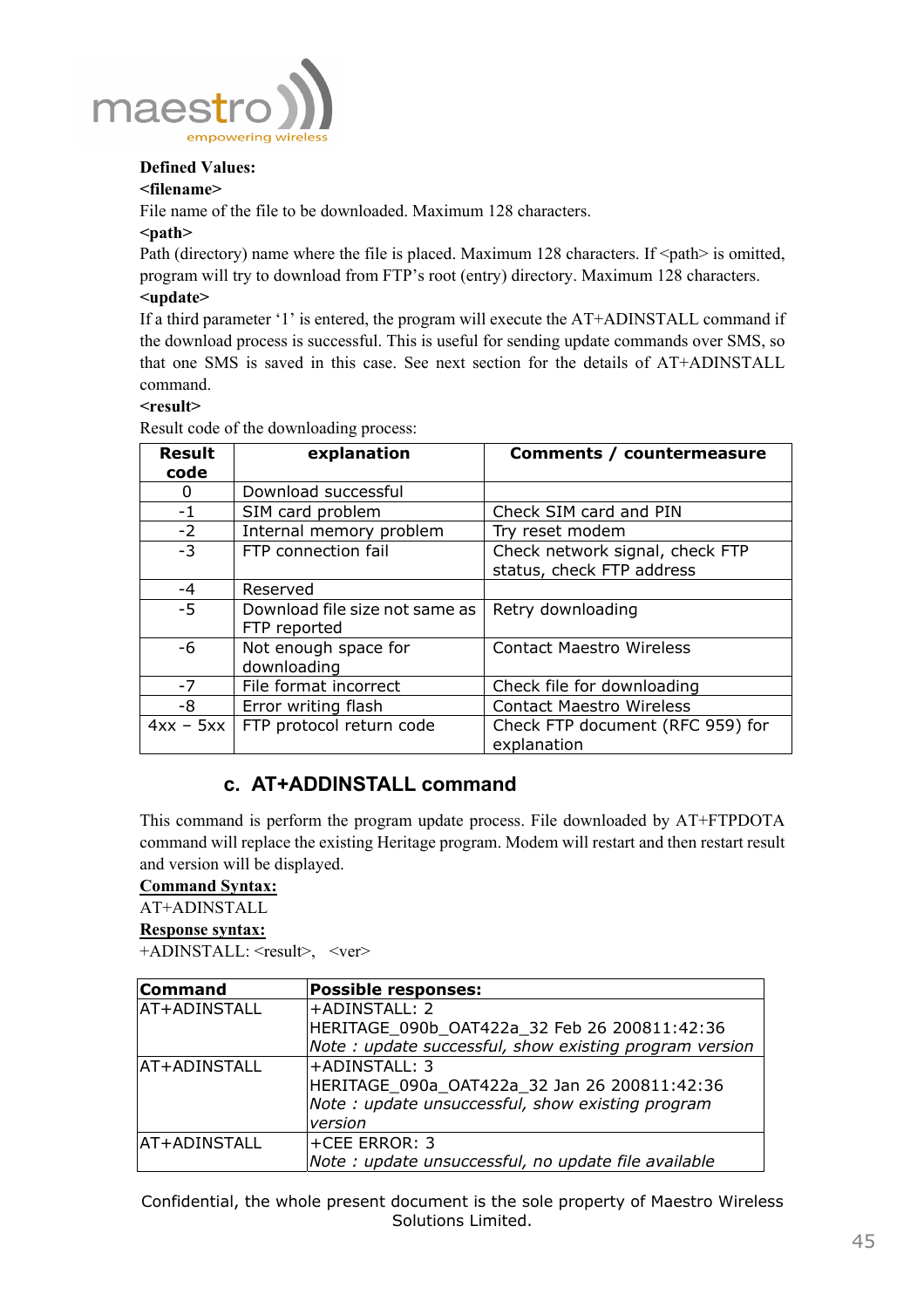

## **Defined Values:**

## **<result>**

- 2 update process successful
- 3 update process unsuccessful (original program will be loaded)

 Note: for other result code please contact Maestro Wireless Solutions **<ver>** 

Version number of existing running Software Tools.

## **d. Notes and cautions to be taken**

- 1. **This feature is ONLY for updating new program for Heritage. Do not use it for downloading other things.** Always contact Maestro Wireless or distributor for correct update file and information.
- 2. If you want to perform update for modem at remote site by AT command over SMS, make sure the feature is enabled by command  $AT+SMSAT=1$  is entered.
- 3. Make sure you have setup GPRS settings by AT+IPGPRS command. When entering AT+FTPDOTA command the program will make GPRS connection automatically if not connected before.
- 4. It is recommended to stop other Software Tools such as AutoTCP/UDP connection during program downloading and updating.
- 5. Depending on the file size and network condition the download time could be a few minutes up to 3o minutes. Be patient to wait for response after entering AT+FTPDOTA command.
- 6. Do not use "~" character on file path because it cannot be transferred correctly over SMS.
- 7. No resume function on FTP downloading. The whole file has to be downloaded at one time otherwise the downloaded data will be discarded.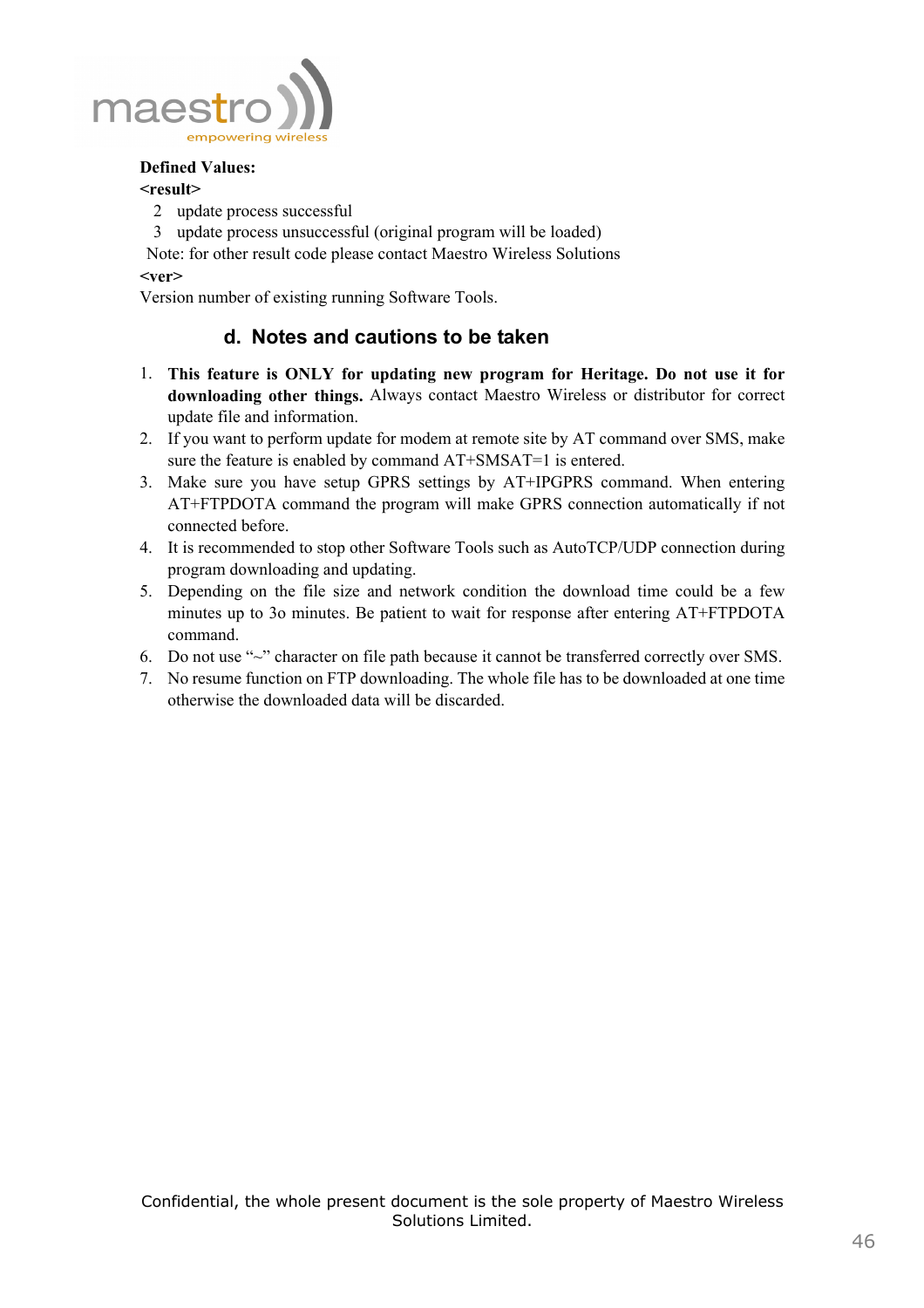

# **CHAPTER 13: COMMAND STRING - INTRODUCTION**

"Command String" is a set of programmable scripts for Maestro Heritage mode. User can input sets of Command Strings to control various kinds of "Service". Unlike AT command, Command strings can be stored inside heritage and can be executed upon output of certain services.

# *1. Command String and "Service" Concept*

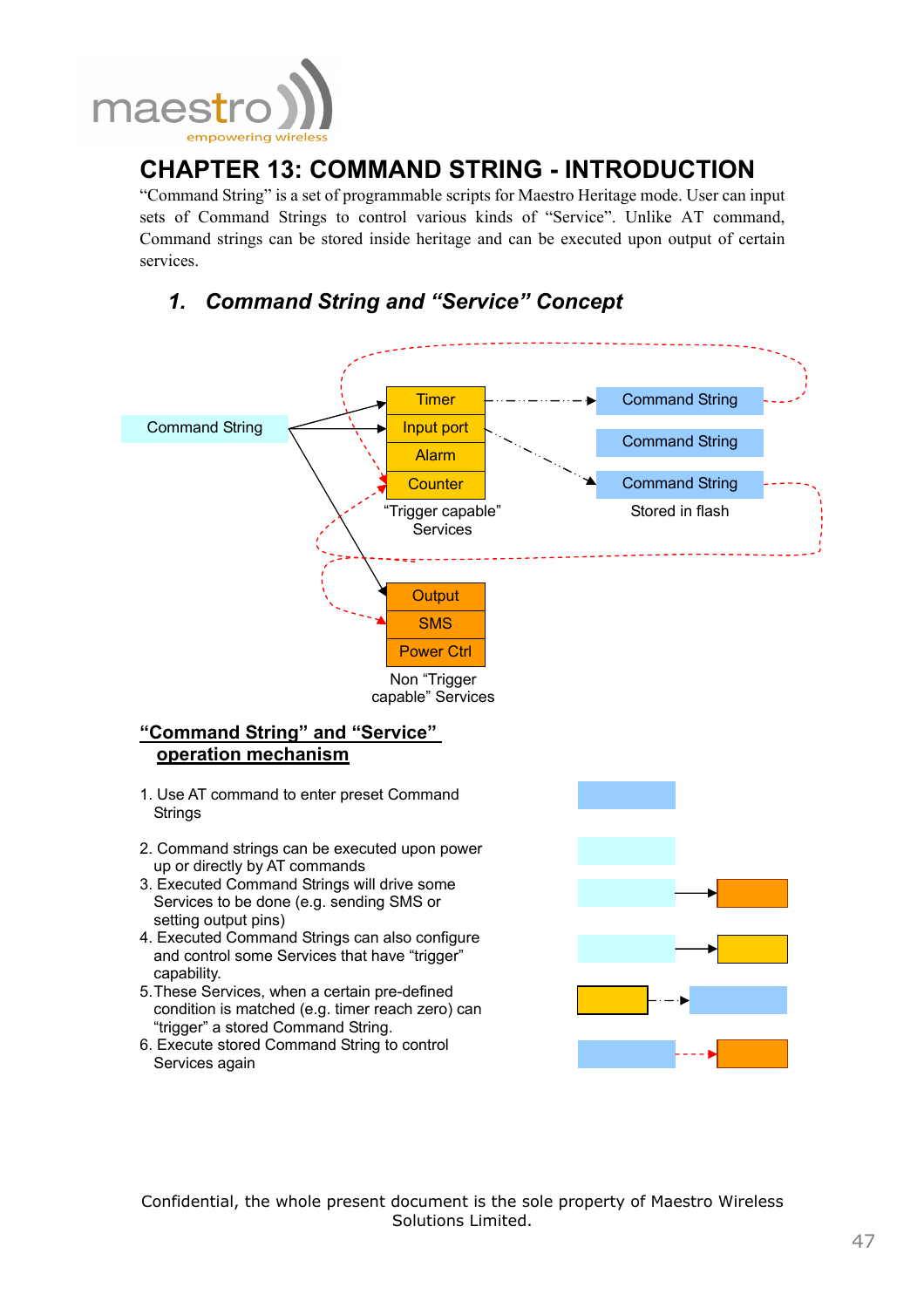![](_page_48_Picture_0.jpeg)

# **CHAPTER 14: COMMAND STRING – WRITING AND USING**

# *1. Structure of Command String*

A single Command String is a text string composed with four fields, for example:

![](_page_48_Figure_4.jpeg)

Each field is separated by a space (ascii value 32)

## **a. Service type**

This field has two capital characters indicates the type of Service to be chosen:

| <b>Field</b>                 | AL    | СT        | TМ                 | IP $(*)$       | $(*)$<br>OP.    | <b>SM</b>  |
|------------------------------|-------|-----------|--------------------|----------------|-----------------|------------|
| entry                        |       |           |                    |                |                 |            |
| <b>Service</b>               | alarm | l Counter | Countdown<br>timer | input<br>ports | output<br>ports | <b>SMS</b> |
| <b>See</b><br><b>Chapter</b> | 13.1  | 13.2      | 13.3               | 13.4           | 13.5            | 13.6       |

(\*) Services need optional I/O plug-in board

See further chapters for the explanation of each service.

## **b. Serivce Id**

Each type of Service there has more than one unit; e.g. there are 5 counters available so the id range is 1 to 5

## **c. Operation type and Operation argument**

For each type of Service there are few kinds of operations; e.g. "TM 1 ST 100" means to set the value or countdown timer #1 to 100 seconds. See further chapters for the explanation of each service.

# *2. Concatenating Command String*

You can concatenate Command Strings update 128 bytes long totally (including space). They will be executed sequentially. However, if one Command String is incorrect or invalid execution will be stopped and successive Command Stings will not be executed.

For example:

TM 1 ST 100 TM 1 TR 99 TM 1 SW 1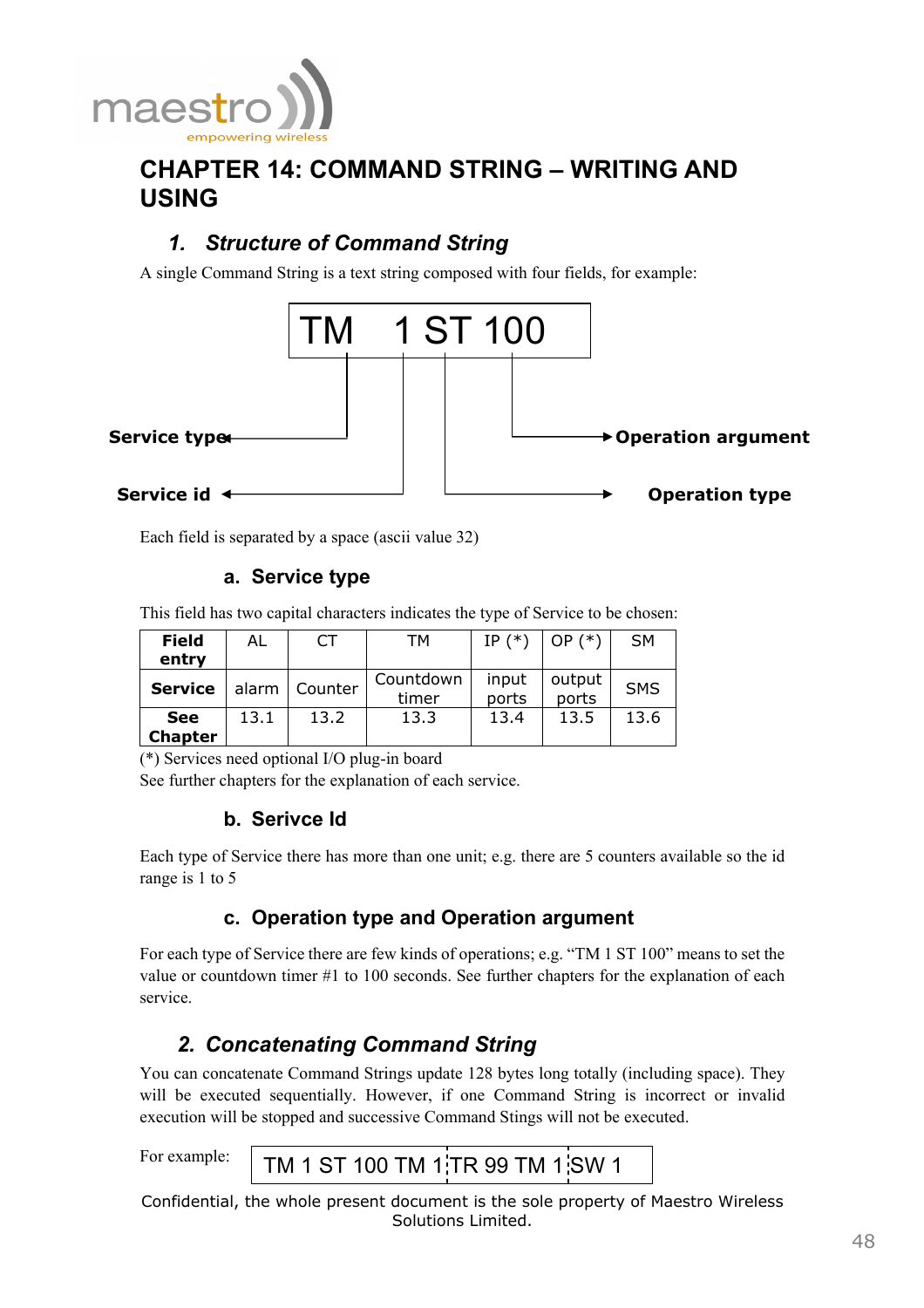![](_page_49_Picture_0.jpeg)

- First String "TM 1 ST 100" will be executed
- Second String "TM 1 TR 99" will not be executed because "99" is out of range
- Third String "TM 1 SW 1" is correct but will not be executed because execution is stopped on  $2^{nd}$  String

# *3. Entering and executing Command String*

You can use the following AT commands to store and execute Command String

## **a. AT+CSTR command**

#### **Description:**

This command is used to execute a Command String directly.

**Command Syntax:**

AT+CSTR= <string>

#### **Response Syntax:**

OK

+CME ERROR : 3

| <b>Command</b>                  | <b>Possible responses:</b>         |
|---------------------------------|------------------------------------|
| AT+ CSTR="TM 1 ST 3"            | OK                                 |
|                                 | Note: entire Command String        |
|                                 | executed successfully              |
| AT+ CSTR="TM 1 ST 3 TM 30 ST 4" | $\vert$ + CME ERROR: 3             |
|                                 | Note: one Command String cannot be |
|                                 | executed                           |

### **Defined Values :**

**<string>** 

Command String

Note: When there is error in between concatenated Command String +CME ERROR: 3 will be returned. See 2.2.

## **b. AT+CSTRSET command**

### **Description:**

This command is used to store, read and delete Command String. It can also used to execute stored Command String.

#### **Command Syntax:**

AT+CSTRSET= <oper>,<id>[,<string>]

**Response Syntax:**

 $\overline{OK}$ 

 $+CME$  ERROR  $\cdot$  3

| Command                                         | Possible responses:                           |
|-------------------------------------------------|-----------------------------------------------|
| $AT+ CSTRSET=0,1$ , "TM 1 ST 3"                 | <b>IOK</b>                                    |
|                                                 | Note: store Command String with String id = 1 |
| $ AT+CSTRSET=0.99,$ "TM 1 ST 3" $+CME$ ERROR: 3 |                                               |
|                                                 | Note: id out of range                         |
| AT+CSTRSET=1,1                                  | +CSTRSET : 1, "TM1 ST 3"                      |
|                                                 | Note: read stored Command String id 1         |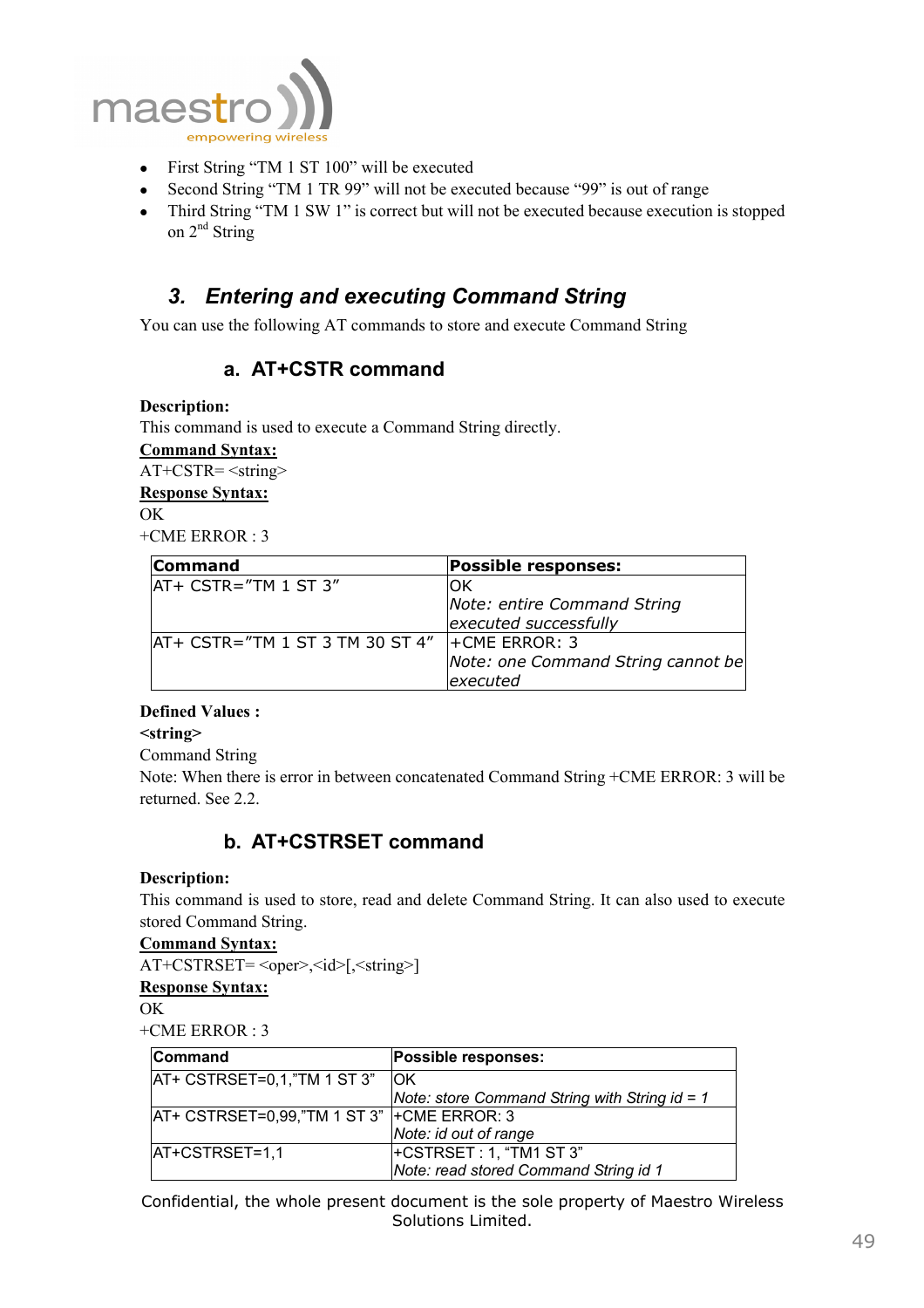![](_page_50_Picture_0.jpeg)

| $ AT+CSTRSET=3,1$ | ΟK                                         |
|-------------------|--------------------------------------------|
|                   | Note: execute stored Command String id 1   |
| AT+CSTRSET=2,1    | ΟK                                         |
|                   | Note: erase Command String id 1 from flash |
|                   | memory                                     |
| AT+CSTRSET=3,1    | <b>+CME ERROR: 3</b>                       |
|                   | Note: id 1 is empty                        |

## **Defined Values :**

## **<oper>**

Define type of operation :

- 0 store Command String to flash
- 1 read Command String from flash
- 2 erase Command String from flash
- 3 execute Command String stored in flash

#### $\leq$ **id**

Identification number (id) of the Command String. Valid value is 1 to 50, and 80; i.e.

- up to 51 Command Strings can be stored.
- Command String with  $id = 80$  will be executed when modem power up

#### **<string>**

Command String

#### **Note:**

- Each Command String is limited to 128 bytes.
- The program will NOT check if the input Command String is valid or not.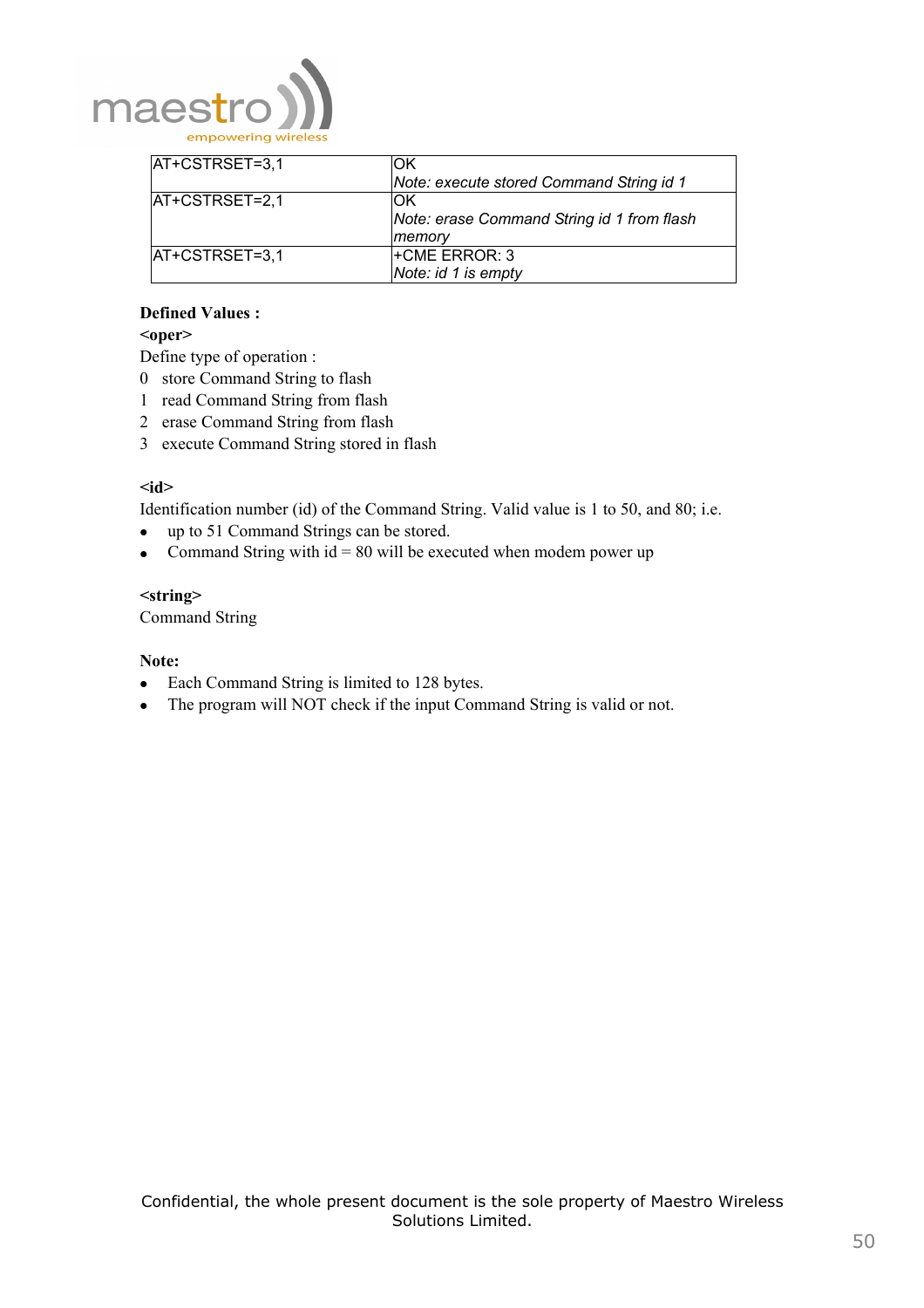![](_page_51_Picture_0.jpeg)

# **CHAPTER 15: COMMAND STRING – SERVICES**

"Service" is a kind function or tool that can be made use by Command String. There are two kinds of Services:

• **Trigger capable** 

When a certain pre-defined condition is matched (e.g. timer reach zero) "trigger" a stored Command String.

These Services include: Alarm, Counter, Input Port, and Countdown Timer

• **Non-Trigger capable** 

Can only perform job when called by Command String. These Services include: Output Port, SMS

*1. Alarm Service* 

Alarm is used to execute a Command String when the real-time clock of the Heritage meets the set time of the Alarm.

To use Alarm it is required to set the real-time clock of the modem properly, see AT+CCLK in AT command manual. There are total of 5 Alarms can be used

## **a. Alarm Service Command String Syntax and explanation**

| $1st$ field<br><b>Service</b><br>type | $2nd$ field<br>Service id | 3 <sup>rd</sup> field<br><b>Operation</b><br>type | 4 <sup>th</sup> field<br><b>Operation argument</b> | <b>Explanation</b>                                   |
|---------------------------------------|---------------------------|---------------------------------------------------|----------------------------------------------------|------------------------------------------------------|
| AL                                    | (1 to 5)                  | ST                                                | 09/10/10,12:00:00                                  | Set alarm date/time<br>yy/mm/dd,hh:mm:ss<br>format   |
|                                       |                           | ST                                                |                                                    | Cancel preset                                        |
|                                       |                           | TR                                                | (1 to 50)                                          | Set Command String to be<br>run, 0 to cancel setting |

Example: Set alarm #1 to execute Command String #20 at 01OCT2008, 01:00:00

**AL 1 TR 1 AL 1 ST 08/10/01,01:00:00** 

Example: Cancel #1 Alarm setting

**AL 1 ST 0** 

Example: Cancel #1 Alarm executing Command String

#### **AL 1 TR 0**

**Note**:

- The Alarm date time input MUST to fulfill the following requirements:
	- 1. In *yy/mm/dd,hh:mm:ss* format, program will also check if input date/time is valid or not 2. At least 4 minutes later than current modem's real-time clock time (check by AT+CCLK command)
- Do not concatenate after **ST** operation; set time operation should be at the last part of Command String
- After alarm time, the **ST** setting of that Alarm will be lost
- This service will make use of Heritage internal alarm command (AT+CALA) so please avoid using AT+CALA command by yourself when Alarm Service is used.
- If the modem is restarted, date time setting of each Alarm will be checked against real-time clock time. If time is passed the setting will be cancelled.
- Alarm Service is "one-shot" type. There is no periodic alarm like "daily" or "weekly"

## **b. Reading Alarm Service status**

See Chapter 16 for details.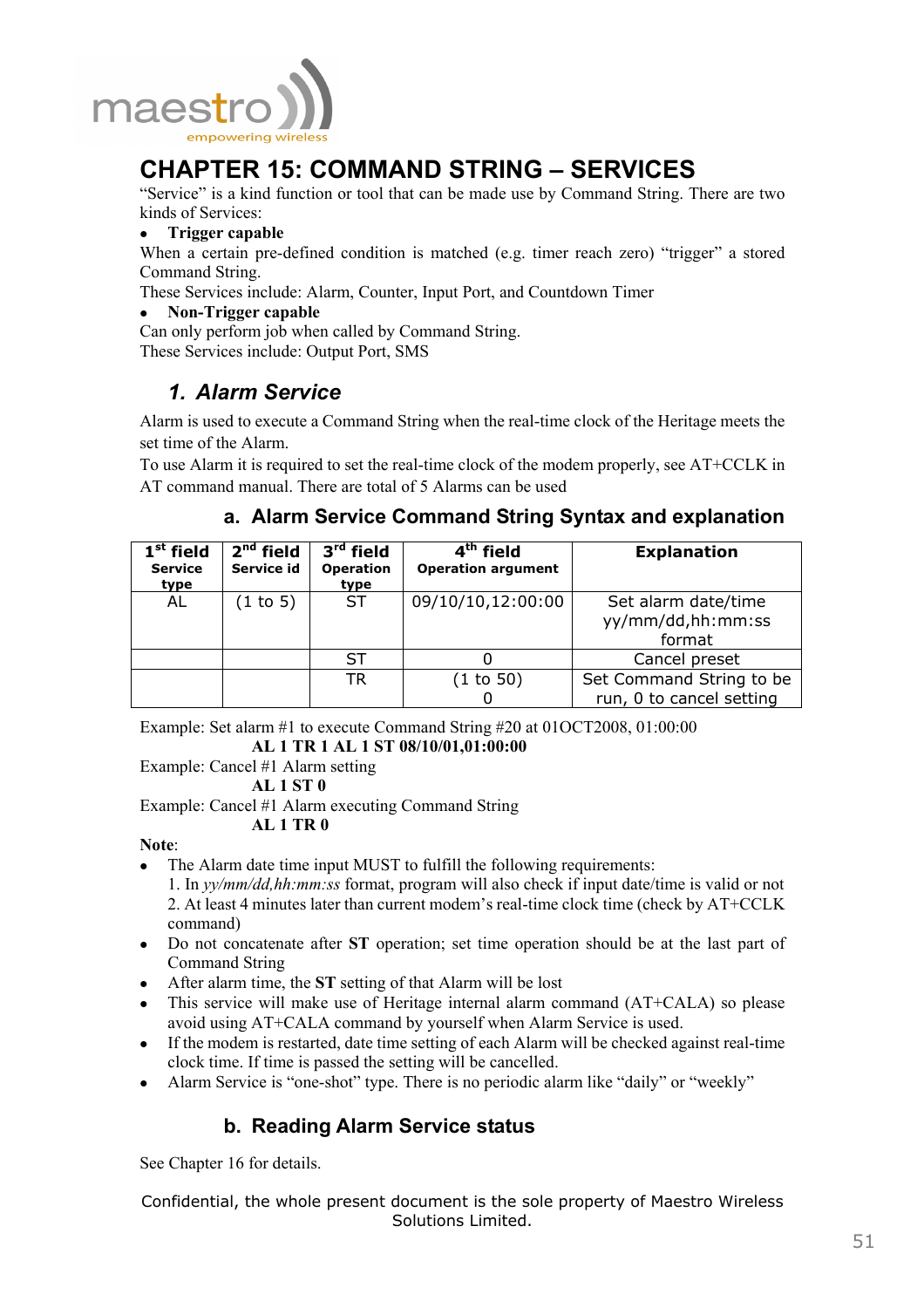![](_page_52_Picture_0.jpeg)

# *2. Counter Service*

Counter is used to execute a Command String when the Counter value equals a preset value. There are total of 5 Counters.

## **a. Counter Service Command String Syntax and explanation**

| $1st$ field<br><b>Service</b><br>type | $2nd$ field<br>Service id | $3rd$ field<br><b>Operation</b><br>type | $4th$ field<br><b>Operation</b><br>argument | <b>Explanation</b>                 |
|---------------------------------------|---------------------------|-----------------------------------------|---------------------------------------------|------------------------------------|
| CT                                    | (1 to 5)                  | DE.                                     | 1 TO 255                                    | Decrement the value of Counter     |
|                                       |                           |                                         |                                             | with argument value                |
|                                       |                           | ΙN                                      | 1 TO 255                                    | Increment the value of Counter     |
|                                       |                           |                                         |                                             | with argument value                |
|                                       |                           | <b>RS</b>                               |                                             | Reset the Counter value to zero    |
|                                       |                           | <b>ST</b>                               | $-32768$ to                                 | Set the "trigger" value            |
|                                       |                           |                                         | 32767                                       | If Counter value equal this value, |
|                                       |                           |                                         |                                             | will execute Command String        |
|                                       |                           | <b>TR</b>                               | (1 to 50)                                   | Set Command String to be run, 0    |
|                                       |                           |                                         |                                             | to cancel setting                  |

Example: Set Counter #1 to execute Command String #10 if Counter value equal 100 **CT 1 ST 100 CT 1 TR 10** 

Example: Increase Counter #1 value by 20 **CT 1 IN 20** 

Example: Reset Counter #1 value to 0

**CT 1 RS 0**

### **Note**:

- Initial Counter and trigger values are zero.
- The Counter is recorded by a signed 16 bit register, if the Counter value is 32767 and you increase it by 1, the value will change to -32768
- There is no limit on no. of times of triggering. E.g. If you first set trigger value to 2 and reset Counter to 0, then you increment counter by 2, then decrement by 2 and increment by 2 again. Then the associated Command String will be executed twice

## **b. Reading Counter Service status**

See Chapter 16 for details.

# *3. Countdown Timer Service*

Countdown Timer is used execute a Command String when the Timer value reach zero. Counting period is 1 second. There are total of 10 Countdown Timers.

## **a. Countdown Timer Service Command String Syntax and explanation**

| $1st$ field<br><b>Service</b><br>type | $2nd$ field<br>Service id | 3 <sup>rd</sup> field<br><b>Operation</b><br>type | 4 <sup>th</sup> field<br><b>Operation</b><br>argument | <b>Explanation</b>               |
|---------------------------------------|---------------------------|---------------------------------------------------|-------------------------------------------------------|----------------------------------|
| <b>TM</b>                             | (1 to 10)                 | <b>ST</b>                                         | 1T <sub>O</sub>                                       | Initial value of Countdown Timer |
|                                       |                           |                                                   | 2147483647                                            | (in seconds)                     |
|                                       |                           | <b>SW</b>                                         | 0 TO 1                                                | Start (1) or Stop (0) Timer      |
|                                       |                           | <b>TR</b>                                         | (1 to 50)                                             | Set Command String to be run, 0  |
|                                       |                           |                                                   |                                                       | to cancel setting                |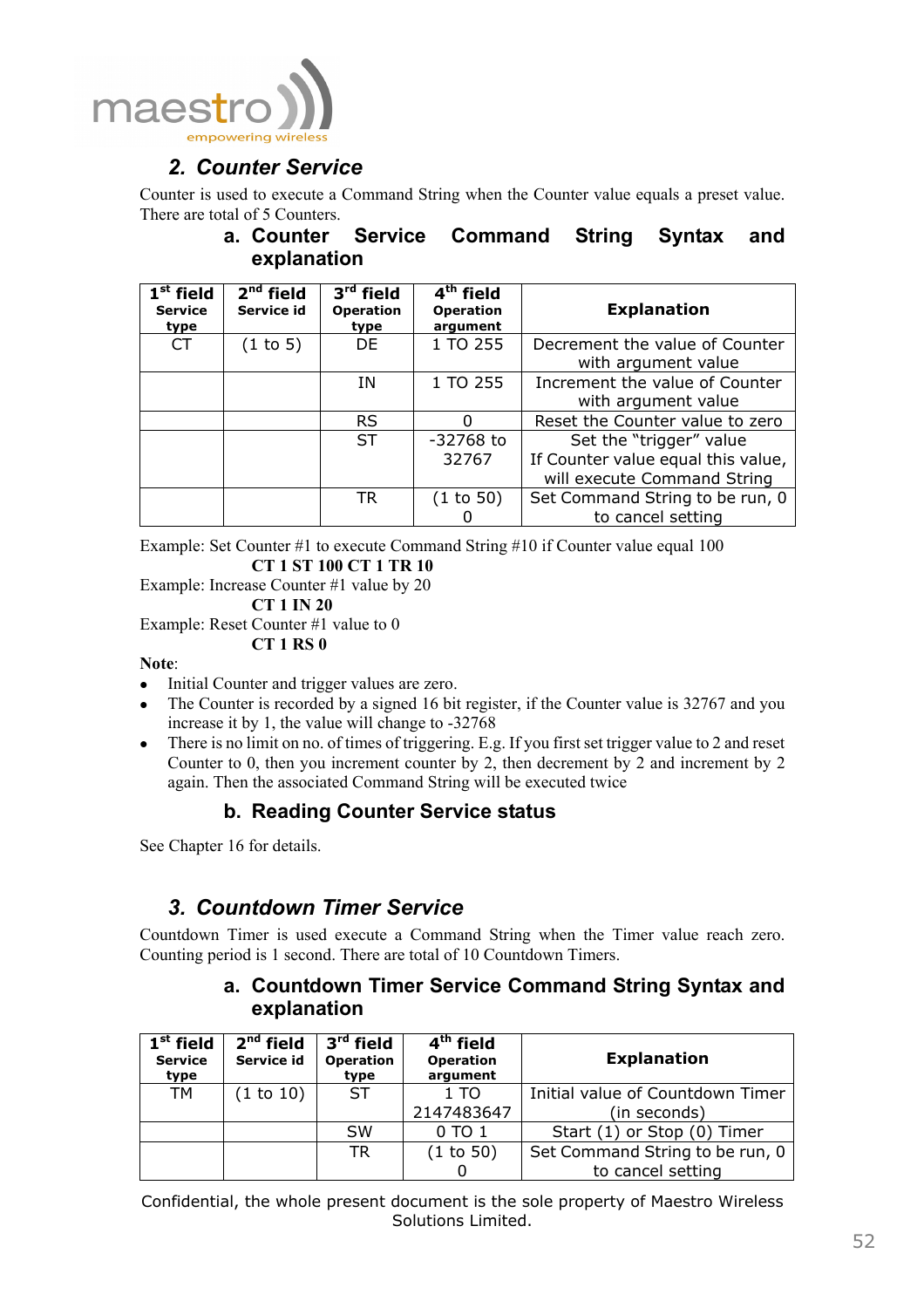![](_page_53_Picture_0.jpeg)

Example: Set Countdown Timer #1 to execute Command String #10 and start 600 seconds countdown

#### **TM 1 ST 600 TM 1 SW 1 TM 1 TR 10**

Example: Stop Countdown Timer #1

**TM 1 SW 0** 

Example: Cancel Countdown Timer #1 to trigger Command String

#### **TM 1 TR 0**

#### **Note**:

- When the Countdown Timer expires (reach 0) it will stop automatically (SW 0).
- If two or more Timers expire at the same timer, Timer with smaller id has higher priority, i.e. Command String related to that Timer will be executed first.
- These are not precision Timers, if the Modem is busy (e.g. with network communication). The execution time may be delayed

## **b. Reading Countdown Timer status**

See Chapter 16 for details.

# *4. Input Port Service*

**NOTE: An optional I/O plug-in board is needed to plug to Heritage for using this Service. Contact Maestro Wireless for information.** 

Input Port Service can use the signal of I/O board's input ports to control the execution of Command String.

You can control the change of single or multiple Input Port signals as a condition to trigger Command String execution.

## **a. Input port Service Command String Syntax and explanation**

| $\overline{\mathbf{1}}^{\text{st}}$ field<br><b>Service</b><br>type | $2nd$ field<br>Service id | 3 <sup>rd</sup> field<br><b>Operation</b><br>type | $\overline{4^{th}}$ field<br><b>Operation</b><br>argument | <b>Explanation</b>             |
|---------------------------------------------------------------------|---------------------------|---------------------------------------------------|-----------------------------------------------------------|--------------------------------|
| IΡ                                                                  | 1 to $6,$                 | DR.                                               | $0$ to $1$                                                | Direction of I/P signal change |
|                                                                     | 101 to 106                |                                                   | if IP# is $1$ to $6$                                      | to trigger                     |
|                                                                     |                           |                                                   | 1 TO 63                                                   | Binary sum value of mulitiple  |
|                                                                     |                           |                                                   | if $IP#$ is 101 to                                        | I/P to trigger                 |
|                                                                     |                           |                                                   | 106                                                       |                                |
|                                                                     |                           | МS                                                | 1 TO 63                                                   | "Mask" value to select         |
|                                                                     |                           |                                                   |                                                           | multiple I/Ps for triggering   |
|                                                                     |                           | TH                                                | 1 to 255                                                  | Duration of the I/P state to   |
|                                                                     |                           |                                                   |                                                           | trigger, unit in 0.1s          |
|                                                                     |                           | <b>TR</b>                                         | (1 to 50)                                                 | Set Command String to be       |
|                                                                     |                           |                                                   |                                                           | run, 0 to cancel setting       |

Example: Configure Input Port #1 with detection "high to low" and threshold value 0.1s, and trigger Command String #5 if signal condition match:

**IP 1 DR 1 IP 1 TH 1 IP 1 TR 5**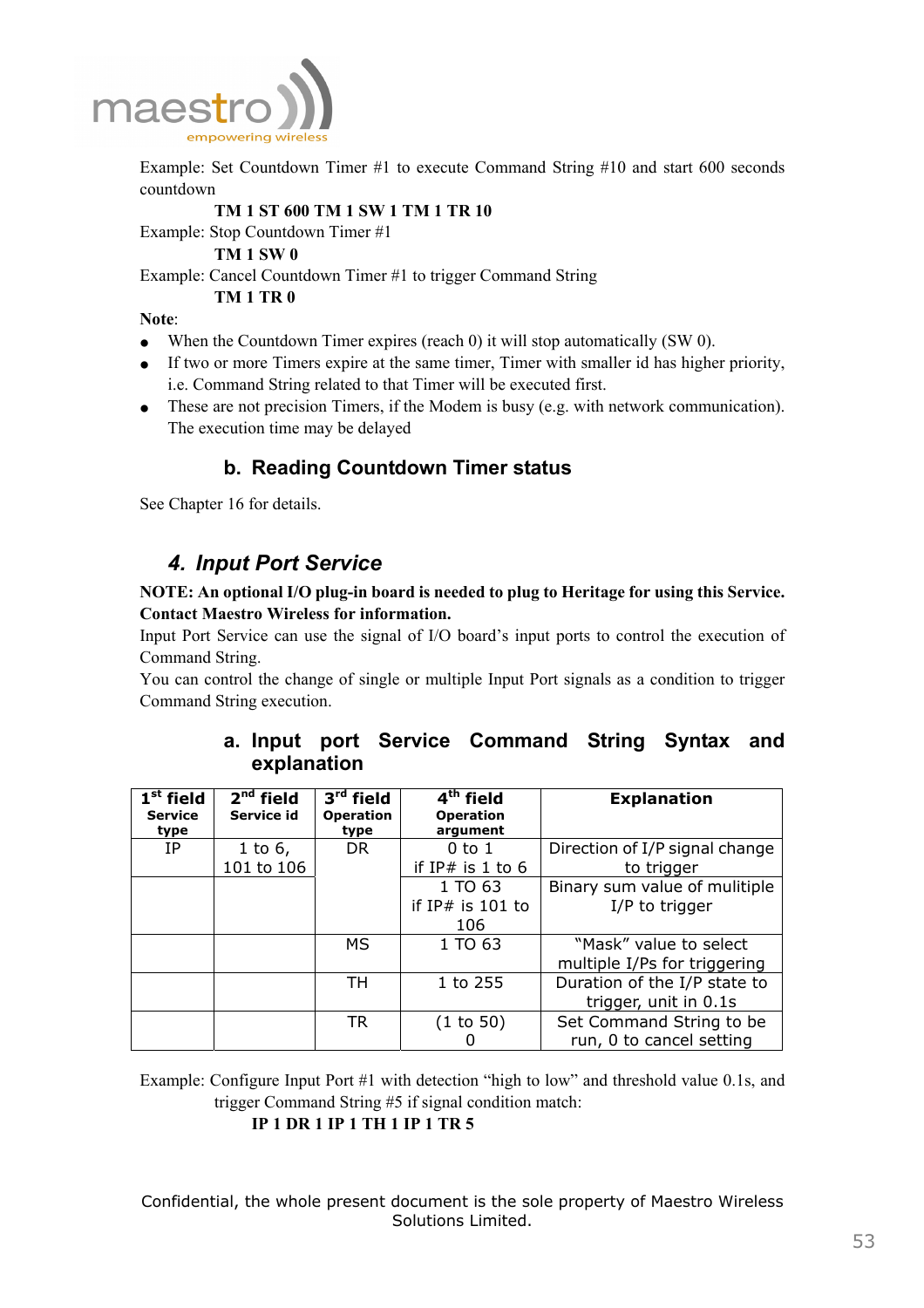![](_page_54_Picture_0.jpeg)

Example: Configure Input Port #4 is high and Port#6 is low and threshold value 0.1s, and trigger Command String #5 if signal condition match:

## **IP 101 MS40 DR8 IP 101 TH 1 IP 1 TR 5**

Example: cancel Input Port#1 to trigger Command String **IP 1 TR 0** 

## **b. Input Port operation mechanism (single I/P triggering)**

![](_page_54_Figure_5.jpeg)

I/O board plug-in

The Input Port will give out a high or low signal depending on the input voltage to the port The Command String can check the change of Input port Signal (operation "DR"):

IP 1 DR  $0 \rightarrow$  detect a low-to-high input voltage change

IP 1 DR 1  $\rightarrow$  detect a high-to-low input voltage change

To prevent transient noise signal, a threshold value can be set (operation "TH"). This is the time period required for the detected state to trigger Command String execution. Unit is in 1 millisecond. Valid value from 1 to 50 (0.1 sec to 5 sec)

E.g. TH 10  $\rightarrow$  Threshold value is 1 sec.

E.g. When set as low-to-high triggering and threshold 1 second: **IP 1 DR 0 IP 1 TH 10 IP 1 TR 5**

![](_page_54_Figure_13.jpeg)

When T=1second the Command String #5 will be executed

E.g. when set as high-to-low triggering and threshold 1 sec **IP 1 DR 1 IP 1 TH 10 IP 1 TR 5**

![](_page_54_Figure_16.jpeg)

When T=1second the Command String #5 will be executed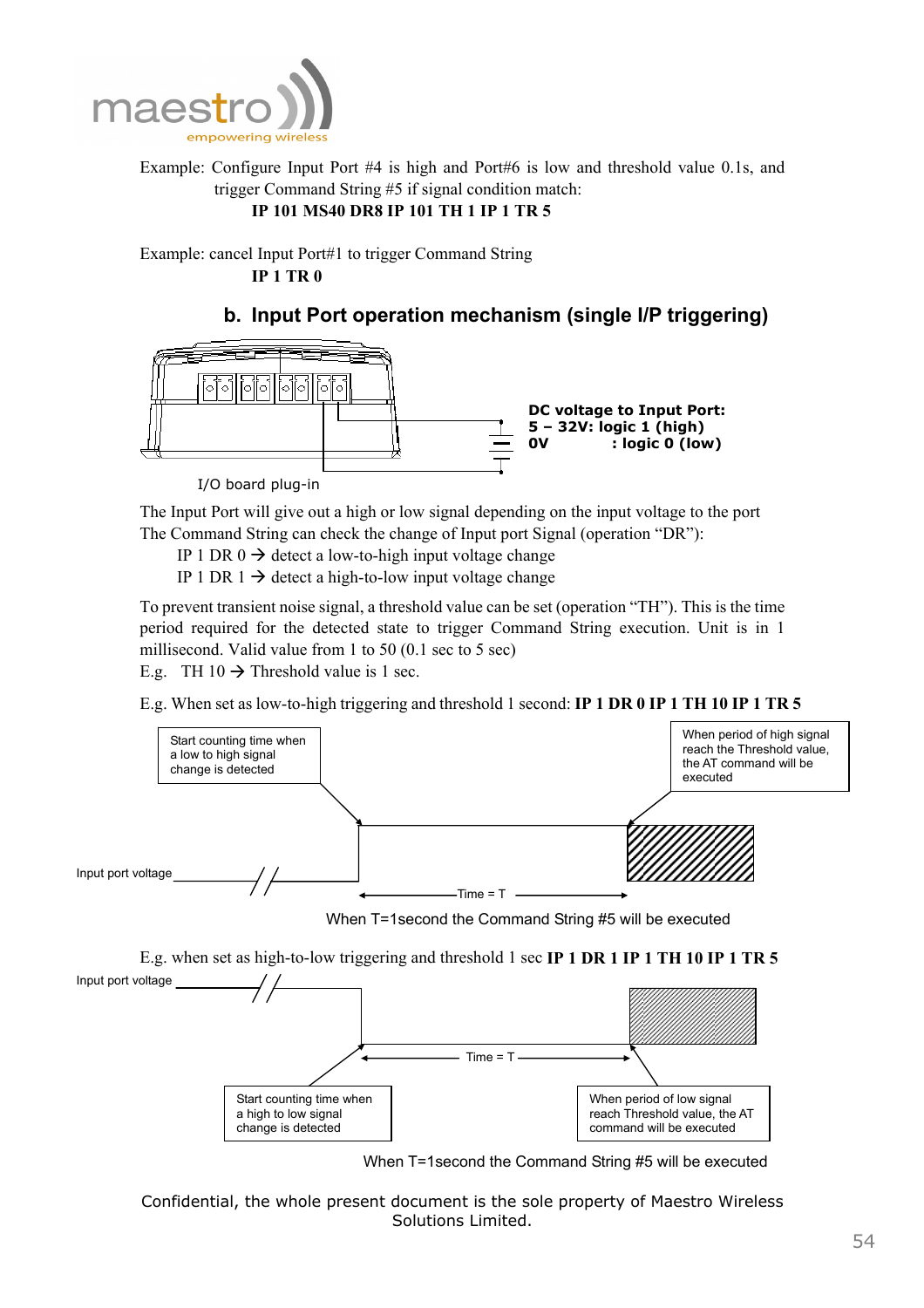![](_page_55_Picture_0.jpeg)

# **c. Input Port operation mechanism (multiple I/P triggering)**

For multiple I/P triggering each I/P port will be assigned with a numerical value:

| I/P#            |  |     |      |       |       |
|-----------------|--|-----|------|-------|-------|
| value (decimal) |  |     |      |       | s s   |
| value (binary)  |  | 100 | 1000 | 10000 | 00000 |

To select I/P Ports use the "MS" operation with value equal to the sum of values according to the above table, for example:

IP 101 MS 40  $\rightarrow$  I/P Port #4 and 6 signal is selected for Id 101 (8+32) IP 102 MS 3  $\rightarrow$  I/P Port #1 and #2 signals is selected for Id 102 (1+2)

And operation "DR" is now used to determine the state(s) (not driecton) of I/P Ports to trigger. If the I/P is "low" (0) state the value is 0, otherwise the valuing method is same as "MS" operation, for example:

IP 101 DR 32  $\rightarrow$  both I/P Port #4 and #6 with high '1' signal will trigger (0+32) IP 102 DR 2  $\rightarrow$  both I/P Port #1 Is low (0) and #2 is high '1' signal will trigger. (0+2)

"TH" operation is same as single I/P triggering

### **Note**:

- Due to product limitation the modem cannot detect switching action with period less than 100ms. If the input signal change is less than 100ms this feature will not be able to detect accurately.
- Always uses  $Id#101$  to 106 for multiple I/P triggering application.
- $\bullet$  If two or more I/P Ports change at the same timer, I/P Port smaller id have higher priority, i.e. Command String related to that I/P Port will be executed first.
- It is possible that a single I/P Port can be included into two or more multiple I/P Port groups.
- In case of multiple I/P triggering it will NOT check the direction of signal change of each included I/P; just check the combined state value against DR value. ion). The execution time may be delayed

# **d. Reading I/P Port status**

See Chapter 16 for details.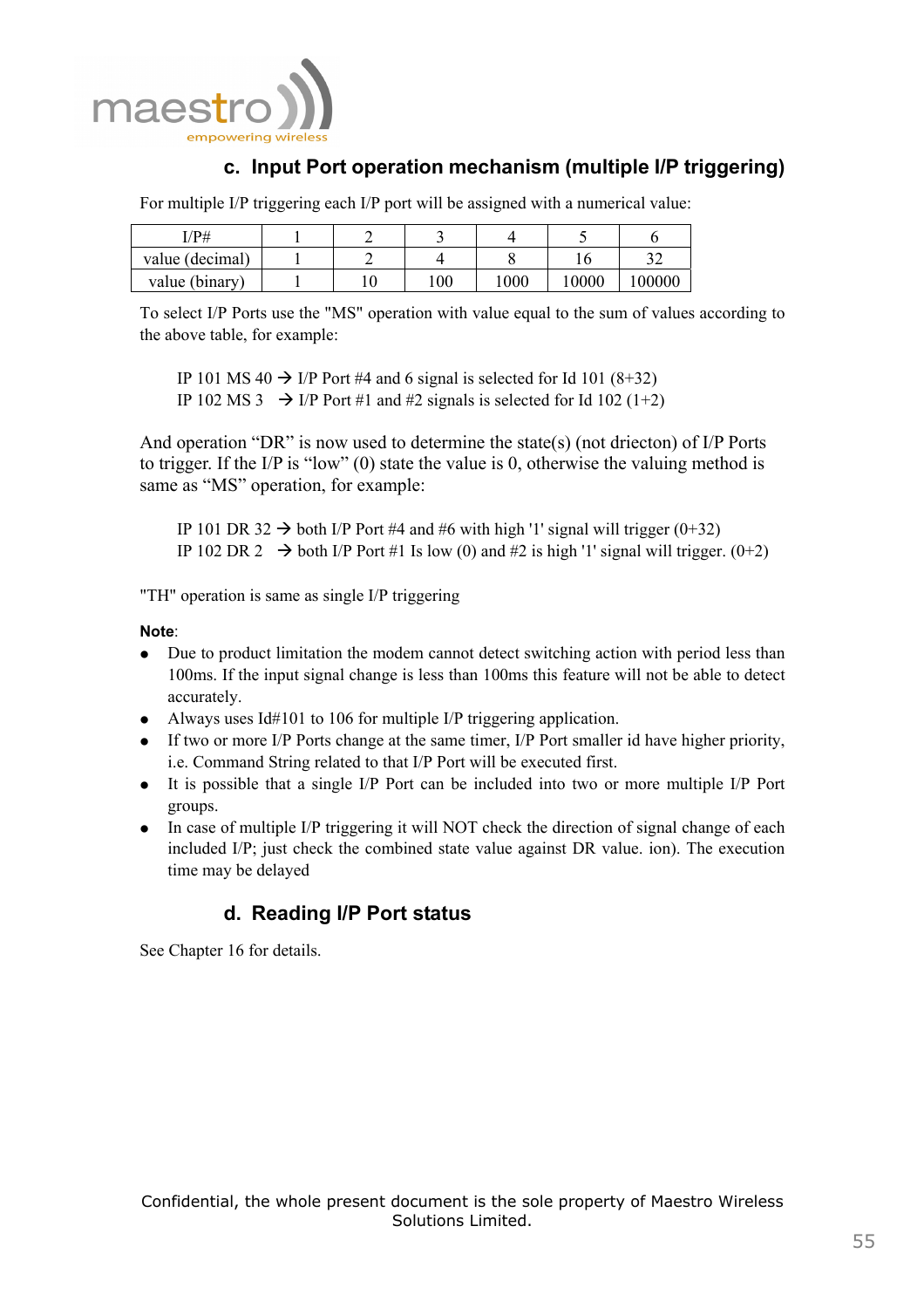![](_page_56_Picture_0.jpeg)

# *5. Output Port Service*

**NOTE: An optional I/O plug-in board is needed to plug to Heritage for using this Service. Contact Maestro Wireless for info.**

Output Port Service can control the state of I/O board's output ports by Command String.

## **a. Output Port Service Command String Syntax and explanation**

| $1st$ field<br><b>Service</b><br>type | $2nd$ field<br>Service id | $3rd$ field<br><b>Operation</b><br>tvpe | $4th$ field<br><b>Operation</b><br>argument | <b>Explanation</b>           |
|---------------------------------------|---------------------------|-----------------------------------------|---------------------------------------------|------------------------------|
| ОP                                    | $1$ to 6)                 | SW                                      | TO.                                         | Set the state of Output Port |

Example: Set the Output Port #1 with logic state "ON" (1)

 **OP 1 SW 1**

Input Port operation mechanism:

![](_page_56_Figure_9.jpeg)

OP 1 SW 1  $\rightarrow$  Output Port #1 will short

OP 1 SW  $0 \rightarrow$  Output Port #1 will open

**Note**:

Read I/O board plug-in documentation for the connecting and specifications of Output Ports. When power up or reset, ALL Output Ports are set to logic 0 (open). Previous output state will NOT be kept.

# *6. SMS Service*

This service is used to send out a SMS to phone number recorded in the first 10 phonebook records in SIM card.

|  | a. SMS Service Command String Syntax and explanation |  |  |  |  |  |
|--|------------------------------------------------------|--|--|--|--|--|
|--|------------------------------------------------------|--|--|--|--|--|

| $1st$ field<br><b>Service</b><br>type | $2nd$ field<br>Service id | $3rd$ field<br><b>Operation</b><br>type | 4 <sup>th</sup> field<br><b>Operation</b><br>argument | <b>Explanation</b>                                   |
|---------------------------------------|---------------------------|-----------------------------------------|-------------------------------------------------------|------------------------------------------------------|
| <b>SM</b>                             | (1 to 10)                 | SN                                      | (SMS content)                                         | Send out the SMS to phone<br>number inside SIM card  |
|                                       |                           |                                         | %CTn<br>%IP                                           | "%" to indicate "variable"<br>options in SMS content |
|                                       |                           |                                         | %TMn                                                  |                                                      |

Example: Send a message "ALERT" to phone number store in SIM phonebook #1:

### **SM 1 SN ALERT**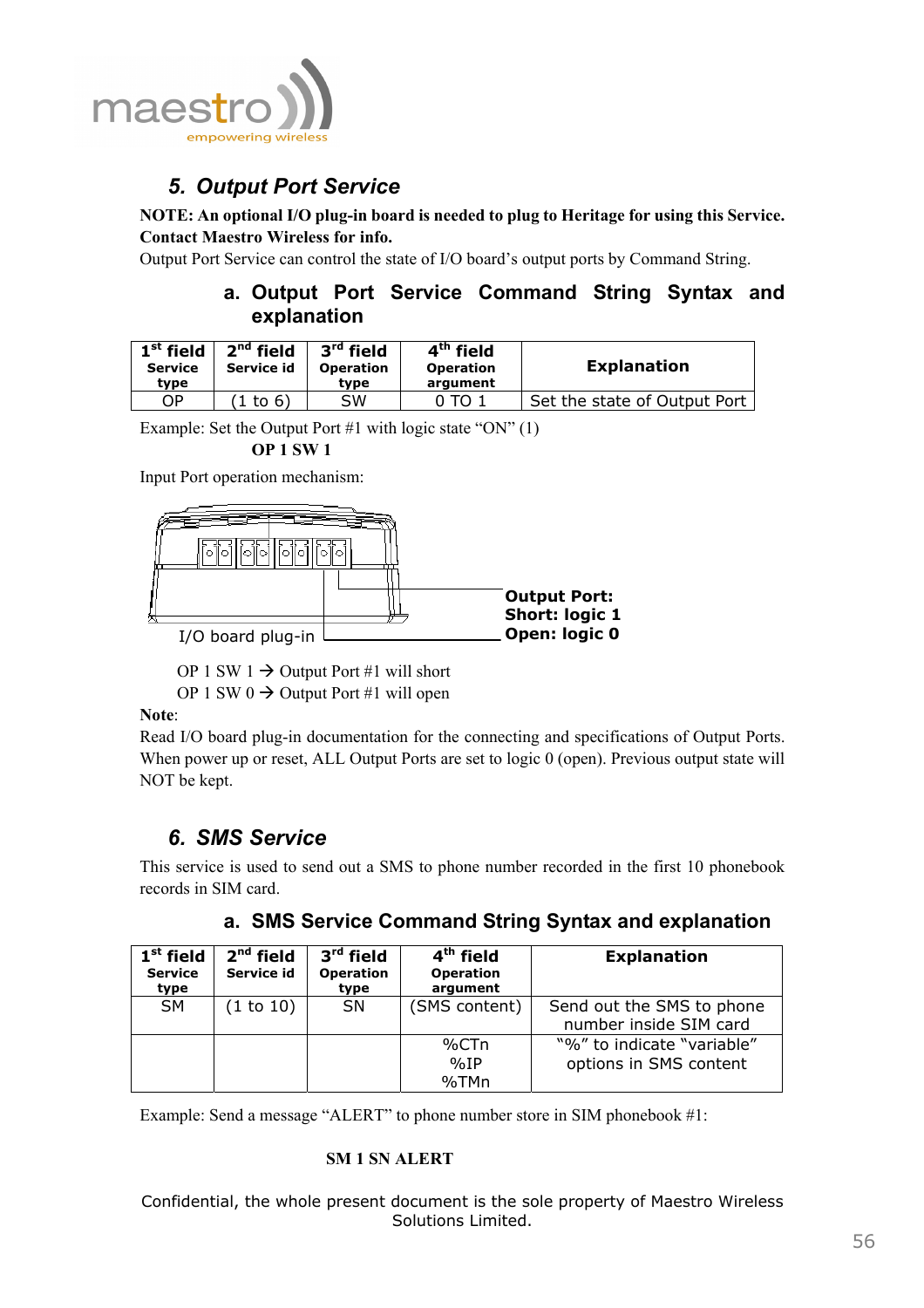![](_page_57_Picture_0.jpeg)

Example: Send a message "Counter#2 value is 20" to phone number store in SIM phonebook #1:

## **SM 1 SN Counter#2\_value\_is\_%CT2**

## **b. Using "variable" options within SMS content**

In the SMS content field you can use "%" and Service type to insert the current value of Service into the SMS content:

| Variable     | $\%$ CTn                 | %TMn             | $\%$ IP              |
|--------------|--------------------------|------------------|----------------------|
| Description  | Current value of counter | Current value of | Current I/P Ports'   |
|              | Id#n                     | Timer Id#n       | summing value        |
| Range of 'n' | $1$ to 5                 | $1$ to $10$      | (See Chap $13.4.c$ ) |
|              |                          |                  | for calculation)     |

Invalid Service name or Id will be ignored.

#### **Note:**

- 1. Due to modem/SIM initialization it is recommended to send SMS 30 seconds after power up.
- 2. Only send SMS with "normal" characters. If SMS content has character with ASCII value outside the range between 11 and 127, the SMS may not be sent properly.
- 3. In case of sending SMS failure (e.g. network problem) the program will delay 0.5 second and try to resend the SMS. If the second time retry (i.e. 3 times total) fails this SMS delivery will be aborted.
- 4. The maximum length of the SMS content is limited by the maximum length of Command String (128 bytes). The more of Command Strings, the less of SMS length.

# *7. Device Power Control Service*

By using Device Power Control Service user can control on/off state of certain component of the Heritage, in order to save power consumption. A single Service id field can be set to control four parts of the Heritage.

## **a. Device Power Control Service Command String Syntax and explanation**

| $1st$ field<br><b>Service</b><br>type | $2nd$ field<br>Service id | $3rd$ field<br><b>Operation</b><br>type | $4th$ field<br><b>Operation</b><br>argument | <b>Explanation</b>                              |
|---------------------------------------|---------------------------|-----------------------------------------|---------------------------------------------|-------------------------------------------------|
| <b>PW</b>                             | (0 to 15)                 | (don't<br>care)                         | (don't<br>care)                             | Service Id to decide componets'<br>on/off state |

Example: Enable low clock mode and disable LEDs :

#### **PW 3 0 0**

Example: Enable low clock mode; disable LEDs,UART and deregister from Network

#### **PW 15 0 0**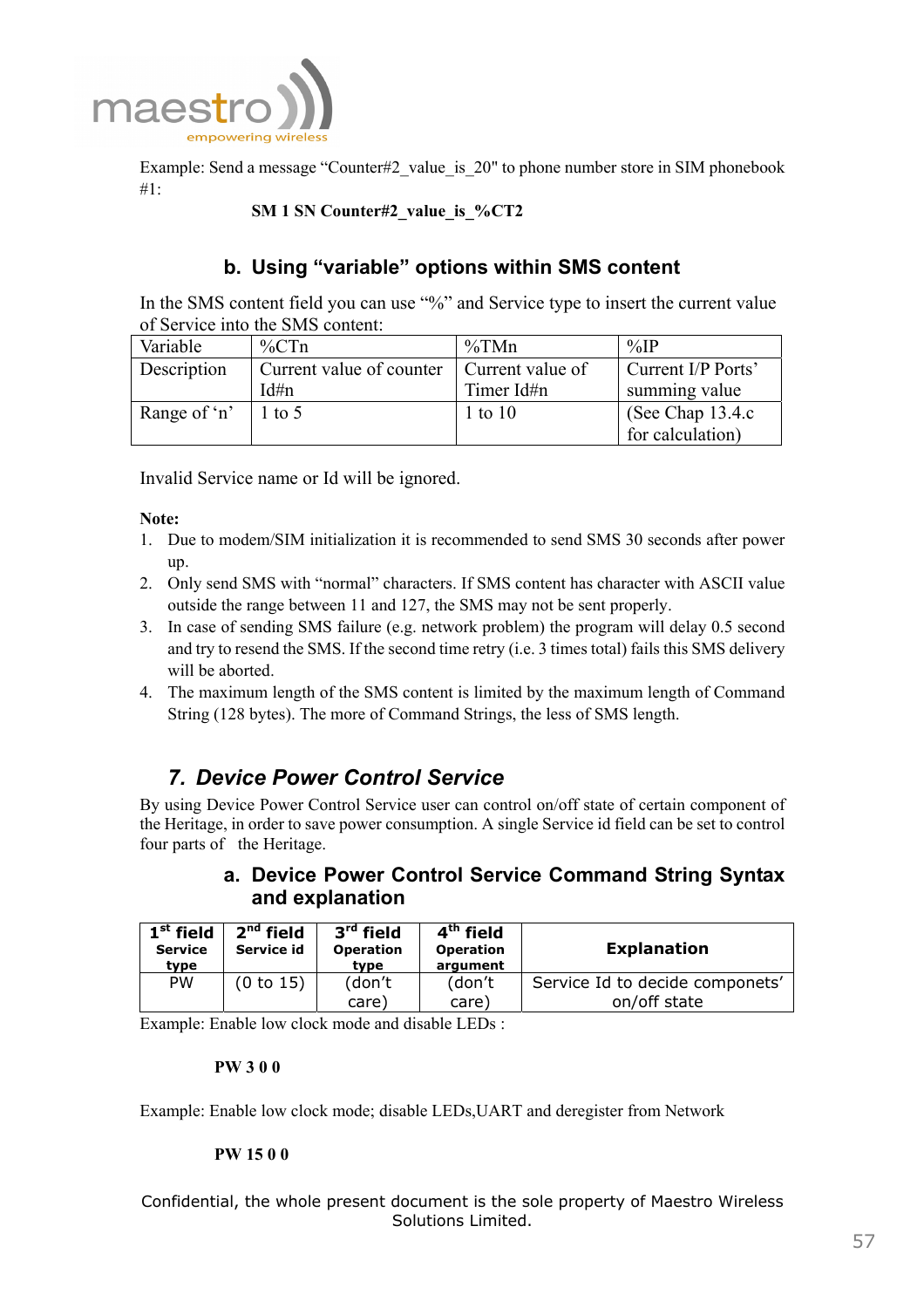![](_page_58_Picture_0.jpeg)

The value of Service Id is the sum of the values each of which is related to a particular Device Power Control operation :

| value | <b>Function</b>                         | Remark                         |
|-------|-----------------------------------------|--------------------------------|
|       | Turn off LEDs                           | except network status LED      |
|       | Enable power down mode (W32K mode)      | Same as $AT+W32K=1$ command    |
| 4     | Deregister from network ("Flight mode") | Same as AT+COPS=2 command      |
|       | Turn off UART                           | Com port will not get any data |

The larger the id value of PW, the more power saving of the Heritage. For example user can set e.g. the Heritage to register to network only once per day, sending out SMS, then de-register.

**Note**:

- **BE VERY CAREFUL to use with id #8 (Turn off UART). This will make Heritage Com port switched off and cannot accept AT command. NEVER program the Heritage to enable this once power up**.
- Although "Operation type" and "Operation argument" fields are ignored, "dummy" entries are needed for consistent Command String Syntax. Use may write "PW" Command String like this ("0" as dummy entry) :

### **PW 15 0 0**

- Refer to AT command manual for the details of power down (W32K) mode.
- It is recommended to use "PW" service some time after power on. So user can have time to change setting.
- Each time when "PW" Command String is exectuted. Refer to AT command manual for the details of power down (W32K) mode.
- Refer to AT command manual for the details of power down (W32K) mode.
- This Device Power Control setting is not saved by itself, so each time when power on the status should be 0 (without any "PW" Command String executed)

## **b. Reading Device Power Control status**

See Chapter 16 for details.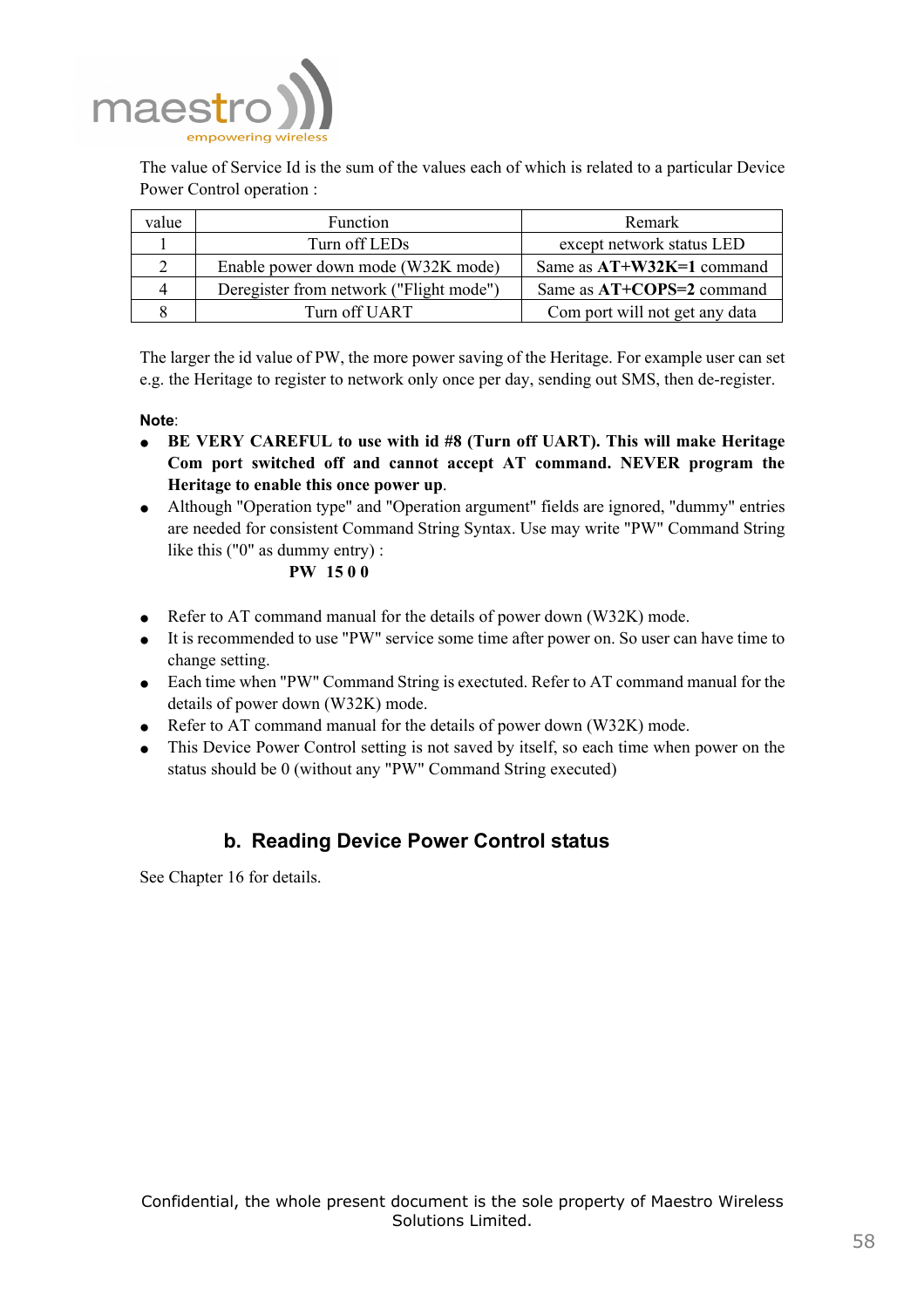![](_page_59_Picture_0.jpeg)

# **CHAPTER 16: COMMAND STRING –READING STATUS OF SERVICES**

# *1. Command for reading current information of Services*

You can use AT command to read the info of trigger capable Services.

## **a. AT+CSTRSTAT command**

#### **Description:**

This command is to read current parameter or status of a particular service.

**Command Syntax:**

AT+CSTRSTAT="<type><id>"

**Response Syntax:**

OK

 $+CME$  ERROR  $\cdot$  3

| <b>Command</b>                                | <b>Possible responses:</b>                        |  |
|-----------------------------------------------|---------------------------------------------------|--|
| AT+ CSTSTAT="AL 1"                            | AL 1 : ST 01/01/01,12:00:00 TR 2                  |  |
|                                               | OK                                                |  |
|                                               | Note: read current setting of Alarm #1            |  |
| AT+ CSTRSTAT="TM 10"  TM 10: CV 66 SW 1 TR 20 |                                                   |  |
|                                               | OK                                                |  |
|                                               | Note: read current info of countdown timer $\#10$ |  |
| AT+CSTRSTAT="IP 9"                            | l+CME ERROR: 3                                    |  |
|                                               | Note: id out of range                             |  |

### **Defined Values:**

**<type>** 

Define type of Service:

- AL alarm
- CT counter
- IP Input Port
- CT Countdown timer
- PW Device Power Control

### **<id>**

Service id

## **b. Reading Alarm Service**

Enter  $AT+CSTRSTAT = "AL 1"$  will get Alarm #1 info:

|   |  | AL 1 : ST 01/01/01,12:00:00 TR 3 |    | a. Service id                                                              |
|---|--|----------------------------------|----|----------------------------------------------------------------------------|
|   |  |                                  |    | b. datetime set (space if not set)                                         |
| а |  | b                                | C. | c. Command String id to be<br>executed if trigger (0 if not to<br>trigger) |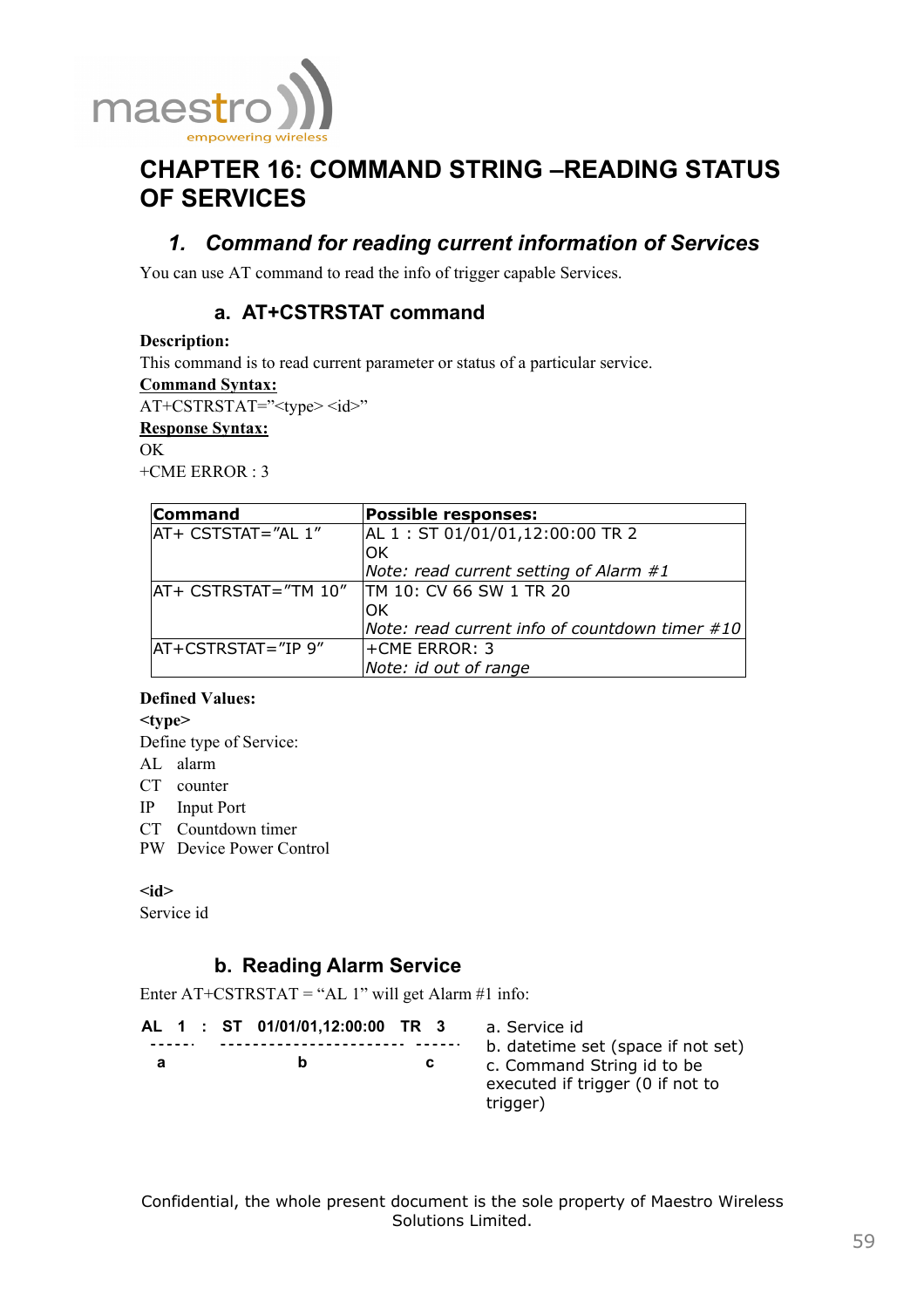![](_page_60_Picture_0.jpeg)

## **c. Reading Counter Service**

Enter  $AT+CSTRSTAT = "CT 1"$  will get Counter #1 info:

| CT 1 : ST 300 | CV 20 | TR 3 | a. Service id<br>b. trigger value of the counter                                                           |
|---------------|-------|------|------------------------------------------------------------------------------------------------------------|
| n             |       | a.   | c. current value of the counter<br>d. Command String id to be executed if<br>trigger (0 if not to trigger) |

## **d. Reading Countdown Timer Service**

Enter  $AT+CSTRSTAT = "TM 1"$  will get Countdown Timer #1 info:

|   | TM 1 : CW90 | SW 0 | TR 3 | a. Service id<br>b. current value of the timer                                                                     |
|---|-------------|------|------|--------------------------------------------------------------------------------------------------------------------|
| a |             | C.   | a    | c. timer is running $(1)$ or stop $(0)$<br>d. Command String id to be executed if<br>trigger (0 if not to trigger) |

## **e. Reading Input Pin Service**

Reading Enter AT+CSTRSTAT = "IP 1" will get Input Port #1 info:

| $IP_1$ : MS1<br>a | TH 5<br>DR 0 | TR 3<br>е | a. Service id<br>b. Mask value (valid for multiple I/P trigger)<br>c. direction of detection<br>d. threshold value of the detection<br>e. Command String id to be executed if<br>trigger (0 if not to trigger) |
|-------------------|--------------|-----------|----------------------------------------------------------------------------------------------------------------------------------------------------------------------------------------------------------------|
|                   |              |           |                                                                                                                                                                                                                |

## **f. Reading Device Power Control Service**

Enter AT+CSTRSTAT = "PW 1" will get Device Power Control info:

 **PW 0 a**  a. Current Service id (mode)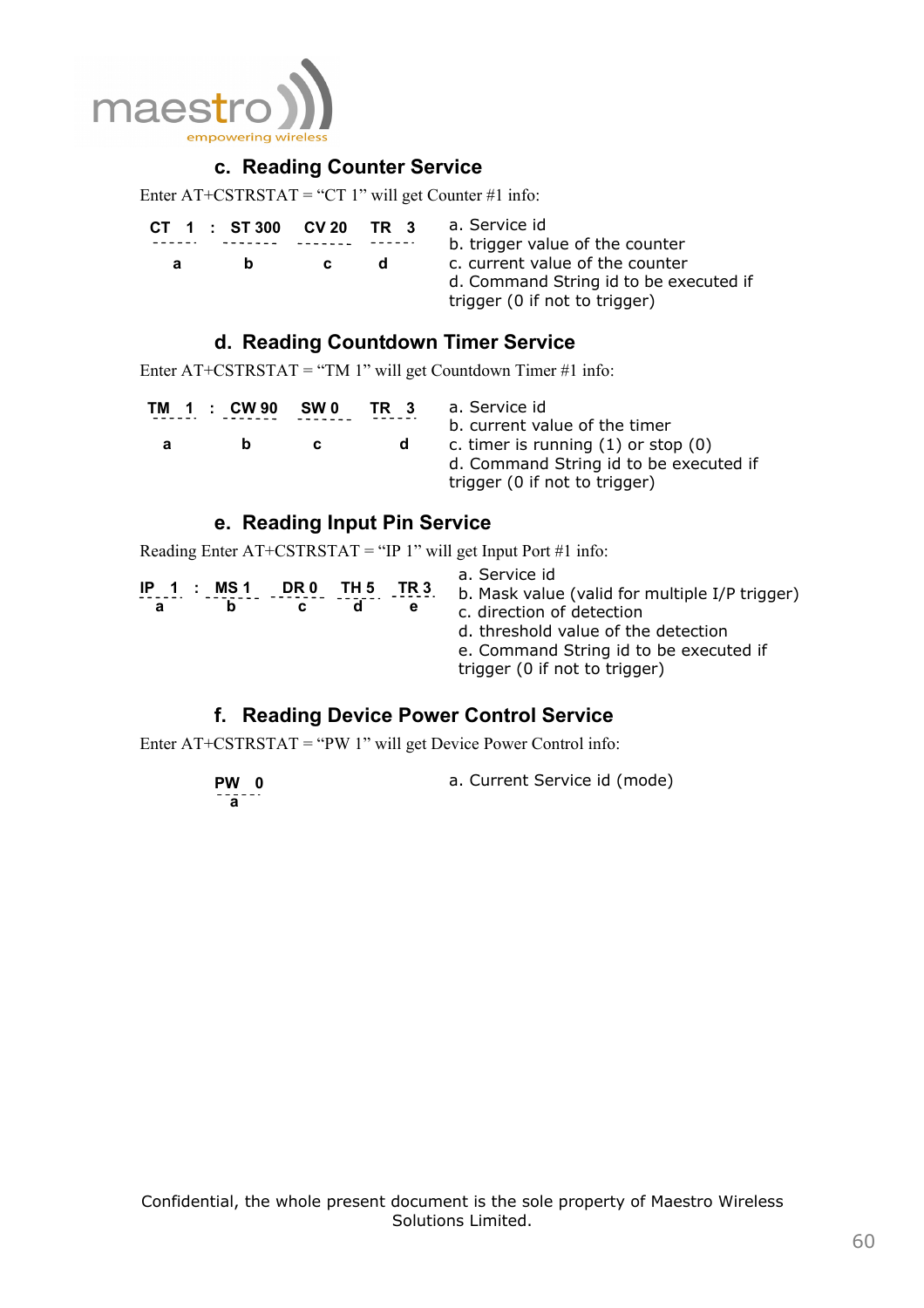![](_page_61_Picture_0.jpeg)

# **CHAPTER 17: KNOWN ISSUES**

The Heritage Softtools will affect certain other AT commands operation. Please note.

# *1. AT +WIND command*

**AT+WIND** command will be disabled

# *2. Saving of parameters to non-volatile memory*

**You cannot save the settings of the following AT commands by concatenating the &W command:** 

**AT+CREG AT+CGREG** 

**AT+CGEREP** 

To save the above settings please enter AT&W separately.

# *3. Mutually exclusive TCP/UDP functions*

Following functions are exclusive to each other, i.e. if either is enabled others could not be then:

**AT+AUTOTCP=1 AT+AUTOUDP=1 AT+OTCP** 

# *4. Sending Heritage Software commands over SMS*

You can use the remote AT command by SMS feature to send Heritage Software AT commands mentioned in this document **except** the followings:

**AT+OTCP AT+OUDP AT+IPCONNECT**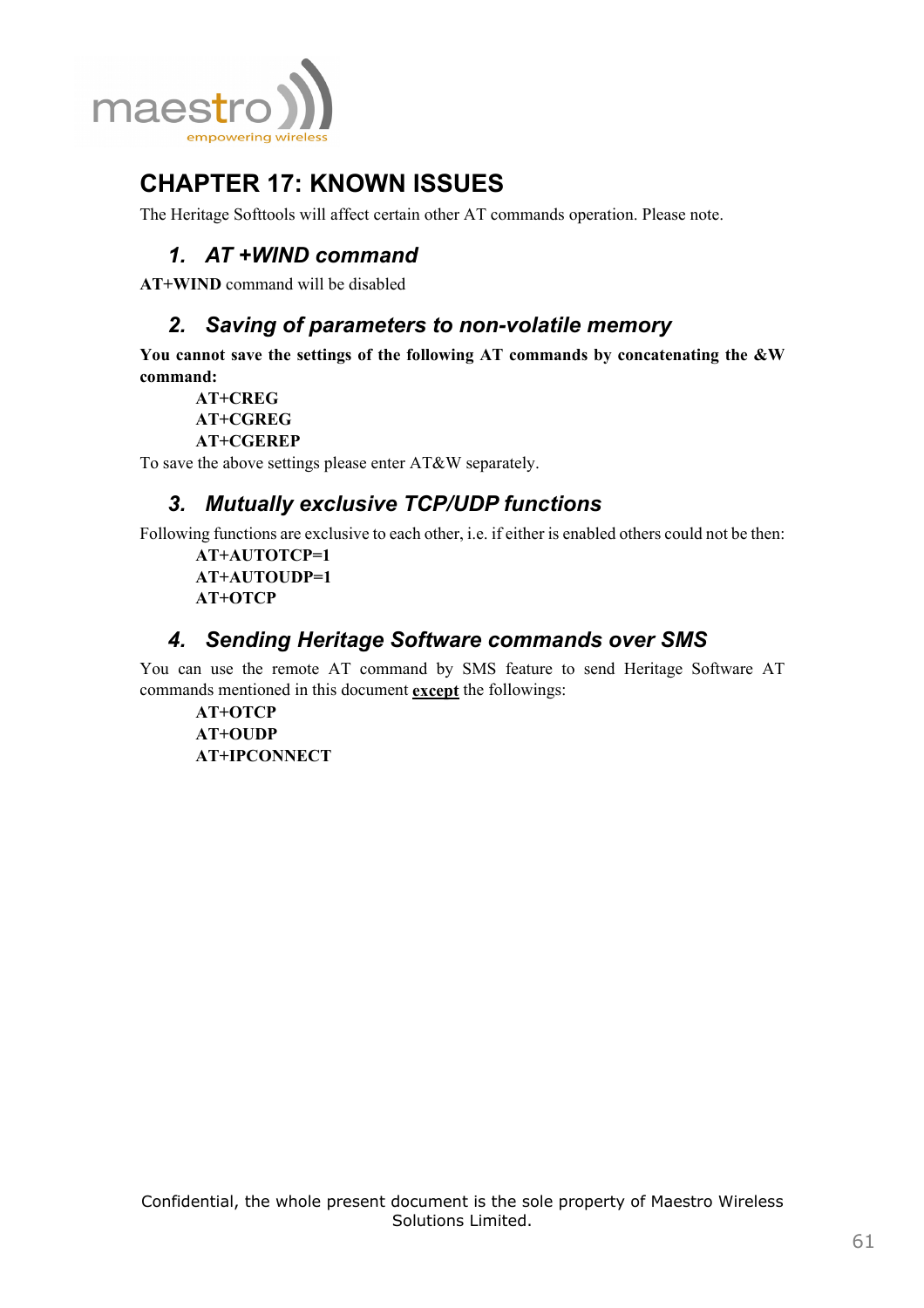![](_page_62_Picture_0.jpeg)

# **CHAPTER 18: QUESTIONS AND ANSWERS**

# *1. AutoTCP/UDP*

- Q. Can I specify **<server>** by URL (e.g. xxxx.com) rather than IP address?
- A. Yes, but only if your GPRS network have proper DNS service. You cannot specify your own DNS server
- Q. If I enabled AutoTCP or AutoUDP, how can I stop it?
- A. you need to enter the command **AT+AUTOTCP=0** or **AUTOUDP=0** by either 1: within 20 seconds after power up, or 2: during reconnection (serial port back to command mode), or 3: by SMS (see Chapter 6)

# *2. AT command driven TCP/UDP connection*

- Q. Why I see three "OK" coming after entering **AT+IPCONNECT=1,1** command?
- A. The Software Tools program is issuing internal AT command for GPRS setup, so extra "OK" responses will be seen.
- Q. After the TCP/UDP connection is stopped I wan to enter **AT+OTCP** or **AT+OUDP** to reconnect but I get message "+CME ERROR: 3". Why?
- A. After TCP/UDP socket connection the GPRS connection session will also be disconnected. So please enter **AT+IPCONNECT=1,1** to reconnect GPRS first.

# *3. Remote AT command by SMS*

- Q. Can I send any AT command by SMS to control other features described in this document?
- A. Yes. Please refer to Chapter 15.

# *4. Command String Feature*

- Q. Are the status of Services settings and status will be saved when power is cut?
- A. Besides Output Port Services, all Services status will be saved into non-volatile memory, so e.g. like Countdown timer will resume counting when power recover. But all Output Ports will be set to logic 0 when power up.
- Q. Can I check the status out Output Ports?
- A. No.
- Q. What should be noted with the execution priority of concatenated Command String?
- A. During executing concatenated Command String, if the 1<sup>st</sup> part of the CS leading to another no. of the CS to be triggered, then the triggered CS will be executed first, e.g. "CT 1 IN 1 CT 1 DE 1"

If the first CS (counter #1 increment by 1) will let the Counter#1 to trigger CS #2, then CS #2 will be executed BEFORE executing "CT 1 DE 1"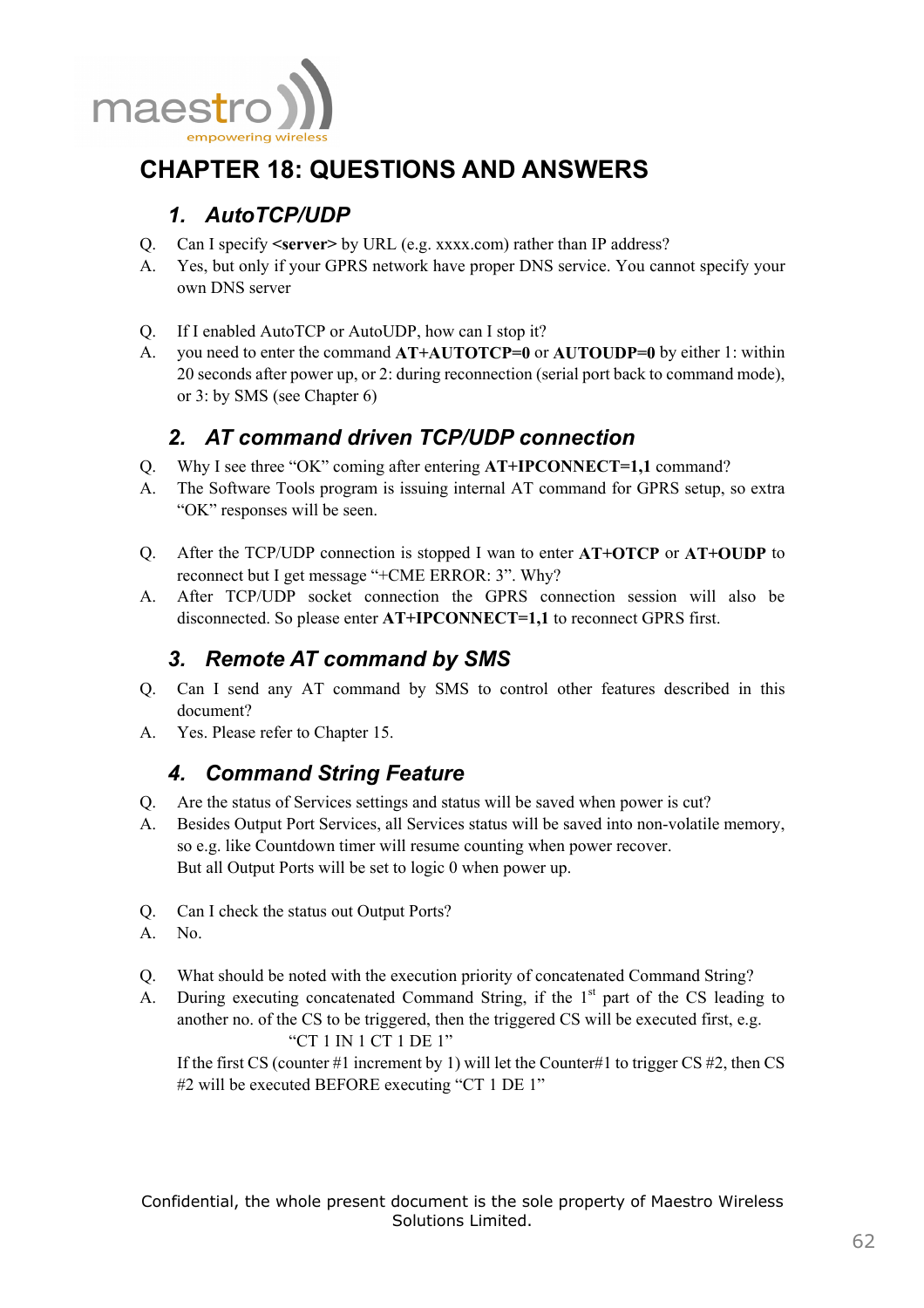![](_page_63_Picture_0.jpeg)

# **CHAPTER 19: EXAMPLES OF HERITAGE SOFTWARE SETUP AND OPERATION**

# *1. To setup a Automatic TCP connection*

To setup Auto connect to TCP server with IP 61.167.60.1 port 23 (client mode)

| <b>Commands to be entered</b>             | <b>Modem response</b> |
|-------------------------------------------|-----------------------|
| AT+IPGPRS=1,"INTERNET"                    | OK                    |
| (APN is INTERNET)                         |                       |
| $AT+IPCTP = 23,"C",761.167.60.1",1$       | OK.                   |
| (target TCP is 61.167.60.1, port 23,      |                       |
| client mode, TxDelay is enabled)          |                       |
| $AT+AUTOTCP=1$                            | ΩK                    |
| (open TCP socket connection)              |                       |
| (TCP connection will start after 20 secs) |                       |

To setup Auto connect to remote TCP client request with any IP address, port 23(server mode)

| <b>Commands to be entered</b>          | <b>Modem response</b> |
|----------------------------------------|-----------------------|
| AT+IPGPRS=1,"INTERNET"                 | ΩK                    |
| (APN is INTERNET)                      |                       |
| $AT+IPCTP = 23,"C", 255.255.255.255",$ | ΩK                    |
|                                        |                       |
| (to accept TCP connection from any IP  |                       |
| address, port 23, client mode, TxDelay |                       |
| is enabled                             |                       |
| $AT+AUTOTCP=1$                         | ΩK                    |
| (open TCP socket connection)           |                       |
| (Modem will start to monitor TCP port  |                       |
| 23 after 20 secs)                      |                       |

# *2. To make a AT command driven TCP connection*

IP Connectivity (AT# feature) user can follow the following steps to make OTCP connection

To connect to TCP server with IP 61.167.60.1 port 23

| <b>Commands to be entered</b>                | <b>Modem response</b> |
|----------------------------------------------|-----------------------|
| AT+IPGPRS=1,"INTERNET"                       | OK                    |
| (APN is INTERNET)                            |                       |
| $AT+IPCTP = 23, "C", "61.167.60.1", 1$       | OK                    |
| (target TCP is 61.167.60.1, port 23, TxDelay |                       |
| <i>is</i> enabled                            |                       |
| $AT+DLEMODE=1$                               | OK                    |
| $AT+CGATT=1$                                 | OK                    |
| $AT+IPCONNECT=1,1$                           | OK                    |
|                                              | OK                    |
| (GPRS connection)                            | OK                    |
| AT+OTCP                                      | <b>CONNECT 115200</b> |
| (open TCP socket connection)                 |                       |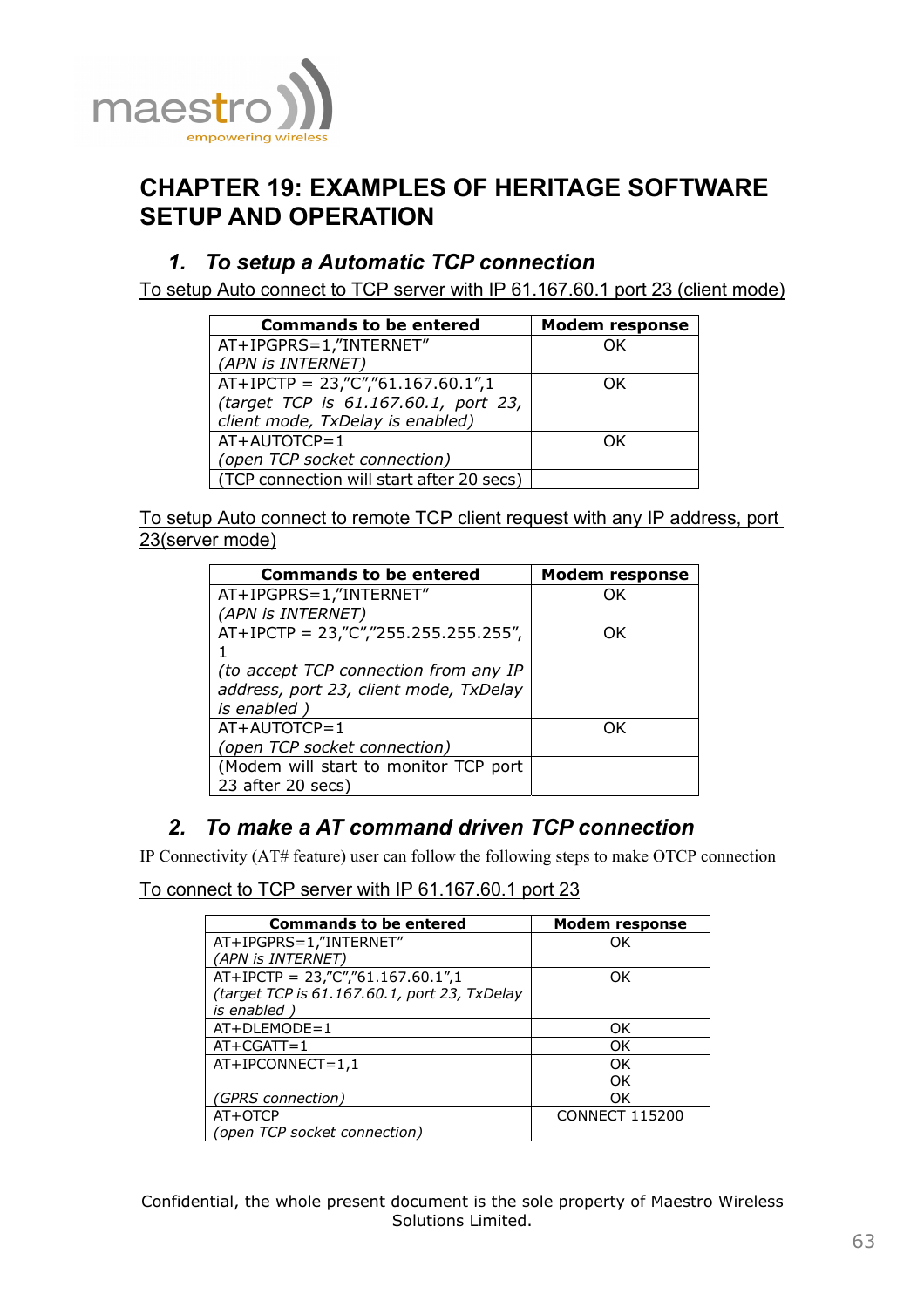![](_page_64_Picture_0.jpeg)

# *3. To setup periodic ping*

## To setup to pin an IP address every 30 minutes, disconnect GPRS if fail

| <b>Commands to be entered</b>                                         | <b>Modem response</b> |
|-----------------------------------------------------------------------|-----------------------|
| AT+IPGPRS=1,"INTERNET"                                                | OK                    |
| (APN is INTERNET)                                                     |                       |
| AT+IPPING = 2, "61.167.60.1", 3,2,15                                  | OK                    |
| (ping is 61.167.60.1, no. of trial is 3, delay between pin is 2 secs, |                       |
| timeout is 15 secs)                                                   |                       |
| AT+IPOPT=4,1800,1                                                     | ΩK                    |
| (enable Ping every 1800secs, if ping fail then disconnect GPRS)       |                       |

# *4. To setup TCP Terminal and Dynamic DNS automatic update*

Open TCP Terminal with port 1024, and enable DDNS update with hostname "mymodem.dyndns.org"

| <b>Commands to be entered</b>                                  | <b>Modem response</b> |
|----------------------------------------------------------------|-----------------------|
| AT+IPGPRS=1,"INTERNET"                                         | OK                    |
| (APN is INTERNET)                                              |                       |
| AT+IPDDNSSERV="members.dyndns.org",80                          | OK                    |
| (set DDNS server settigns)                                     |                       |
| AT+IPDDNSACCT="mymodem.dyndns.org","mylogin","mypsswd"         | OK                    |
| (set DDNS account settigns)                                    |                       |
| AT+IPDDNSUPD=1                                                 | OK                    |
| (enable automatic DDNS update)                                 |                       |
| AT+TCPTERM=2,"mypsswd",1024,30                                 | OK                    |
| (set TCP Terminal password to "mypsswd", port 1024 and timeout |                       |
| 30 secs)                                                       |                       |
| AT+TCPTERM=1                                                   | OK                    |
| (enable TCP Terminal)                                          |                       |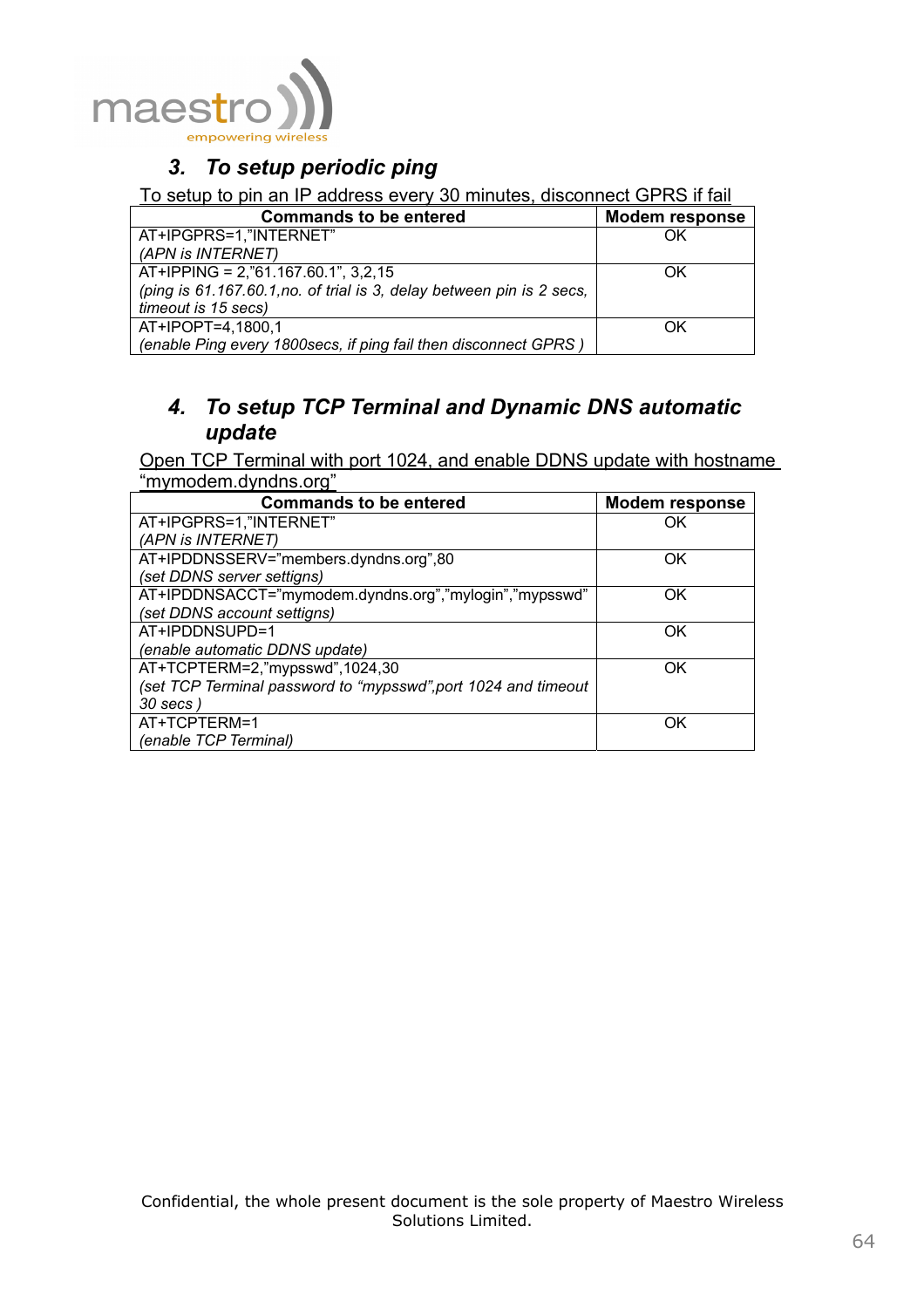![](_page_65_Picture_0.jpeg)

# *5. Perform Remote program update by sending Command over SMS*

To download update file from ftp.maestro.com, directory "update", filename "MSP.dwl", login id : USER, password : PASSWORD

(Remember to enter  $AT+SMSAT=1$  to enable  $AT$  command over SMS first, default key  $=$ "000000")

#### **SMS Flow and response (min three SMS to be sent):**

![](_page_65_Figure_5.jpeg)

# *6. COMMAND STRING PROGRAMMING EXAMPLE –*

## **Output port power-up status settings**

To set Output Port #1, #3 and #6 to logic 1 (short) 1 minute after power up:

| <b>Command String to be entered</b> | <b>Explanation</b>                         |
|-------------------------------------|--------------------------------------------|
| AT+CSTRSET=0,80,"TM 1 ST 60         | Set timer #1 60 seconds countdown on power |
| $1$ TM 1 TR 1 TM 1 SW 1"            | up and set to trigger Command String #1    |
| $AT+CSTRSET=0,1,''OP 1 SW 1 OP$     | Command String #1 switch Output Port $1,3$ |
| 3 SW 1 OP 6 SW 1"                   | and 6 to logic 1                           |

## *7. COMMAND STRING PROGRAMMING EXAMPLE –*

## **Input Port signal counting and triggering**

**To set if Input Port #1 has a low-to-high signal for three times within 30 seconds, set Output Port #5 to high** 

Services used: IP #1, CT #1, TM #2, OP #5 ("CS" = Command String)

| <b>Command String to be entered</b>      | <b>Explanation</b>                              |
|------------------------------------------|-------------------------------------------------|
| AT+CSTRSET=0,6,"OP 5 SW 1 CT 1 RS 0"     | $CS6: OP$ #5 set to 1, Counter#1 reset 0        |
| AT+CSTRSET=0,5,"CT 1 RS 0 TM 2 ST 30     | CS5: Counter#1 reset 0, set Timer #2 to 30 sec  |
| TM 2 SW 0"                               | and stops it.                                   |
| AT+CSTRSET=0,4,"CT 1 IN 1 TM 2 SW 1"     | CS4: increment Counter #1 by 1, switch          |
|                                          | Timer#2 on                                      |
| $AT+CSTR="IP 1 DR 1 IP 1 TH 1 IP 1 TR 4$ | Set Input#1 low-to-high, 100mS threshold,       |
| CT 1 ST 3 CT 1 TR 6 TM 2 ST 30 TM 2 TR   | trigger CS4,                                    |
| 5"                                       | Set Counter #1 trigger value to 3, trigger CS#6 |
|                                          | Set Timer#2 to 30 secs, trigger CS5             |